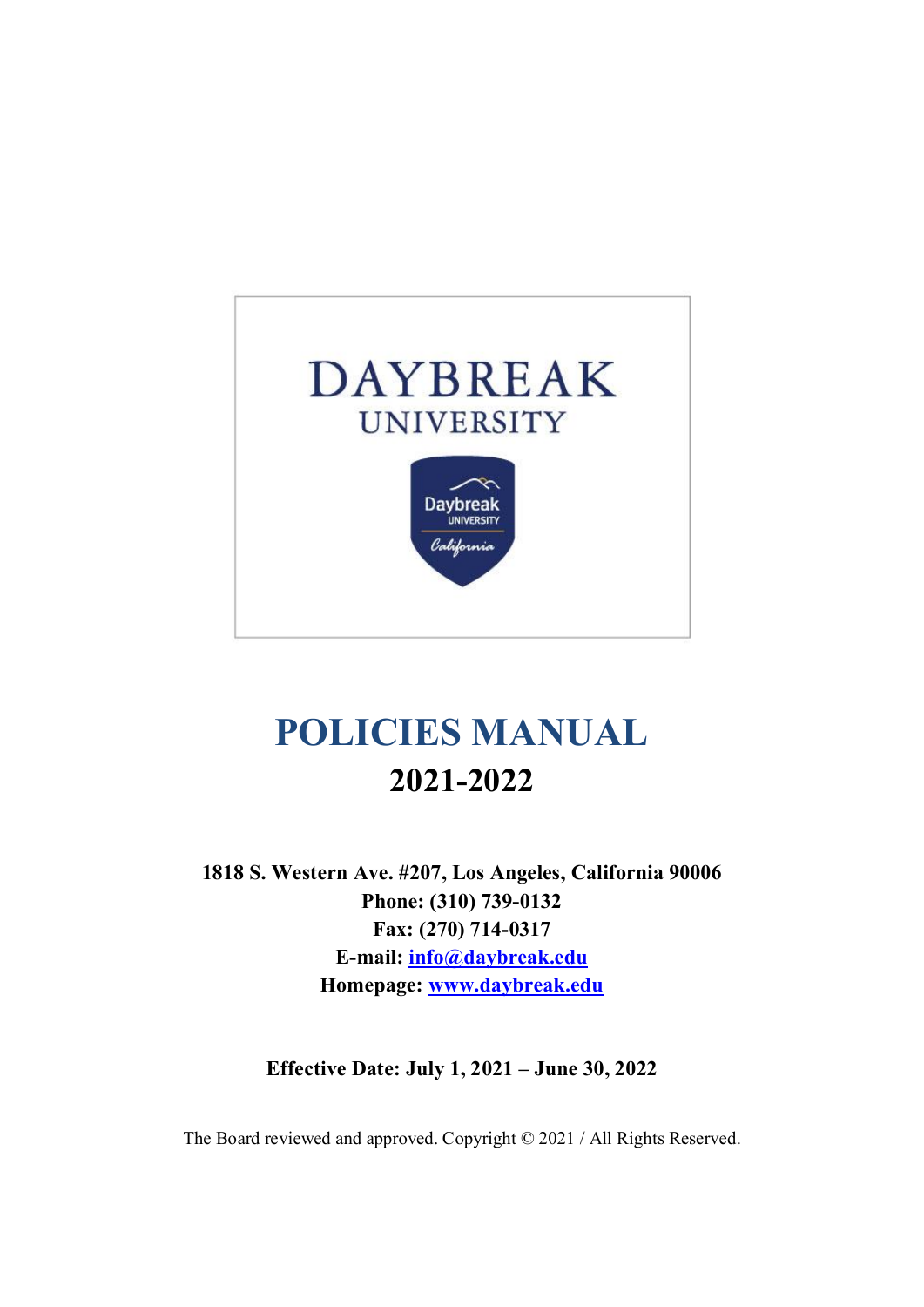# **Table of Contents**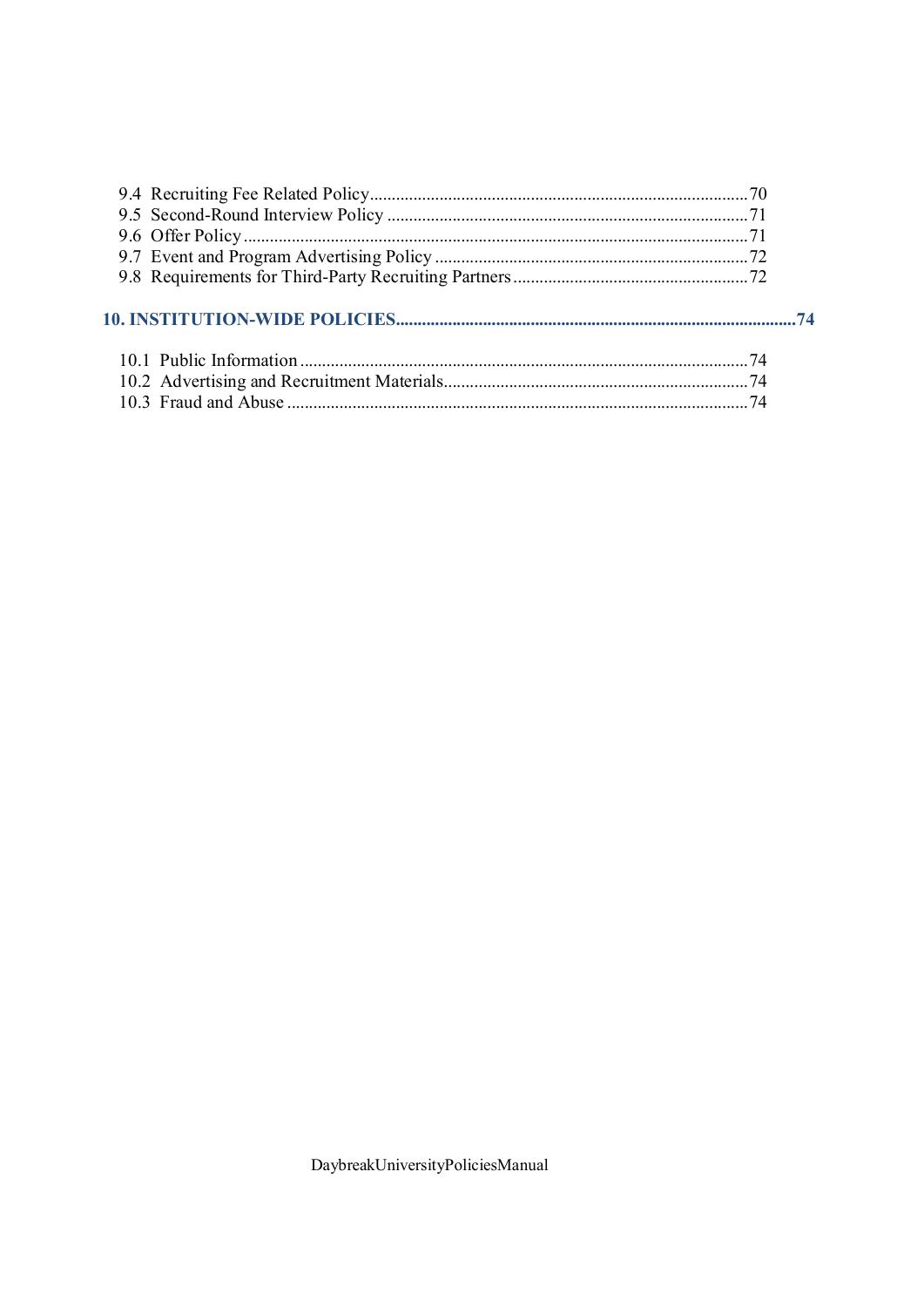# **1. GENERAL INFORMATION**

#### **1.1MissionStatement**

The Mission of Daybreak University is to be a facilitator for the students' self-actualization, in spite of the darker sides of their lives. Daybreak University provides rigorous education that inspires spiritual healing and transformational change in individuals, couples, families, and communities through professional research, academic and practical excellence with a compassionate heart of God. The vision of Daybreak University is transforming the world by changing one relationship at a time.

#### **1.2InstitutionalObjectives**

In pursuing its mission, Daybreak University seeks to achieve these four university wide objectives:

- 1. Achieve excellence in education and research.
- 2. Develop innovative and effective practitioners.
- 3. Develop a lifelong commitment to service and reflect Christian spirituality of love and compassion into learning and practice.
- 4. Promote cultural and individual diversity and attitudes of respect for all.

#### **1.3Philosophy of Education**

In order to achieve the institutional objectives, Daybreak University utilizes the scientistpractitioner educational learning model while also valuing the praxis-oriented, student-centered, and self-reflective models of learning.

#### **Scientist-Practitioner Model**

The scientist-practitioner model urges clinicians to allow empirical research to influence their applied practice; while simultaneously, allowing their experiences during applied practice to shape their future research questions. Daybreak students are encouraged to continuously advance and refine their clinical competence while integrating theory, field work, and research.

#### **Praxis-Oriented Learning**

"Praxis" is the process by which a theory, lesson, or skill is enacted, embodied, or realized. Praxis is also the act of engaging, applying, exercising, realizing, or practicing ideas, which is always entwined with communication. The Praxis-oriented learning allows Daybreak students to reflect on and revise their clinical work as they develop their understanding. The Praxis-oriented model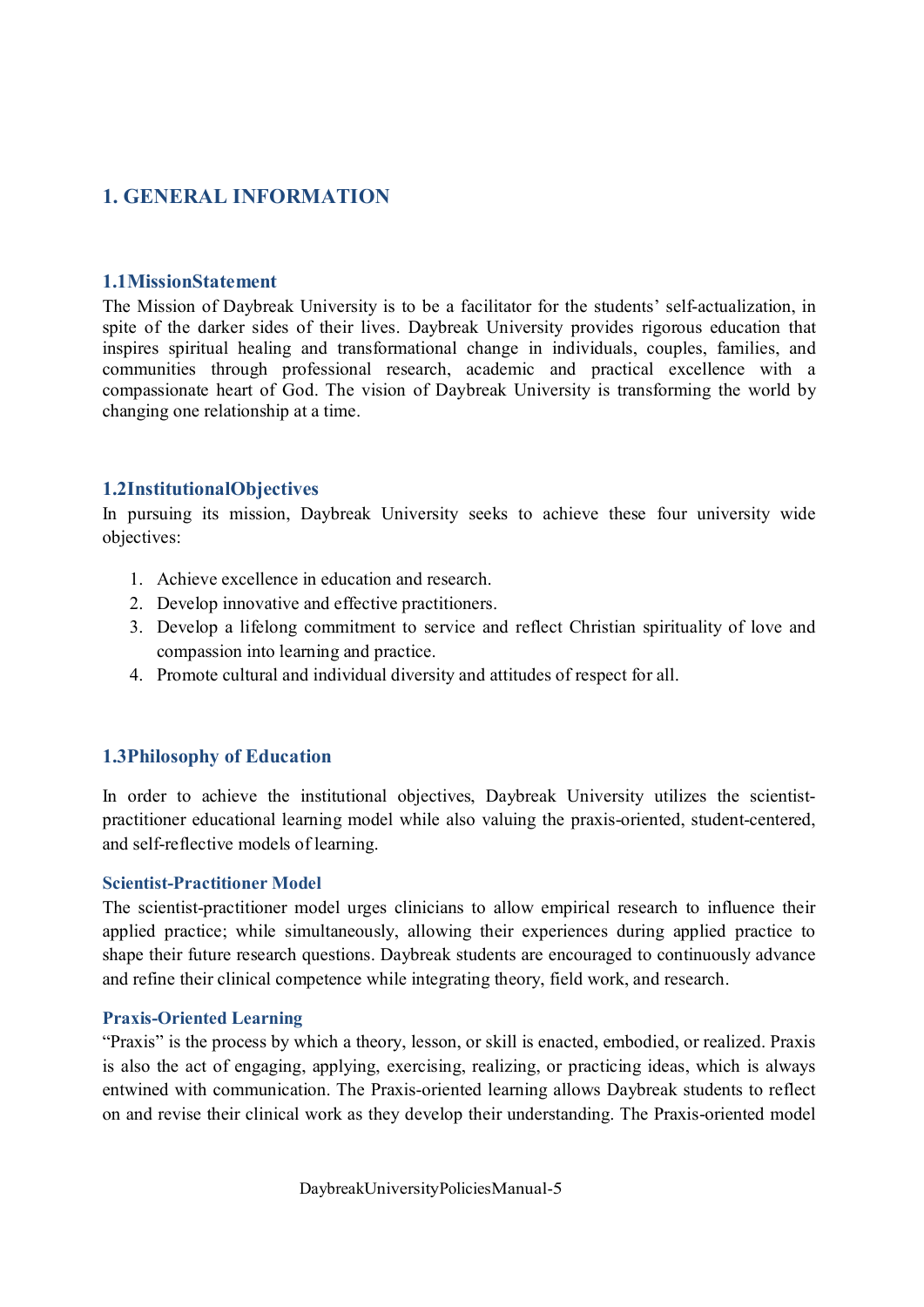will promote students' learning as an ongoing process through communication.

#### **Student-Centered Learning**

"Student-centered" learning puts students' interests first, acknowledging student voice as central to the learning experience. The student-centered learning will give students opportunities to lead learning activities, participate more actively in discussions, design their own learning projects, explore topics that interest them, and generally contribute to the design of their own course of study.

#### **Self-Reflective Approach**

The "person-centered" approaches (by Dr. Carl Rogers) emphasize increasing self-awareness, identifying personal issues, and implementing the self of the therapist as an effective therapeutic tool. This learning model allows student trainees to achieve a greater mastery of self for a more active, conscious and purposeful use of self in the clinical practice.

#### **1.4FaithStatement**

Daybreak University is dedicated to providing a value-based education with a vision grounded in Christian social teachings. Students are encouraged to explore how faith and reason are compatible in education, and to develop strong moral convictions.

#### **The Bible**

We say that the Bible is vital to our faith and life. The Bible is a collection of sixty-six books, thirty-nine in the Old Testament (or Hebrew Bible) and twenty-seven in the New Testament. We say that God speaks to us through the Bible and that it contains all things necessary for salvation.

#### **The Trinity**

When we say the Apostles' Creed, we join with millions of Christians through the ages in an understanding of God as a Trinity—three persons in one: Father, Son, and Holy Spirit. God, who is one, is revealed in three distinct persons.

#### **The Son**

We believe in Jesus as God's special child. We call this the Incarnation, meaning that God was in the world in the actual person of Jesus of Nazareth.

#### **The Holy Spirit**

The Spirit is mentioned often throughout the Bible. In Genesis a "wind from God swept over the face of the waters," as if taking part in the Creation (1:2). Today we continue to experience God's breath, God's Spirit. As one of our creeds puts it, "We believe in the Holy Spirit, God present with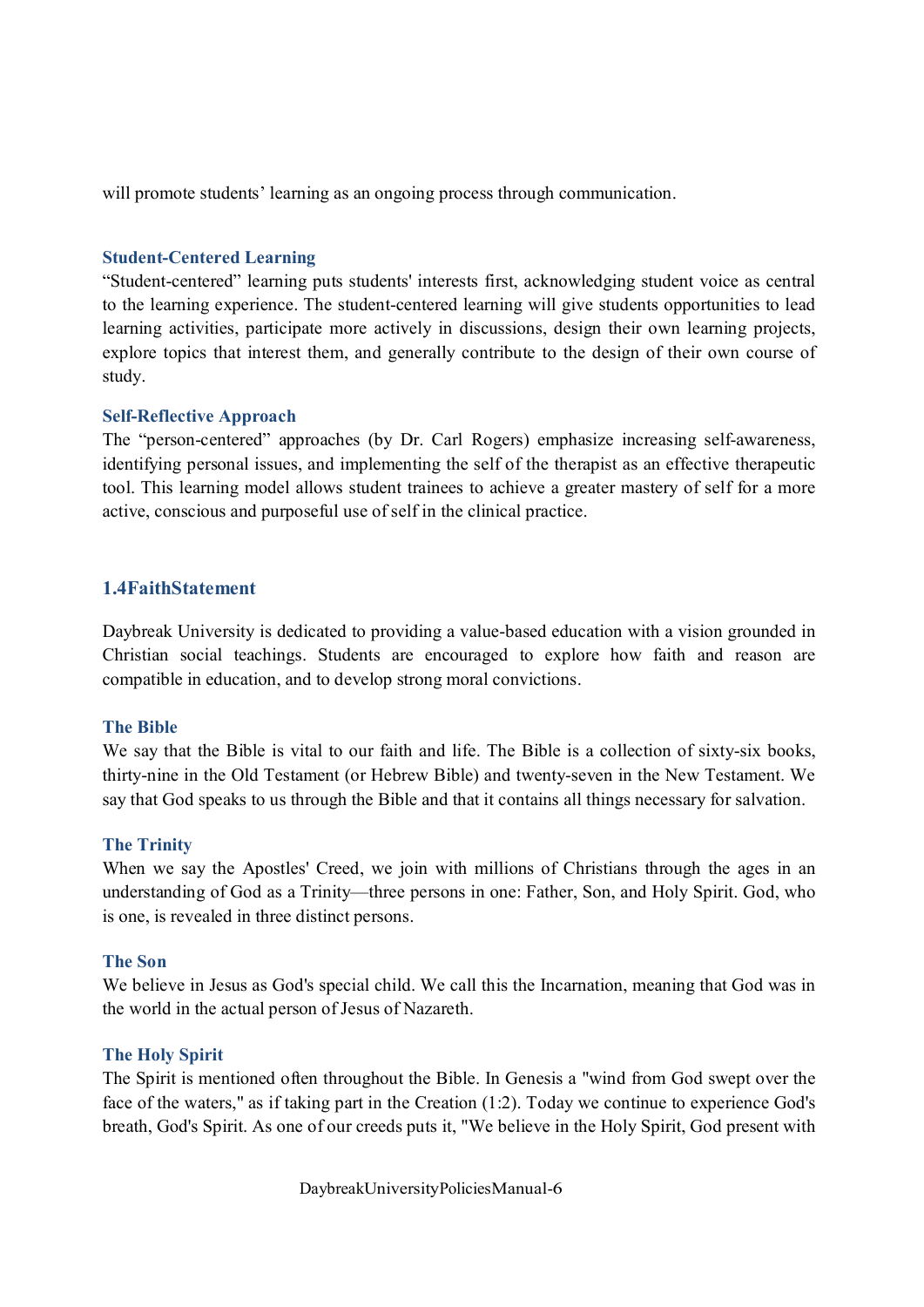us for guidance, for comfort, and for strength."

#### **Redemption**

The substitutionary and redemptive sacrifice of Jesus Christ for the sin of the world, through His literal physical death, burial, and resurrection, followed by His bodily ascension into heaven.

#### **Salvation**

Personal salvation from the eternal penalty of sin provided solely by the grace of God on the basis of the atoning death and resurrection of Christ, to be received only through personal faith in His person and work.

#### **Last Things**

The future, personal, bodily return of Jesus Christ to the earth to judge and purge sin, to establish His eternal Kingdom, and to consummate and fulfill His purposes in the works of creation and redemption with eternal rewards and punishments.

#### **Biblical Creation**

We believe that God created human beings in God's image. We believe that all humans need to be in relationship with God in order to be fully human. Special creation of the existing space-time universe and all its basic systems and kinds of organisms in the six literal days of the creation week.

#### **Christian Faith**

Christian faith is, in part, a matter of hoping. We believe in and trust the Lord of the future, and we lean into the future that God has promised. God goes before us, beckoning us into the new world that is already being created, calling us to join in the challenging work of fashioning it. Our hope is in the Lord of all creation and all history -God who is still in charge and is actively at work transforming the world.

The University requires all applicants to sign an acknowledgement of its faith. This statement is annually affirmed by the Board of Directors as indicated in director minutes.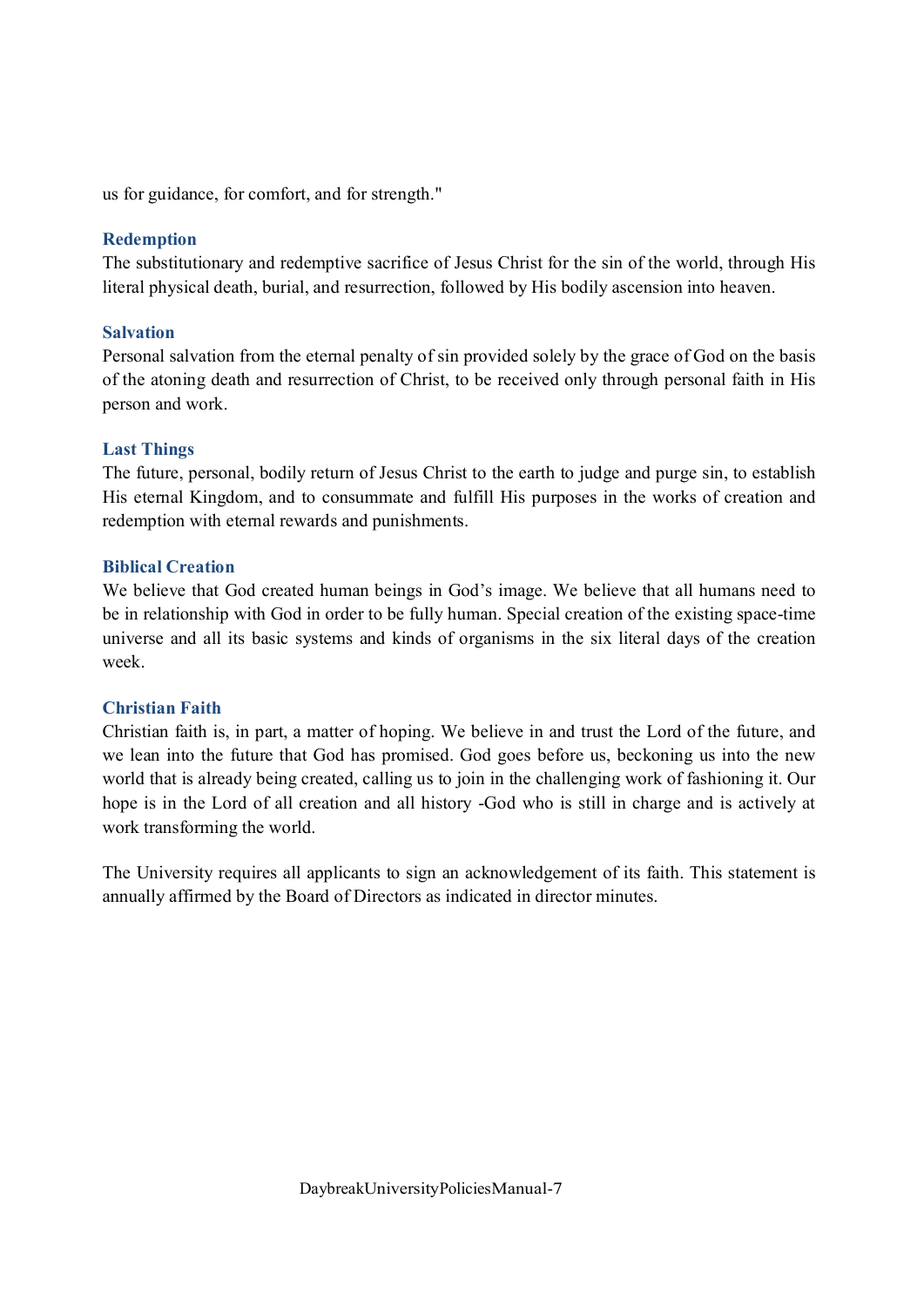# **2. BOARD POLICES AND GOVERNANCEPOLICIES**

# **2.1Roleof theBoard ofDirectors**

DaybreakUniversityisgovernedbyaboard of of of directors, which has final responsibilityandauthorityin allmattersrelatedtotheoperationof theinstitution.

The roleof theboardofdirectorsconsistsoffour interrelatedelements:institutional policies,strategicplanning, keyappointment,andfinancialmanagement.Thesefour elementsofgovernanceareessentialtofulfillingtheDaybreakmission.

#### **InstitutionalPolicies**

Theboardreviews and approvestheUniversity'smissionstatement,educational objectives, learning model,faithstatement,andallinstitutional policies.

#### **StrategicPlanning**

Theboardreviews and approvestheUniversity'sstrategicplan,which includelongrangeobjectivesandnear-termpracticalstepsforits variousunitsthat fit withinthe frameworkof theoverallmission andgoalsof theUniversity.

#### **KeyAppointment**

Theboardelectsthepresidentof theUniversity;thepresidentconsultswiththe board on theappointmentanddismissal ofofficersof theUniversity.

#### **FinancialManagement**

Theboardexercisesgovernancebyretainingcontrolof the capitalassets of the University;itistheonlyauthoritythatcanmakefundamentalchangesinthe University'sassets. Theboard maintains astrongcommitment totheacquisitionof financial andphysicalresourcesfortheinstitutionandestablishespoliciestofoster fundraising andinvestmentprogramsforthebenefit of the University.

# **2.2Roleof thePresident**

Thepresidentisthe chief executiveofficerof the University.Thepresidentisappointed, authorized,andsupervisedby theboardofdirectors.Thepresidentappointsand supervisestheUniversity's otheradministrativeofficers.

Thepresidentisresponsibleforgeneralmanagementof thebusiness of the corporation andingeneralperformsall dutiesincidenttotheofficeof presidentandsuchother dutiesasmaybeprescribedbytheboard from timeto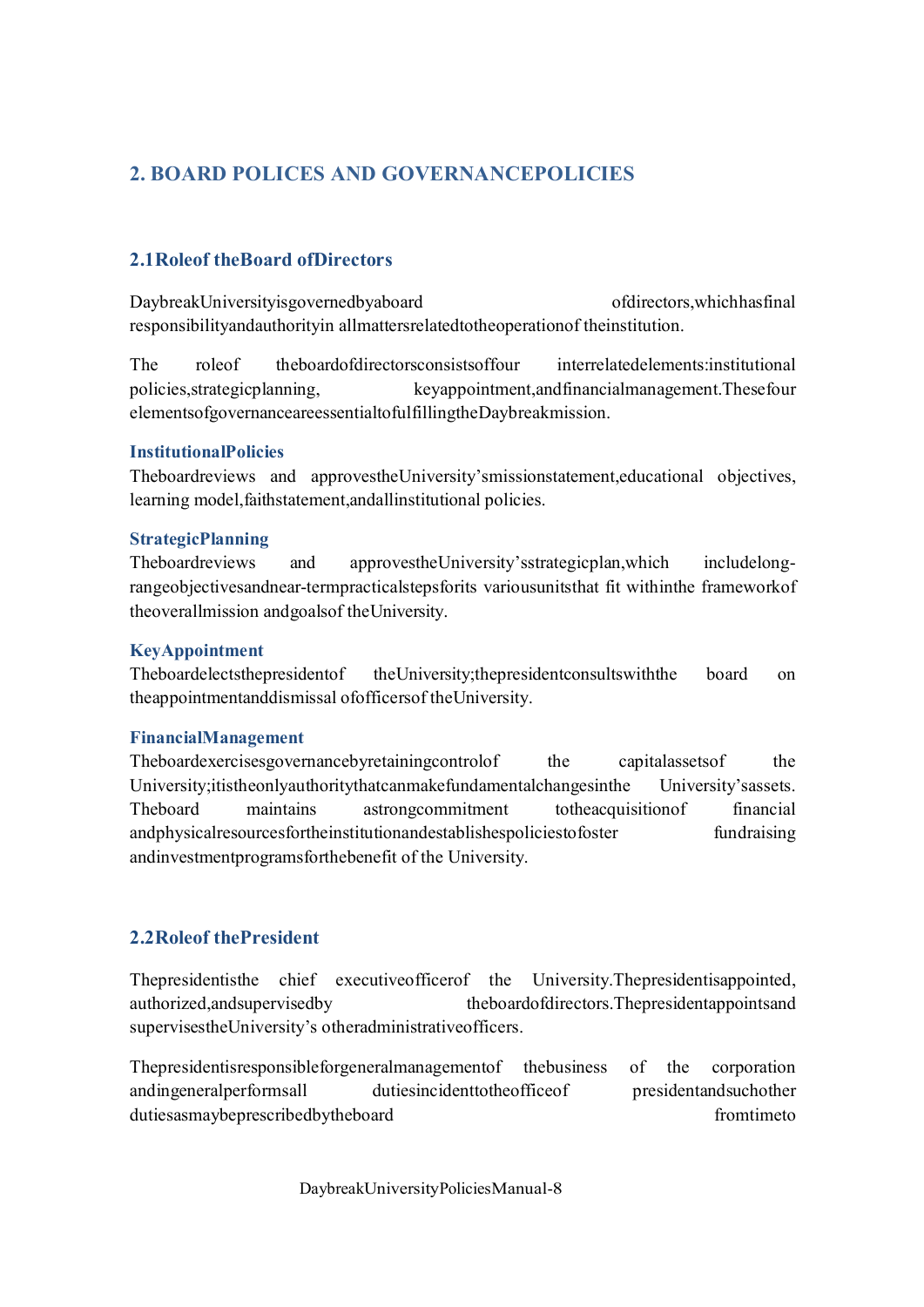time.Theprimaryliaisonwiththepresidentisthroughthechairof theboard.

Theprinciples governingtheboard's relationship withthepresidentincludethefollowing:

- 1) Theboardrequiresthepresidenttodevelopappropriatepolicy directionsfor board considerationto enabletheboardto establishmajor policies.
- 2) Theboardlooks tothepresidenttocarryoutallofits policy directives.
- 3) Theboardrequiresthepresidenttoprovidesuitablereportstotheboardso that itmayjudgetheresultsofits policiesandhow effectivelytheyhavebeencarried out.

# **2.3Roleof theDean andProgramDirectors**

The academicdeanisthe chiefacademicofficerofDaybreak University.Thedean hasadministrative responsibilityforallacademicprogramsof theUniversity.Daybreak Universityemploys educational programdirectorsto supporttheacademicdeaninthetaskofacademicmanagement. Educationalprogramdirectorsleadandsupportthefacultyin eachprogramin

- 1) developingastrategicplan,
- 2) achieving excellencein teachingandscholarship,
- 3) securingtheresourcestheyneedforteaching,
- 4) servingasadvisors/mentorstostudents, and
- 5) performingtheassessmentof theprogram.

# **2.4Roleof theFaculty**

Theboardofdirectorshasoverallfiduciaryresponsibilityforthegovernanceof the University.However,theboardhasdelegatedcertainresponsibilitiestothefaculty, which plays animportantrolein thegovernanceof theUniversity.Thefaculty:

- 1) assessesand considerspossiblechangestotheUniversity's curriculainrelationto establishedlearningoutcomes,
- 2) determinesacademicpolicyandproceduresappropriateforthevarious educationaldegreeprogramsof theUniversity, and
- 3) recommendstothepresidentall full-timefacultyappointments.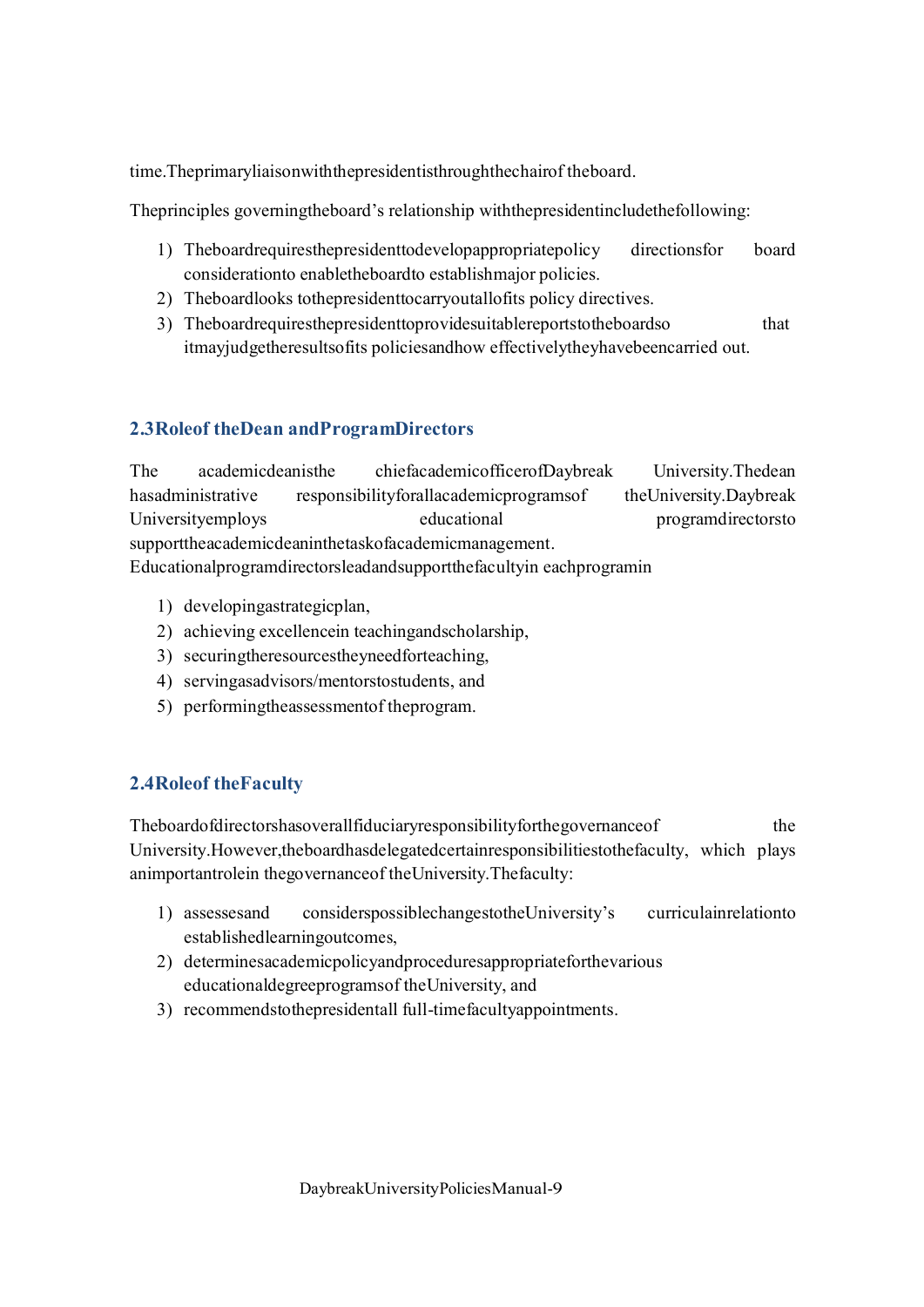# **2.5Conflict of Interest Policy**

DaybreakUniversityiscommittedto avoiding anyactualorpotentialconflicts betweentheinterestsof theUniversityandanypersonalinterestaboardmemberor officermayhave.

## **Definitionof ConflictofInterest**

Generally,conflictsarisewhen:(a)theboardmemberorofficer hasanexisting orpotential financial orotherinterestwhichimpairs,ormightappearto impair,hisorherindependenceor objectivityin servingtheinstitution;or(b) theboardmemberorofficermightderive,orappear toderive,afinancial orothermaterialbenefitfromconfidentialinformationlearnedinthe courseof hisorheremploymentorboardservice.

Theboardprovidesthefollowingguidelinesto itsmemberswithregardtotheappropriate disclosureandmanagementof anypotentialconflict of interest.

- 1) A boardmemberwillnot takeanyactionregardingthehiring,promotionor other employmentactioninvolvingamemberofthe boardmember'sfamily.
- 2) A boardmemberwillpromptlydiscloseanyfinancial interestwhichtheboardmember orthe board member'simmediate family, may havein anybusinessor enterprisewhich conductsbusinesswith DaybreakUniversity.
- 3) A boardmemberwillpromptlydisclosefactsor situationswhichtheboardmember recognizesmaycreateapotential conflictof interest.
- 4) A boardmemberhavinga dutytodiscloseany potentialconflict ofinterestwillmake such disclosuretothe chair of theboard of directors,orin theeventthechairhasa potential conflictof interest,disclosurewillbemadetothesecretaryof theboard of directors.Thechairorthesecretary,as appropriate,shallbringthepotential conflict of interesttotheboardforconsideration.
- 5) The board mayrequestandconsideranyinformationitdeterminesisnecessaryand relevant to evaluatethepotential conflictof interest,includingrequestingtheboard memberwhohasdisclosedthepotentialconflictofinterestmeetwith the board. The committeemaytake suchactionasit deemsappropriateto resolveany potential conflictof interest,includingbutnot limitedtorequiringnoaction,requiringaboard membertorecusehimselforherself,prohibiting a transactionorrelationship,or otherwisemanagingtheconflict.Thedeliberationsof theboard withregardto any potential conflictof interestshallbe keptconfidentialtothefullestextentpermittedby law.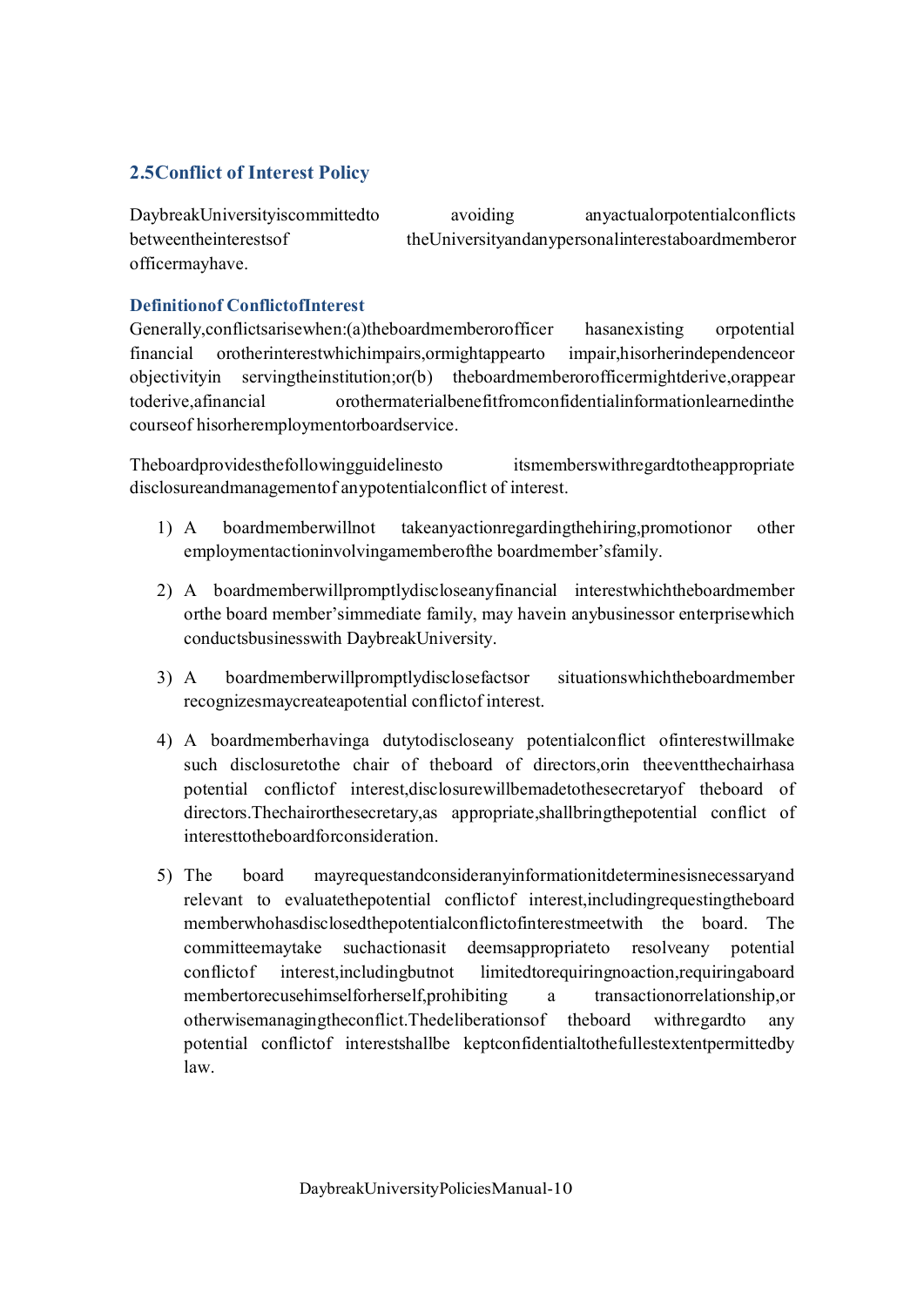## **2.6JobDescriptions**

#### **President (Chief Executive Officer)**

The President is the Chief Executive and Operational Officer of the university and the official adviser to and executive agent of the Board of Directors and its Executive Committee. The President, as educational and administrative head of the University, exercises a general superintendence over all the affairs of the University. The President is responsible for the direction and supervision of employees of the University. This includes the following:

- 1) The President is responsible for supervision of the members of the administrative team.
- 2) The President shall represent the University before the community and the general public, interpreting its mission and goals and seeking understanding and cooperative relationships.
- 3) The President shall be personally involved in the fund raising enterprise of the University. In addition to exercising administrative oversight of this function, he shall seek opportunities to raise funds in a manner that is consistent with the mission and goals of the University.
- 4) The President recommends budgets (including faculty and staff positions), long range plans, policy, and strategic initiatives.
- 5) The President interviews prospective members of the administrative team. He or she may also interview faculty and staff at his or her discretion, in consultation with the area supervisor.
- 6) The President shall maintain dialog with the governmental and accrediting agencies that are vital to institutional and student interests.

#### **Academic Dean (Chief Academic Officer)**

Academic Dean is the Chief Academic Officer of the University, being responsible for all the academic matters of the University, including management of faculty, degree programs, and academic policies. The Academic Dean reports to the President. Essential responsibilities include:

- 1) Participate in and coordinate long-range planning, including program evaluation.
- 2) Provide liaison with other administrative units.
- 3) Communicate educational needs, priorities, and concerns, to the President and staff, and to Board of Directors
- 4) Recommend to the President the appointment of administrative officers, develop their job descriptions, recommend their compensations, and assess their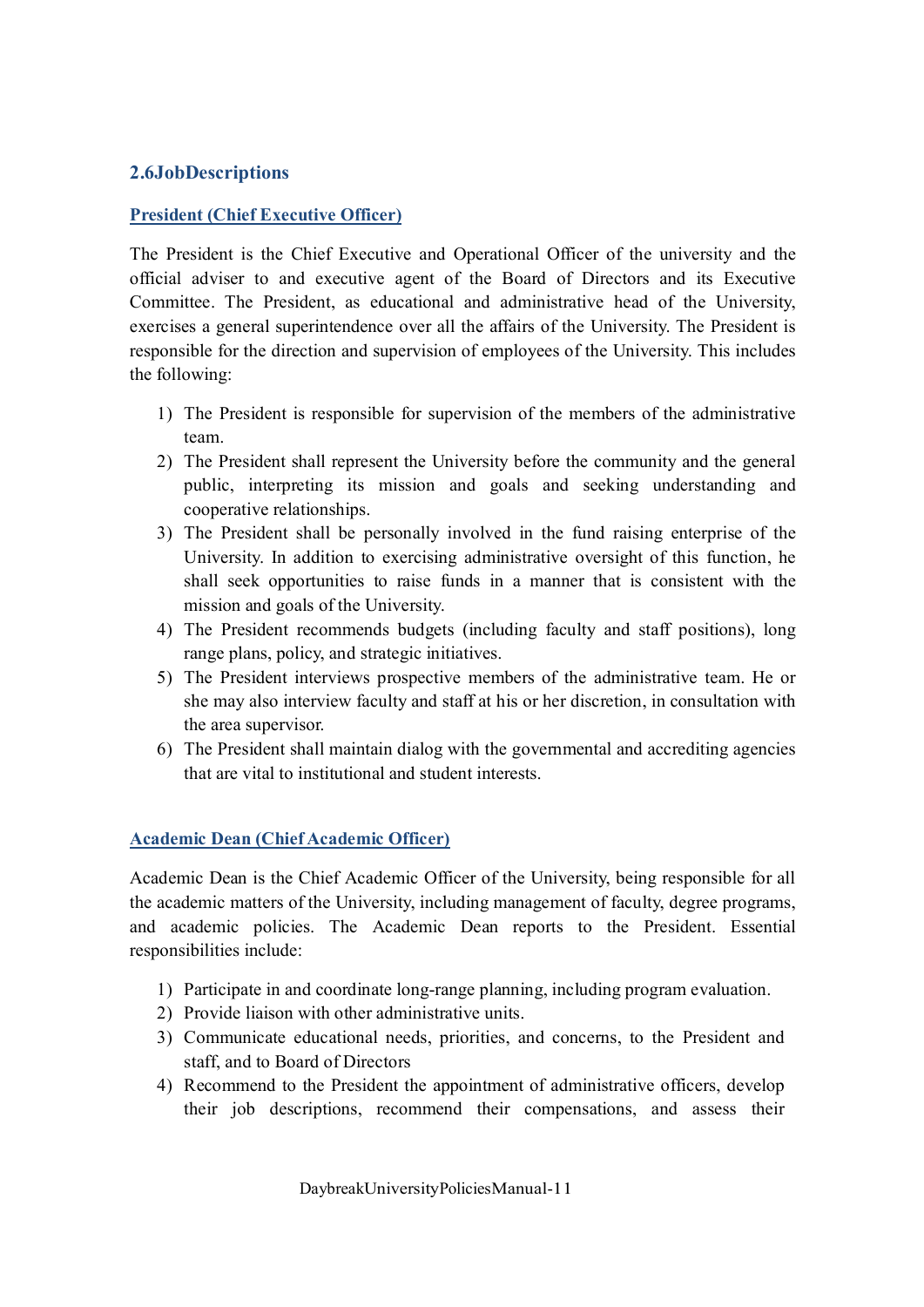performance.

- 5) Recommend divisional coordinators and departmental chairperson, to the President.
- 6) Preside over meetings of the faculty/staff, organize formal school convocations and the administrative cabinet and in cooperation with the President, approve, modify, or disallow their recommendations.
- 7) Manage and coordinate all institutional accreditation procedures.
- 8) Coordinate the articulation of academic mission, including representation of academic concerns to inter-institutional and general public settings.
- 9) Recommend to the President the promotion, dismissal, and retirement of faculty members.
- 10)Coordinate long-range planning for faculty recruitment in cooperation with the President, and Board of Directors, and serve as a consultant to the Board of Directors.
- 11)Accept ultimate responsibility for academic events,
- 12) Supervise and evaluate area coordinators.
- 13)Accept ultimate responsibility for all faculty and administrative concerns.
- 14)Contributes to establishing the projected annual budget in cooperation with the President, Chief Financial Officer, and others, and manages the final budget over his/her area of supervision once approved by the Board of Directors.
- 15)Leads and coordinates the daily educational administrative functions of the school.
- 16) Plan and lead accreditation procedures

#### **Program Director**

The Director of a degree program is responsible to the Academic Dean for the proper and effective administration of the program. It is the program Director's responsibility to provide the leadership to achieve excellence in teaching. Specifically, the Director shall:

- 1) Coordinate the academic and curricular programs
- 2) General supervision of program development and redevelopment
- 3) Responsible to see course syllabi are prepared working with the curriculum coordinators
- 4) Develop, implement and monitor curriculum for relevance to institutional mission, student needs, career needs
- 5) Coordinate and supervise all phases of the instructional program (instructional activities of curriculum coordinators and faculty persons)
- 6) Facilitate full accreditation, self-study, review, and reporting
- 7) Articulate academic mission, including representation of academic concerns to inter-institutional and general public settings
- 8) Represent the faculty at deliberative and policy-making bodies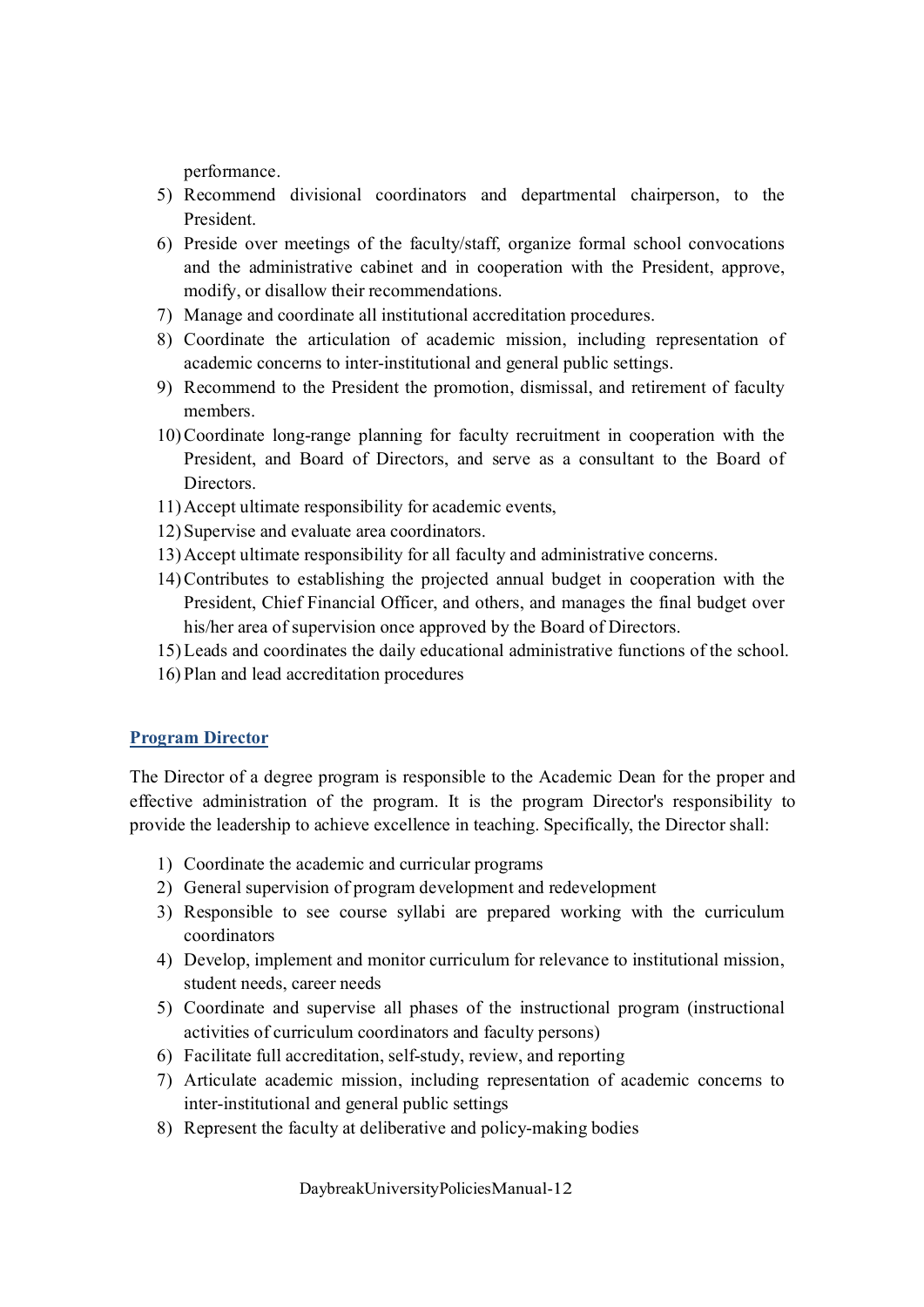- 9) Recruit a skilled, well-trained, faculty for the University and Graduate Programs
- 10)Coordinate academic advising program and spiritual nurture of students within the University and implement improvements where needed
- 11) Supervise student course changes, substitutions, etc.
- 12) Supervise the development of the academic calendar
- 13)Develop a schedule of classes appropriate to institutional guidelines, faculty expertise, and market needs in cooperation with the Chief Academic Officer.
- 14)Recommend faculty load assignments designed for optimizing individual and program effectiveness, productivity, faculty and student growth
- 15) See that each person teaches in his/her area of competency
- 16)Make recommendations regarding the academic phases of budget
- 17)Oversee textbook recommendations and ordering
- 18)Coordinate the evaluation of instructional programs

#### **Faculty**

ThefacultyfacilitatesthemissionofDaybreak

Universitybyprovidinginstructionthatisbothcompetentinspecializedfieldsoftrainingandexp erienceandspiritualinmodelingthecharacteristicsneeded for leadership.Thefacultybecomestheprimary instrumentofthe Universityinitsmissionoftrainingleadershipforservicetothegeneralcommunity.

#### **General Responsibilities for All Faculty Members**

- 1) Participationinthedeterminationanddefinitionofmajoreducationalpoliciespertaining to thepurposeandgoalsoftheUniversity,especiallyinconsultationwith students,administration,and the Board.
- 2) Definenewacademicprograms,curricula,andevaluateandchangeexistingprograms.
- 3) Establishadmissionsstandardsandgraduationrequirementsfordegreeprograms.
- 4) Fosterasenseofcommunitybetweenstudentsandfacultythatwillpromotealifestyleconsistentwithcharacterandvitalforeffective community.

#### **ResponsibilitiesforFull-timeFaculty**

- 1) Conductclassroominstructioninthehighestprofessionalandmanner.
- 2) Serveonfacultycommitteesasneeded.
- 3) Attendallfacultymeetingsandparticipateinofficialceremonieswhere the faculty ispresentedaspartoftheUniversity, such as graduation exercises, convocations, concerts, studentorientations,etc.
- 4) Beavailabletocounselstudentsonacademicmatters.
- 5) Conductresearchintheirrespective disciplinestokeepinformed ofcurrentscholarship.
- 6) Participateinthe University'son-goingself-studyandlong rangeplanningasrequiredforaccreditation.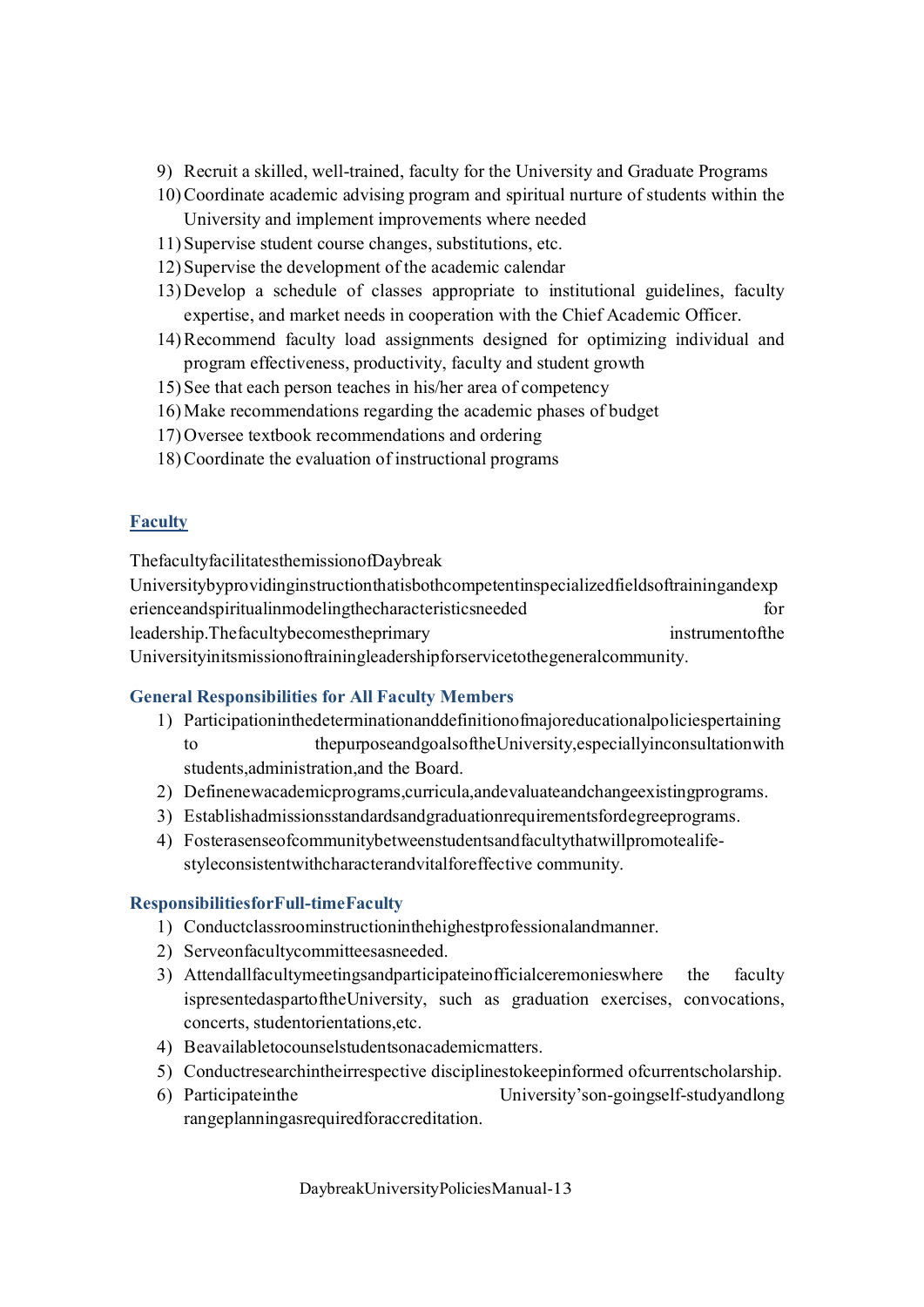- 7) Maintainregularofficehoursoncampus.
- 8) Demonstrateclearevidenceofastrongcommitmenttothe Universitybymakingittheirprimaryprofessionalactivity.Full-time faculty members should be available to the Universityatleastfourdaysaweek.They mustgiveprioritytotheperformanceoftheircommitteeassignments,classroominstructi on, leadership requirements and other duties at the duties of the duties at the duties at the duties at the duties at the duties at the duties at the duties of the duties at the duties at the duties at the duties at the du Universitybeforeengaginginoutsideprofessionalactivities.
- 9) Know and understand allacademicpoliciesasstatedintheschoolcatalog,facultymanual,andstudenthandbook.

#### **ResponsibilitiesforPart-timeandAdjunctFaculty**

- 1) Conductclassroominstructioninthehighestprofessionaland manner.
- 2) SupporttheUniversity'smission.
- 3) Attendfacultymeetingsasscheduled.
- 4) Fulfillcourseobjectives.
- 5) Fulfillrequirementsconcerningthesubmission of studentgradesat the endofquarter and the development of course syllabi.
- 6) Teachcoursesasassignedandbepresent on time atallscheduledclassmeetings.
- 7) Submitallreportsasrequiredbythe Chief Academic Officer.
- 8) Consider class assignmentsasthefirstpriority. All substantive changes, such as schedule changes pertaining to the day andtimeof a course, must be cleared with the Chief Academic Officer.
- 9) Providenecessarydocumentation, such as academic transcripts, tosubstantiatequalificationstoteachatDaybreak University.
- 10)Know and understand theacademicpoliciesaspublishedinthecatalog,facultyhandbookandstudenthandbook.

# **Business Manager (Chief Financial Officer)**

The business manager is the Chief Financial Officer of the University, responsible to the President for management and leadership of the financial operations of the University. The Business Manager shall:

- 1) Prepare the annual budget and financial reports.
- 2) Manage the appropriation of financial resources and controls.
- 3) Receive payments including tuition and manage student accounts and accounting operations.
- 4) Provide financial analysis and strategic objectives.
- 5) Maintains records of past due accounts, and coordinate collections.
- 6) Assists students with setting up payment plans.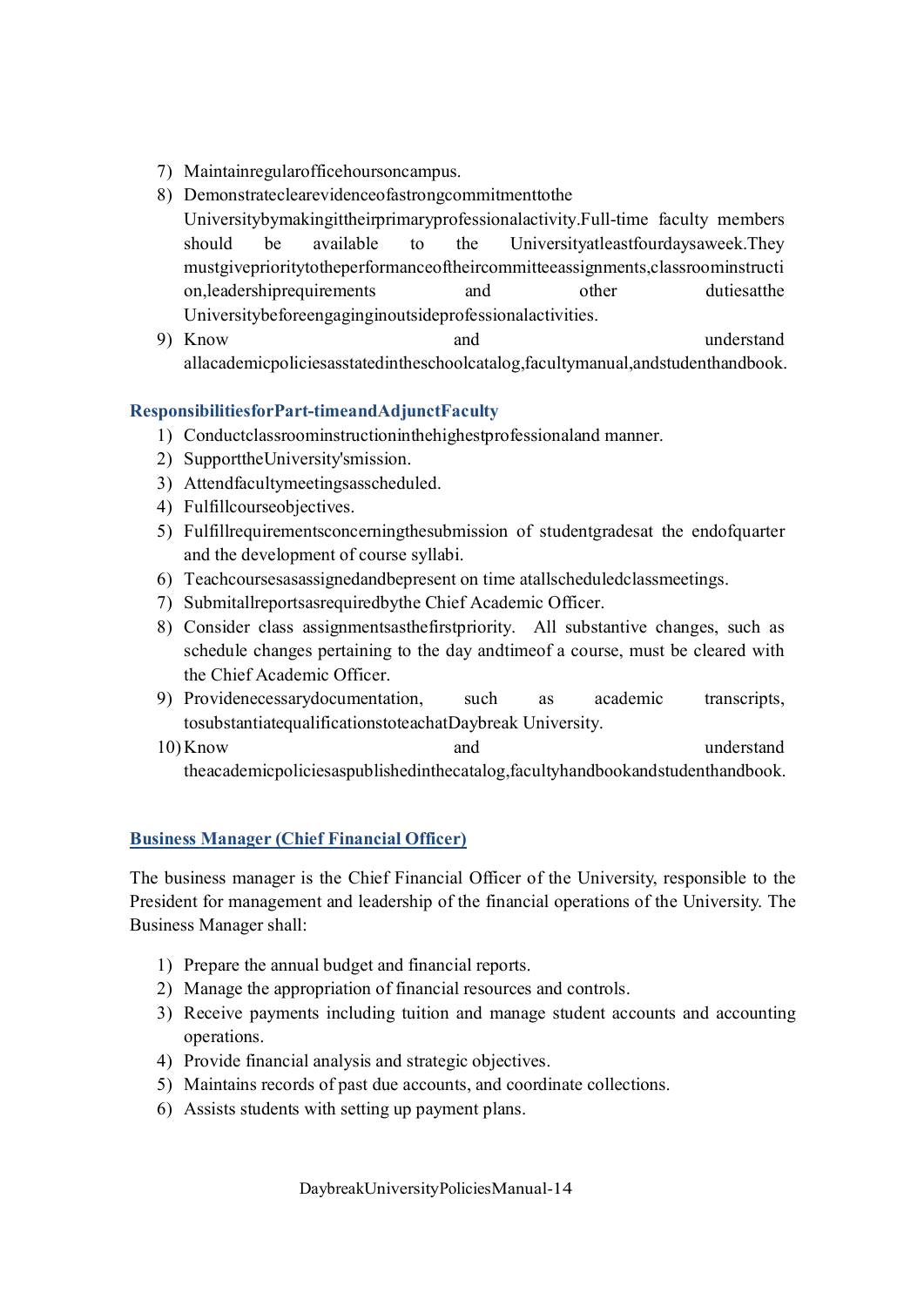- 7) Assists with student billing.
- 8) Manage facilities and equipment.

#### **Director of Admissions/Registrar**

Director of Admissions and Registrar is responsible to the President for the services related to admissions, enrollment, and student records. Essential responsibilities include:

- 1) Manages the recruitment and application processes.
- 2) Provides information and counseling to prospective students.
- 3) Guides students in relation to financial aid programs.
- 4) Implements and enforces the FERPA guidelines for the maintenance, integrity, and security of student records.
- 5) Manages registration, grade submission and processing, and transcript production.
- 6) Manages the student information system and educational records.

#### **Director of Student Services**

The Director contributes to the achievement of the mission of the university by providing leadership in various activities related to developing students. The Director reports to the President. Essential responsibilities include:

- 1) Plans and leads regular chapel services.
- 2) Provides spiritual leadership to the university community.
- 3) Provides pastoral care and spiritual formation of students.
- 4) Assists with orientation of new students.
- 5) Advises and works with the student association.
- 6) Advises students regarding their vocational and educational objectives.
- 7) Receives and responds to student concerns and complaints.
- 8) Acts as mediator to resolve disputes between students, faculty, and administration as needed.
- 9) Manages student discipline.
- 10)Develops and enforces student policies and procedures.

#### **Librarian**

The Librarian is responsible for management of the library resources and services and reports to and consults with the Academic Dean. Responsibilities include:

1) Develops and enforces policies concerning the development of library resources and services, in consultation with the faculty.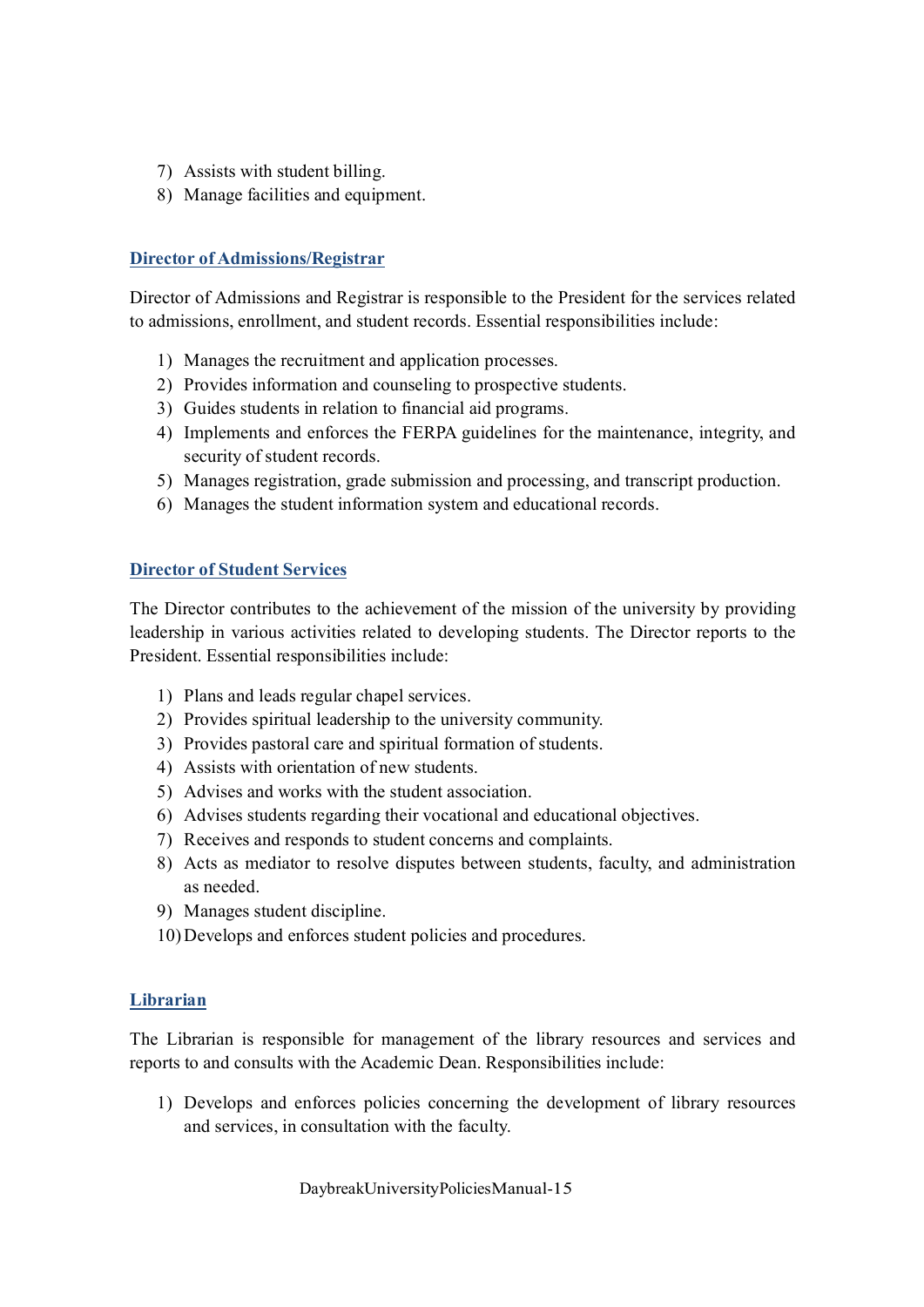- 2) Develops and implements short- and long-range plans for the library, consistent with the mission and programs of the university.
- 3) Manages the selection, acquisition and cataloging of books, periodicals and other library materials to support the university's curricula.
- 4) Manages the various services of the library.
- 5) Prepares the annual library budget.

#### **Director of Assessment and Planning**

The director of Assessment and Planning will lead and manage a comprehensive institutional research program that supports the University's Mission and strategic planning process. Reporting to the Academic Dean and the President, the director will also provide leadership in accreditation, institutionaleffectiveness and program assessment.

- 1) Provide oversight and support for institutional and programmatic accreditation.
- 2) Provide research support for ongoing activities in program assessment.
- 3) Analyze data summaries and develop appropriate research approaches to address significant issues.
- 4) Work collaboratively with institutional leadership to translate research findings into actionable strategic initiatives.
- 5) Provide leadership for the development of systems designed to assess institutional effectiveness.
- 6) Prepare environmental scanning reports to inform University planning assumptions particularly as it relates to enrollment and academic program planning.
- 7) Prepare and make presentations to internal and external stakeholders implications of survey and research findings.
- 8) Serve as facilitator and/or liaison to various committees and task forces
- 9) Perform other related duties as assigned.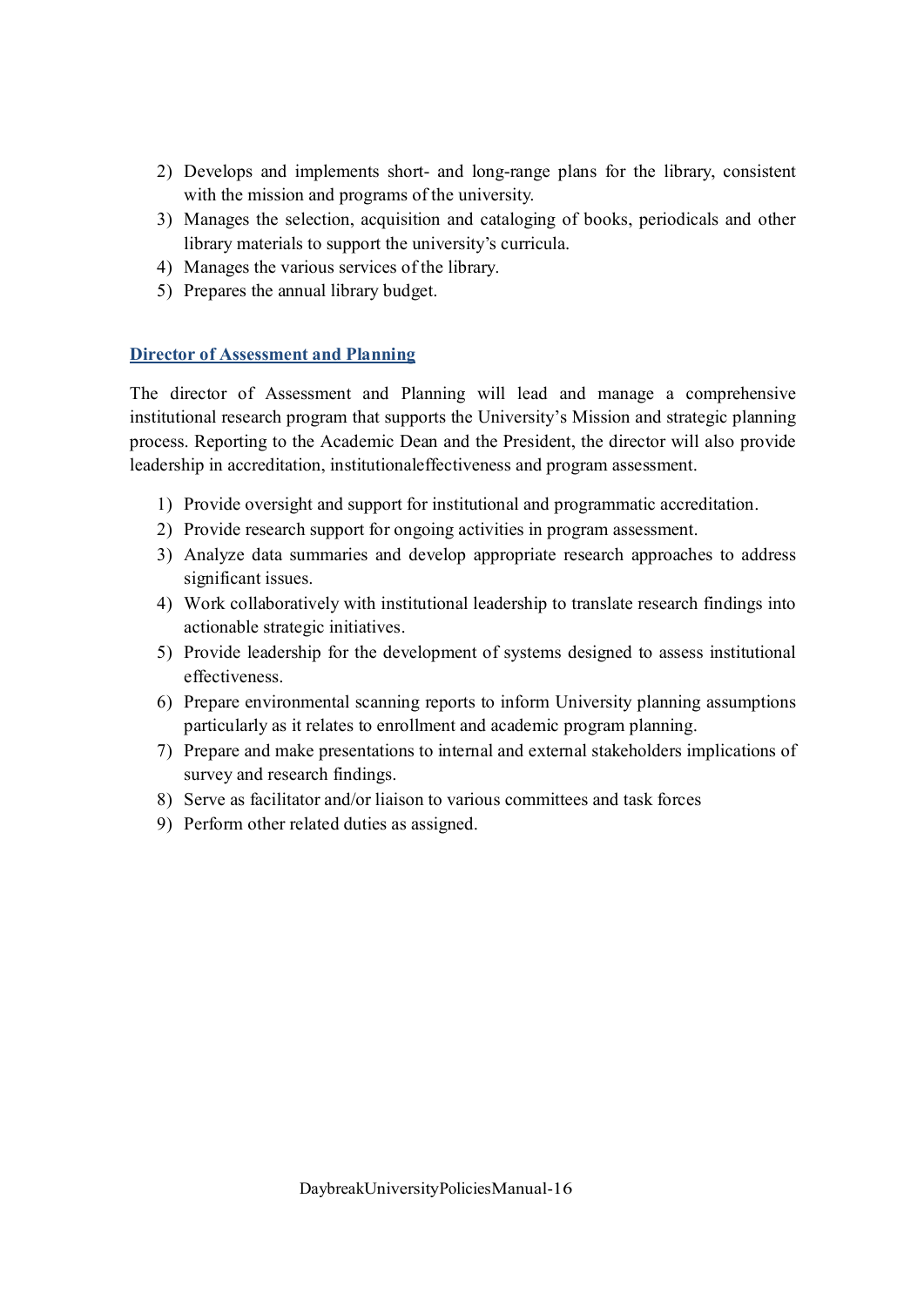# **2.7OrganizationalChart**

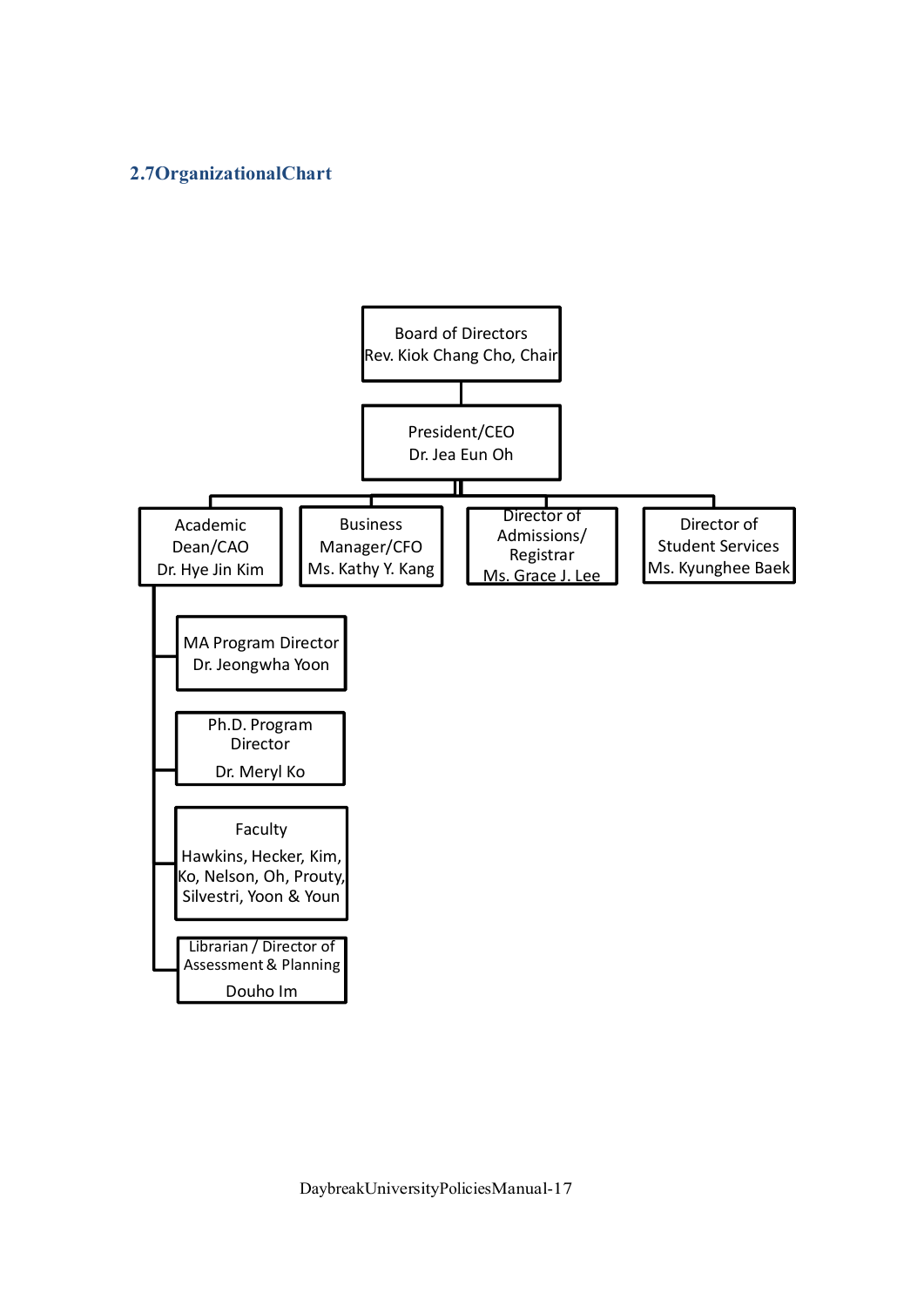# **3. COMMUNITYPOLICIES**

# **3.1CommunityLifePrinciples**

Students,alongwiththerestof the University community, are encouraged todemonstratepersonalmoralintegrityin alltheareas oftheirlivesandwork as partof that community.

Our students have a lot to offer the world, and we recognize that the world has a great deal to offer them. That is why we incorporate global and cross-cultural perspectives into our curriculum, and encourage all students to reflect on how they can make a positive impact on the systems in which we all live, work and learn. Our program shares a commitment to putting this knowledge into action locally, nationally, and globally to serve diverse and underserved populations. We train our students to employ evidence-based approaches, and to critically evaluate the impact of their practices. Students are encouraged to apply the integration of Christian social teachings and empirical research outcomes into their personal and professional lives.

# **3.2Non-DiscriminationandNon-HarassmentPolicy**

Daybreak University is committed to maintaining a community which recognizes and values the inherent worth and dignity of every person; fosters tolerance, sensitivity, understanding, and mutual respect among its members; and encourages each individual to strive to reach his or her own potential. In pursuit of its goal of academic excellence, the university seeks to develop and nurture diversity. The university believes that diversity among its many members strengthens the institution, stimulates creativity, promotes the exchange of ideas, and enriches campus life.

Daybreak University views, evaluates, and treats all persons in any university related activity or circumstance in which they may be involved, solely as individuals on the basis of their own personal abilities, qualifications, and other relevant characteristics. Daybreak University prohibits discrimination against any member of the university community on the basis of race, religion, color, sex, age, national origin or ancestry, genetic information, marital status, parental status, sexual orientation, gender identity and expression, disability, or status as a veteran. The university will conduct its programs, services and activities consistent with applicable federal, state and local laws, regulations and orders and in conformance with the procedures and limitations as set forth in Daybreak's Equal Opportunity, Equal Access and Affirmative Action Policy, which provides specific contractual rights and remedies.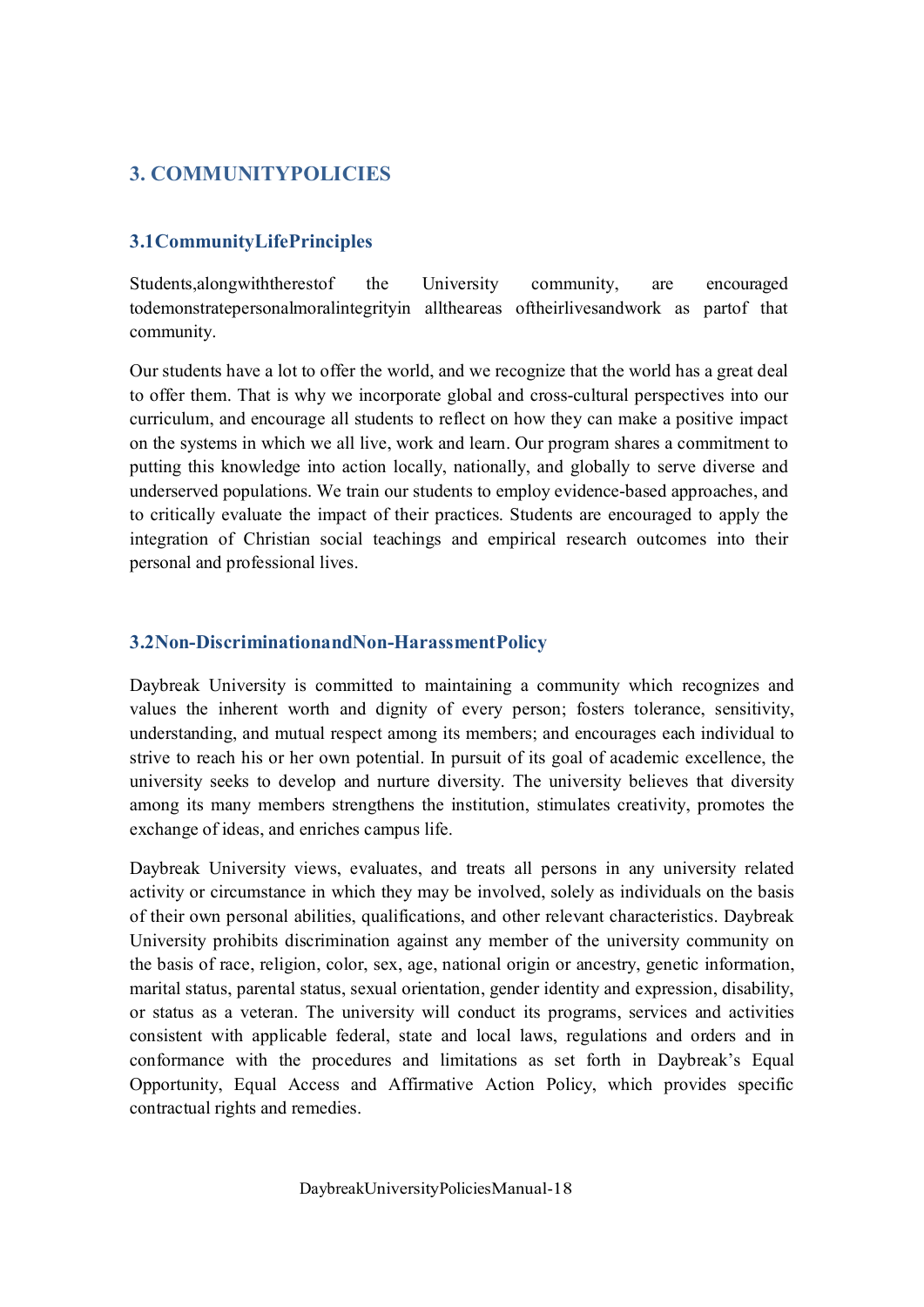#### **Harassment**

All students, staff, and faculty members of Daybreak University should be able to work in an atmosphere free of discriminatory intimidation based on sex, race, color, age, national origin, disability, religion, or any other factor. Such intimidation is considered harassment, is a violation of the victim's civil rights, and is against Daybreak University policy. All such behavior is expressly forbidden and will not be tolerated by Daybreak University. Any member of the Daybreak University community who threatens, upsets, irritates, persecutes, or in any other way disturbs others; or who creates or attempts to create a hostile environment or the perception of a hostile environment on University premises is subject to disciplinary action under this policy, up to and including dismissal from the University. This includes physical threats, intimidation, teasing, bullying, etc. If you feel that you have been a victim of any kind of harassment, please report it to the Director of Student Services or another member of Daybreak University administration.

#### **Sexual Harassment**

Sexual harassment is a form of discrimination that violates Title VII of the Civil Rights Act of 1964. Sexual harassment of students, staff, or faculty members by any member of the University community is against University policies, and may be considered illegal in some cases. Sexual harassment includes any repeated or unwanted verbal or sexual advances, sexually-explicit derogatory remarks, or offensive statements made by someone in the workplace or university environment when

- · Submission to the conduct is either explicitly or implicitly a condition of employment, grades, or good will;
- Submission to or rejection of the conduct is used as a basis for grading or relational decisions affecting any person; or
- · The conduct has the purpose or effect of substantially interfering with student, staff, or faculty performance of duties, or of creating an intimidating hostile, or offensive work or learning environment.

The above are examples of behavior that constitutes sexual harassment, but other behavior of a sexual nature may be considered harassment as well. Sexual harassment on Daybreak University premises will not be tolerated under any circumstances, and will be severely punished, up to and including dismissal from the University and, if applicable, legal actions against the harasser. Anyone experiencing or observing sexual harassment as a described in any of the above categories should report the incident immediately to the Director of Student Services or another member of Daybreak University administration. For complete details regarding harassment of any sort and the disciplinary actions that may be taken, please refer to the Policies Manual.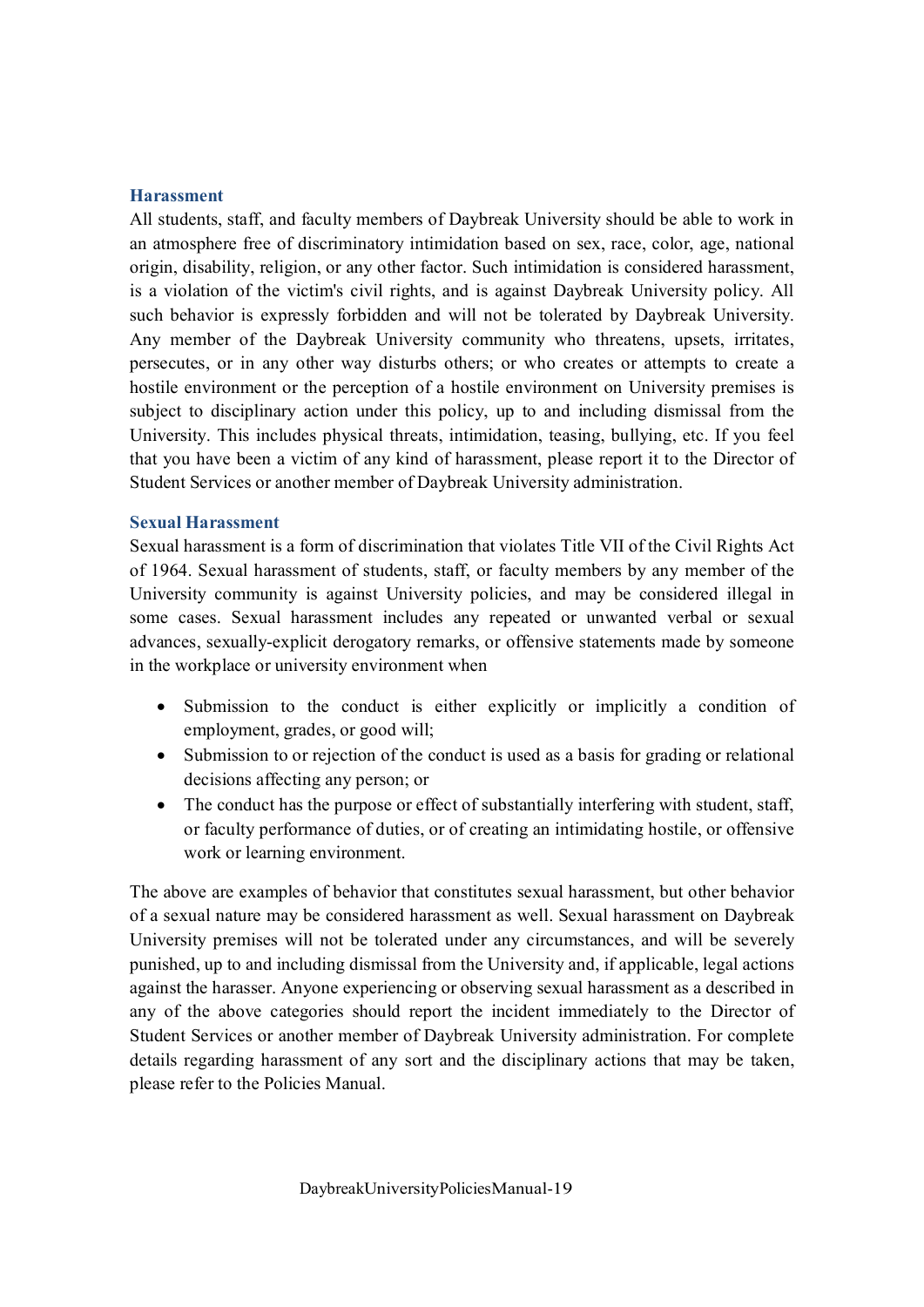# **3.3EmploymentPolicies**

All prospectiveemployeesdesiringDaybreakemploymentmustcompleteaformal applicationforemployment.Applicationsareacceptedona continuousbasisandare kept onfileforonemonth.The institutionwillprovideajobdescriptionforeach position. Theemployeeswillreceiveacopy of thejobdescriptionatthetimeof employment.All newemployeesmustattendanorientation sessiontolearnaboutthe institutionandits policies andprocedures.

Thenewemployeewill be subjecttoathree-monthorientationperiod,during which theemployee's abilitytoadjust tothejobrequirementswill beevaluated.The employeeisfreetoresign atanytimeduringthisorientationperiod,justasDaybreakis free toterminateemploymentatanytimeduringthesameperiod.Advancenotice maybe givenbutisnot required.Attheendof theorientationperiod,theemployeewill be assignedregularstatusor theemploymentwillbeterminatedimmediately.

#### **Appointments**

- 1) **Full-time employees**whoareappointedon afull-time,twelve-monthservice basis, paidmonthlyforthenormalworkweekhoursof thirty-sevenandahalf. Employeesin thiscategoryareeligibleforbenefits.
- 2) **Part-timeemployees**whoareappointedonapart-time,twelve-monthservice basis, paidmonthly,hiredonthebasisof half- time(averageof seventeenanda half totwentyhoursperweek).Employeesin thiscategoryareeligibleforthese benefits:vacationallowance,personalleavedays,andsickleavedays.
- 3) **Temporaryemployees**whoarehiredon thebasisof workinglessthan seventeenandahalf hours per weekand/orfora periodof lessthanoneyear. All temporaryemployeesarenot eligibleforbenefits.

#### **Promotion**

Promotionsto positionsofgreaterresponsibilitywill bebased on theemployee's performanceevaluation,education,priorexperience,skills,andrecommendations.All promotionswill be subjecttoathree-monthreviewperiod,during whichthe employee'sperformancewillbeevaluatedbasedon thejob description.Ifthenew assignmentisunsuccessful,effortswillbemadeto searchforanotherposition.

#### **Resignation**

Employeeswholeavetheinstitution areexpectedto providewrittenadvancenotice. Employeesmustgiveaminimumnoticeof onemonthtotheirsupervisor.Thenotice period istobeused totransitionthework.Employeesareexpectedto worktheirnotice period.Employeeswholeavetheinstitution areexpectedtoreturnSchoolproperty, andsatisfyoutstandingfinancialorother obligations beforethelastworkday.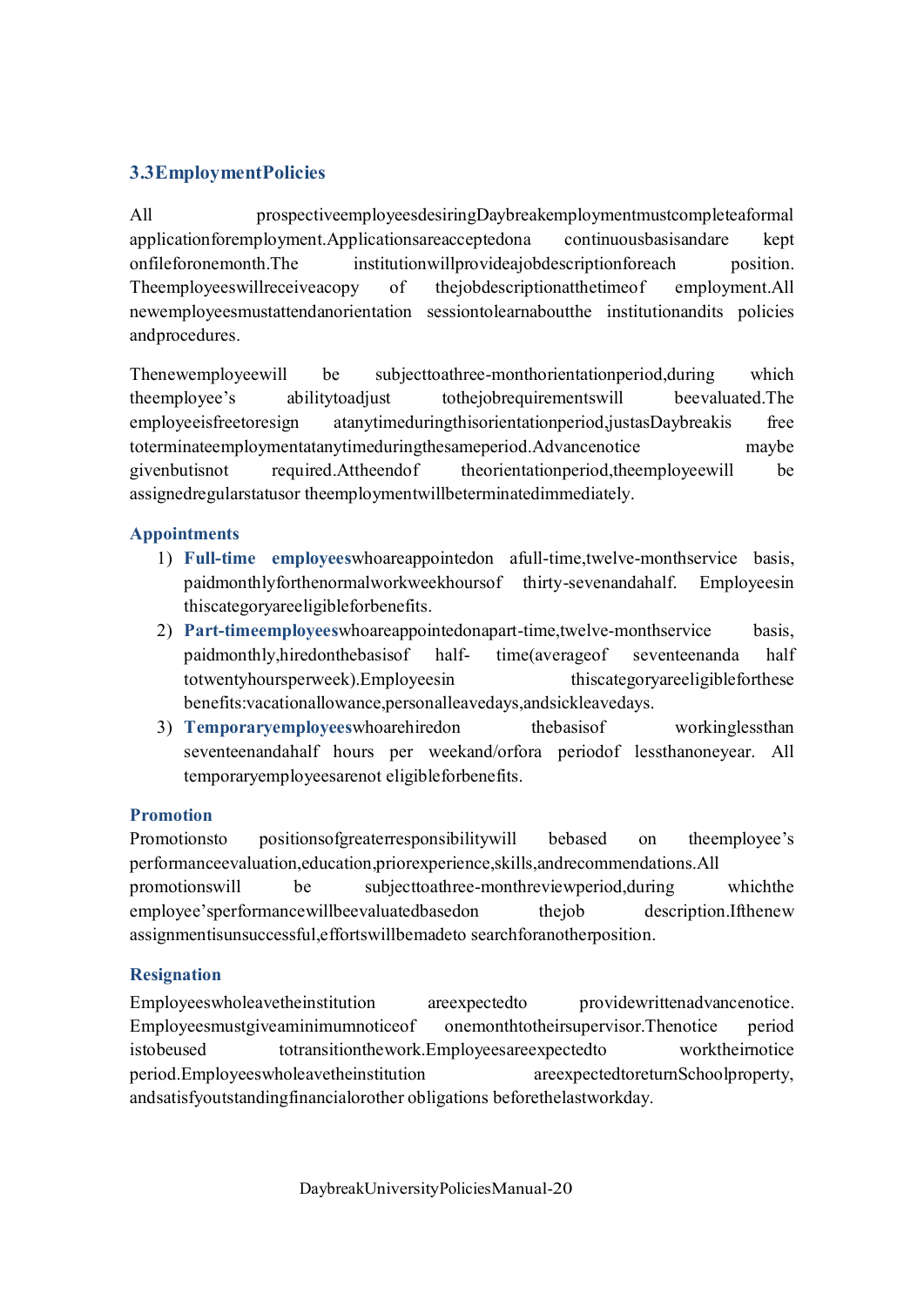## **3.4EmployeeEvaluation**

Every January, orasclose to that timeaspractical,an employee'sperformancewillbe reviewedby thesupervisor.The employeewillbegivenacopy of thereview.A copyis filed in thebusinessmanager's office.Theperformancereview willinclude:

- 1) Strengthsin performance.
- 2) Areasforimprovementinperformance.
- 3) Reviewof personal workgoals.
- 4) Concernswith jobresponsibilities andsuggestionsforchanges.
- 5) Changestotheresponsibilities duetotheinstitution'snewpriorities.

Supervisorsshould takethetimetohelpemployeesimprovetheirperformance. Whena supervisorhasapparent concerns about an employee's jobperformance,thesupervisor will conductaninformal counseling session. Concerns aboutanemployee's job performanceshallbediscussednormallyduringtheformalperformancereview.The supervisorandtheemployeeshould reachagreementon changesorcorrection.

Iftheemployeefailsto improveperformance,thesupervisorwillgivetheemployeeand thebusiness managera writtensummaryof theactualfactstolet theemployeeknow thatthesituationisserious and that theemployee'sactions willdeterminewhether employmentwill continue. Ifthe employeestillfails toimproveperformance,the supervisormayrecommendtothepresidentthattheemployeebedischarged.

# **3.5EmployeeCompensation**

#### **Salaries**

Salariesaredeterminedeachyearasapartof the budgetdevelopmentprocess.Levels ofsalariesandsalaryincreasesoradjustmentsareproposed bythepresident and businessmanagerandauthorizedbytheboard ofdirectors.Increases,ifauthorized, generallytakeeffect inJanuary,the first month ofthefiscalyear.

#### **Vacation**

Thefollowingschedulewillbeused ingrantingpaidvacation:(1) fivedaysof paid vacationwillbeprovidedafter oneyearof employment;(2) tendaysofpaidvacation willbeprovidedafterfive yearsofemployment:(3)fifteendaysofvacationwill be providedaftertenyearsofemployment.

#### **PersonalLeave**

Employeesareeligible for personalleavedaysaftersix monthsofemployment.Three personalleavedaysaregrantedperyeartoprovidetimetoconductbusinessor personalaffairs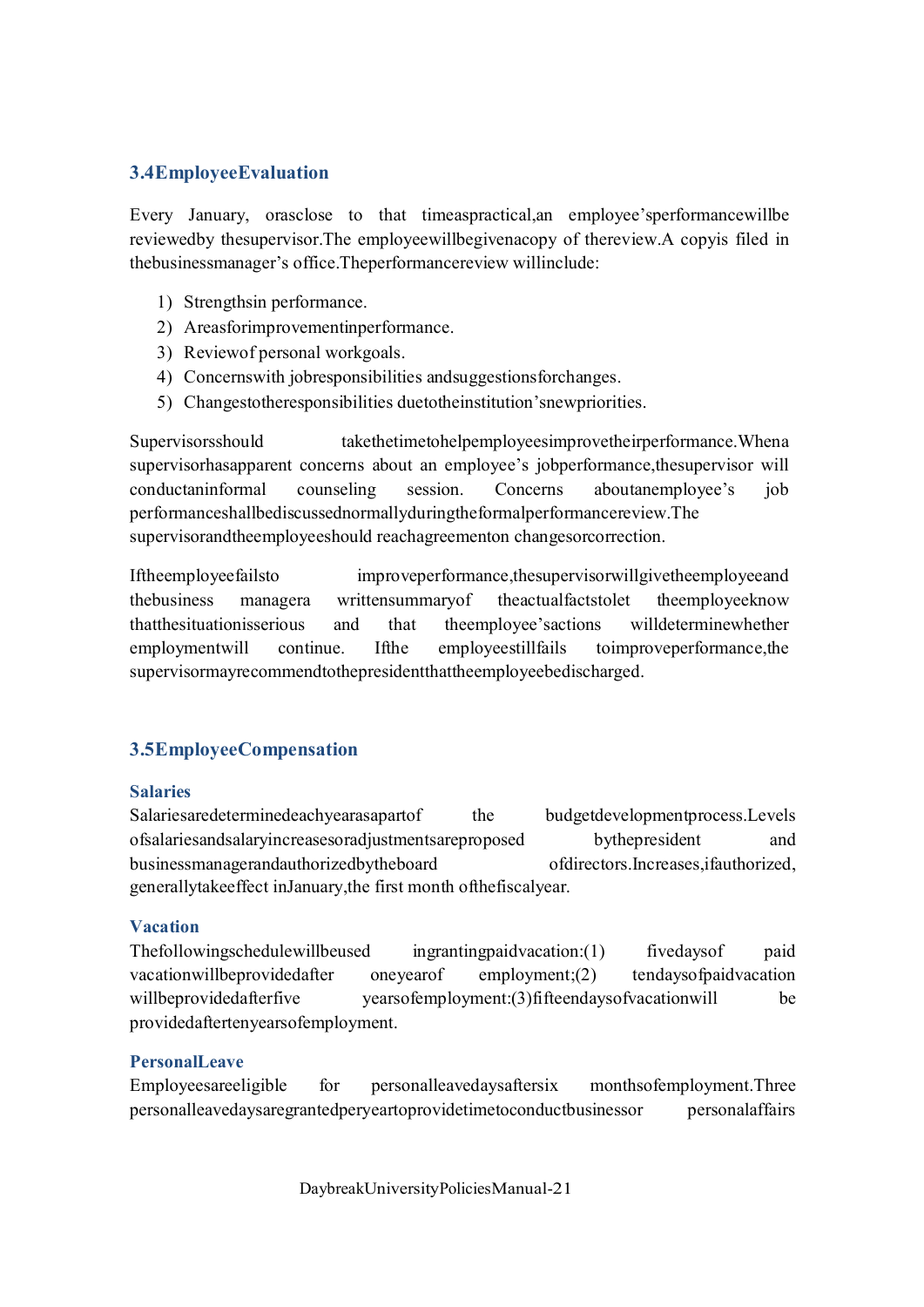thatcannotbeaccomplishedoutside of normalworkinghours. Requests forleavedaysshould bemade inadvancetotheemployee'ssupervisor.

#### **SickLeave**

Inthefirst yearof employment,onedayofpaidsickleave willbeearnedforeach monthworkedupto amaximumof tendaysfortheyear.Afteroneyearof employment,tendayswillbeallowedfor sickleaveand will be credited atthe beginningof theyear.Theunused portionof sickleave willbe accumulatedto a maximumof30days.Whentheallowedsickdayshavebeenused,paywillbereduced on theoccurrenceofsicktimeoffwork.

# **3.6CampusSafety**

Daybreak University isadamantaboutprovidingasafeandhealthyworkandlearning environment. Theinstitution's goal is to provide safe areas, equipment and materials. Toprotecttheirownand others' safety, allmembersof theinstitutioncommunity are expectedto observesafetyrulesandimmediatelycorrectorreportunsafeconditions.

Allemployeesmustimmediatelyreportawork-relatedinjuryorillnessto their supervisor.Supervisorsmustreportanyjob-relatedaccidentor illnesstothebusiness managerorpresidentwithin24hours. Allmembersof theinstitution arerequiredto completeanemergencycontactform.Inan emergency,theinformationisused to notify next-ofkinandmedicalpersonnel.

#### **Drug and Alcohol FreeCampus**

Alcohol and drug consumption cause changes in behavior, ranging from impaired judgment and coordination to inhibiting a person's ability to learn and use higher mental functions. Repeated use may lead to dependence, and long-term use can cause permanent damage to the brain, liver, and other vital organs. This is inconsistent with Daybreak University's desire for all its constituents to be healthy and sound as possible, in mind and body. As mandated by federal regulations (Drug- Free School and Community Act Amendments of 1989), Daybreak University maintains certain polices regarding a drugand alcohol-free campus. These policies are outlined below.

#### **General Policy on Possession of Controlled Substances**

The unlawful possession, use, or distribution of controlled substances is prohibited on Daybreak University property or as part of any University activity. Employees or students found to be in violation of this drug- and alcohol-free environment policy will be subject to appropriate action, including but not limited to termination or dismissal. Any employee or student who becomes aware of a violation of this policy should report it immediately to the Director of Student Services, or any administrators so that the matter can be investigated.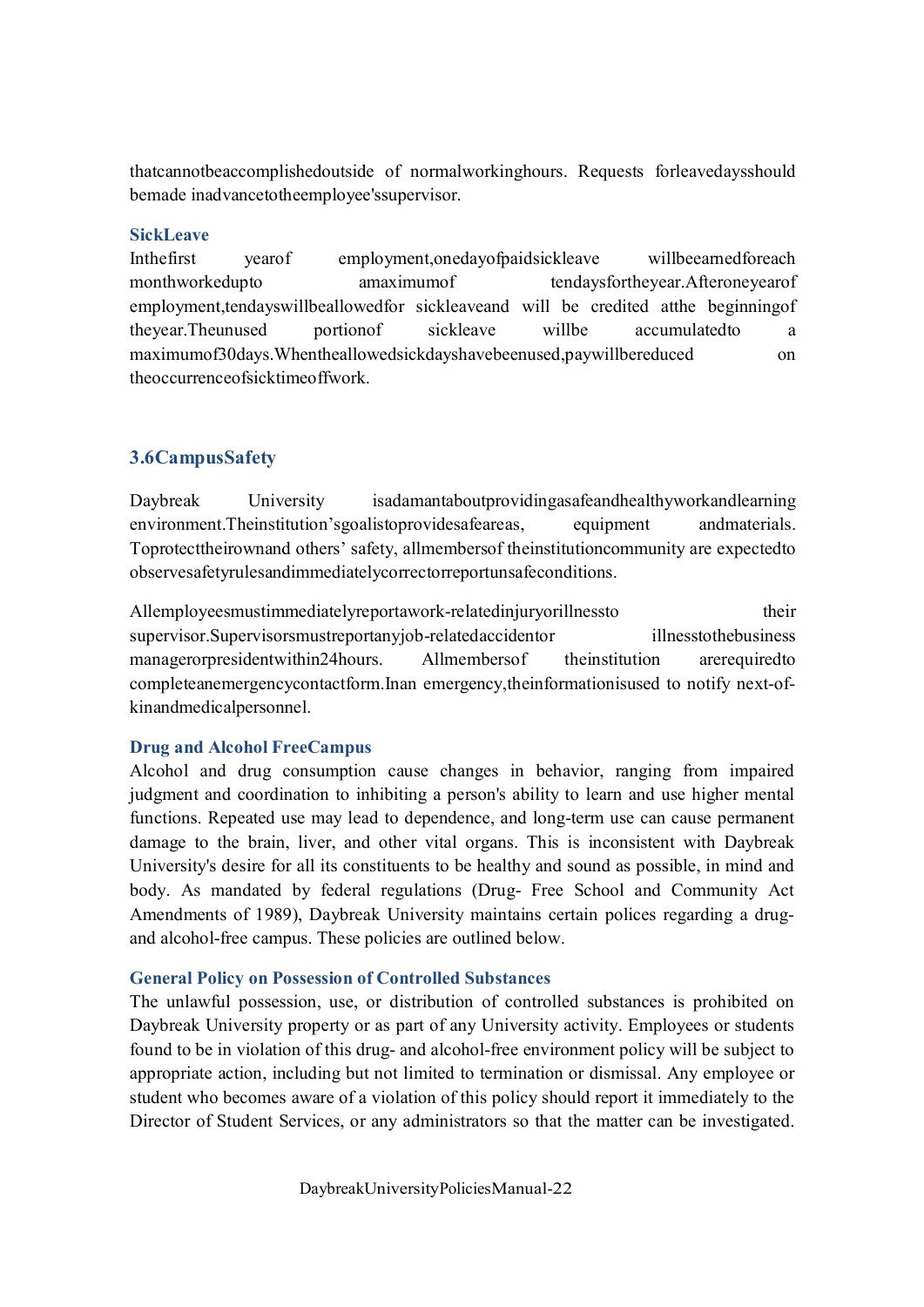Daybreak University will report any illegal activities to relevant local, state, or federal authorities, and will cooperate to the best of its ability with such authorities in investigations of violations of this policy.

#### **Drugs and Medications**

Unlawful manufacturing, distribution, dispensing, possession or use of controlled substances is prohibited by state law under the California Uniform Controlled Substances Act (California Health & Safety Code). Any Daybreak University constituent who violates the above policy is therefore subject not only to disciplinary action under the Daybreak University Code of Conduct, but to possible criminal prosecution. The only exception to this policy is for medications that have been legally and properly prescribed by a physician. Those in possession of such medications and related paraphernalia (e.g. insulin needles) must keep these items on or near their persons at all times, and should only use or take such medication when necessary and as privately as possible. Used medical paraphernalia must be removed from campus and disposed of properly. Daybreak University waste receptacles are not for medical waste, and disposal of medical waste in these receptacles constitutes a biohazard. This policy does not apply to legal, over-the- counter, noncontrolled medications, such as aspirin, acetaminophen, cold remedies, etc., although such medications should also be used privately and only when necessary.

#### **Alcohol**

Daybreak University abides by all state and local laws regarding the possession, consumption, sale or distribution of alcoholic beverages. No alcoholic beverages of any kind are to be brought onto Daybreak University campuses or properties without authorization. The legal drinking age in California is 21. Any Daybreak University student or employee under the age of 21 who purchases, attempts to purchase, or knowingly possesses an alcoholic beverage, on-campus or off-campus; or a student or employee over 21 who purchases, attempts to purchase, or otherwise furnishes alcoholic beverages for a person under the age of 21, is in violation of state law and of University policy, and subject to discipline under the Daybreak University Code of Conduct and to possible criminal prosecution.

#### **Tobacco**

Tobacco use (including cigarettes, cigars, pipes, e-cigarettes or vaping devices, chewing tobacco, snuff, dip, snus, gutka and paan), is prohibited on in all Daybreak University buildings and on all Daybreak University premises, except in designated outdoor areas. These areas contain fireproof ashcans for disposal of cigarette butts. Tobacco-related rubbish, such as cigarette butts, empty cigarette or tobacco packets, etc. must be disposed of properly so as to avoid litter and the risk of fire. Students or employees not properly disposing of used smoking or other tobacco materials are subject to disciplinary action.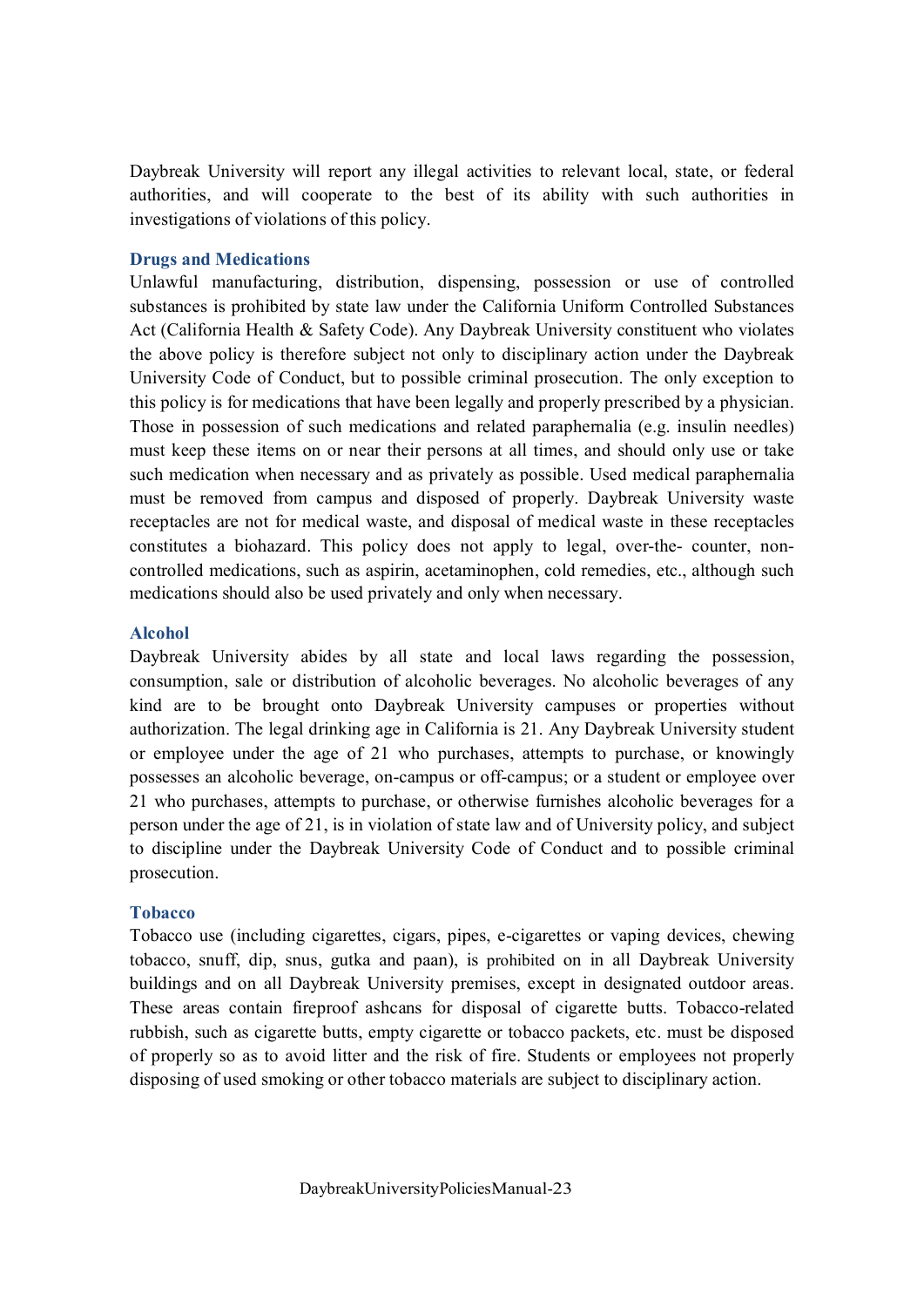#### **Weapons**

Weapons of any kind or facsimiles thereof are prohibited on Daybreak University property. This includes but is not limited to firearms, explosives, fireworks, incendiary devices, pellet guns, and non-utility knives or other sharp blades. Those found to be in possession of such items on Daybreak University property are subject to disciplinary action up to and including dismissal from the University and legal action where appropriate.

#### **Communicable Disease Policy**

Daybreak University follows the health and safety guidelines set forth by the California Department of Public Health (CDPH) and by the US Centers for Disease Control and Prevention (CDC) as they relate to communicable diseases. Communicable diseases prevalent in the US and Canada include influenza, infectious mononucleosis, hepatitis A and B, measles, meningitis, mumps, chicken-pox, tuberculosis, acquired immune deficiency syndrome (AIDS; including ARC and HIV), other immunodeficiency-related viral infections such as Human T-cell lymphotropic virus types I and II (HTLV-I and II), and sexually transmitted diseases such as Chlamydia, herpes, syphilis, and gonorrhea. These diseases pose primary risks to the infected person and secondary risks to those who come in contact with the infected person.

Cases of communicable diseases at Daybreak University will be handled with concern for the individual as well as for the University community. Any student, staff, or faculty member who is aware he or she has a communicable disease, either through diagnosis or because of obvious symptoms, should report this immediately to the Academic Dean and to the Director of Student Services. All information thus reported shall be strictly confidential. The individual's right to privacy shall be protected in all reported incidents. Only communicable diseases that are required by law to be reported to local health agencies shall be reported.

In all cases of communicable disease, Daybreak University reserves the right to impose restriction of campus activities on the infected individual, based on all available relevant information. Such decisions will generally be made by the Academic Dean and to the Director of Student Services.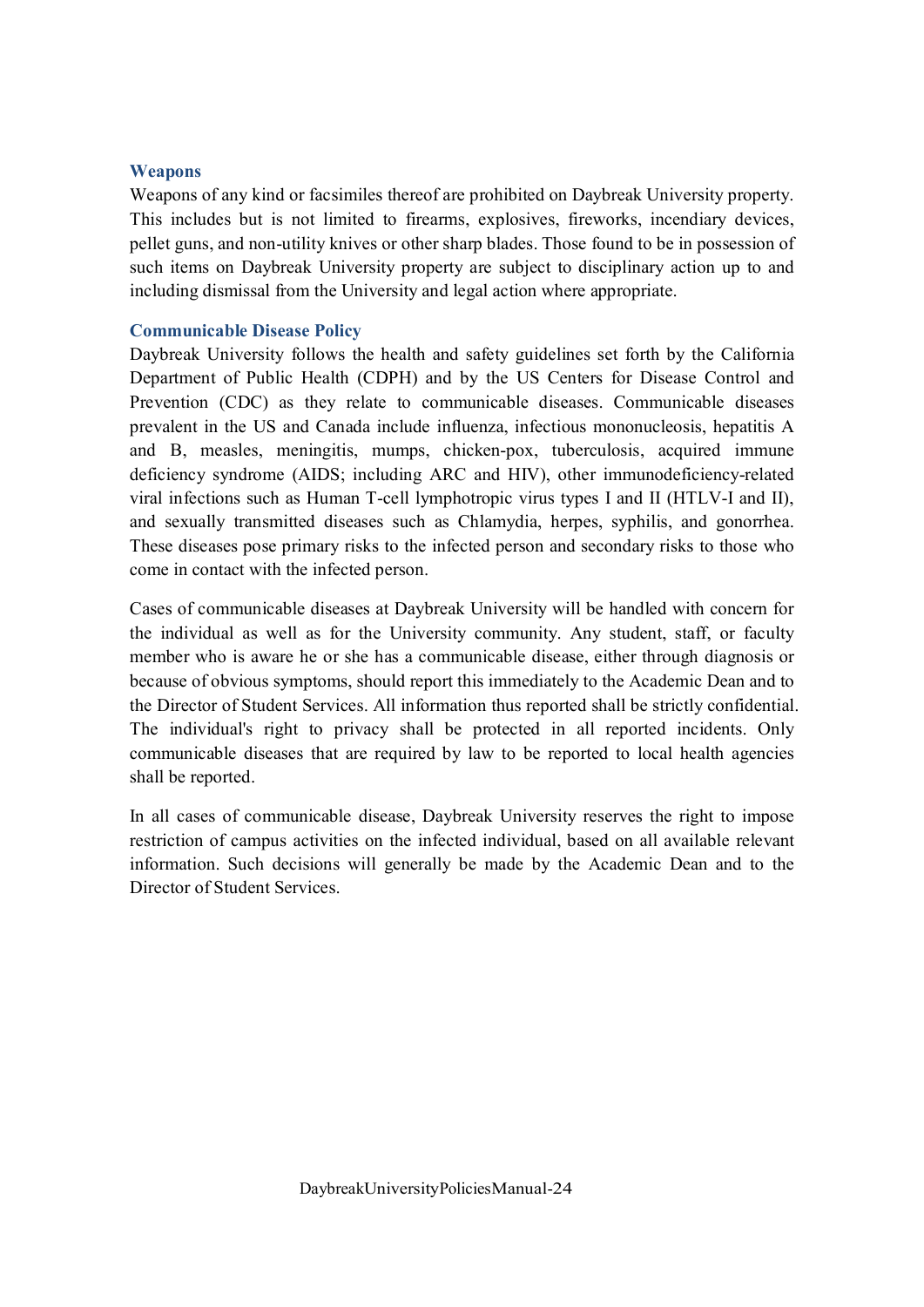# **4. ACADEMICPOLICIES**

# **4.1AdmissionPolicies**

#### **General Admissions Policies**

Admission is open to an individual who has earned a qualifying degree from an accredited institution. An applicant is expected to carefully review admission requirements outlined in this Catalog. An applicant to the Master of Arts and Doctor of Philosophy program in Counseling at Daybreak University is required to submit a completed application, application fee, and all official transcripts from institutions listed on the application.

- · Transcripts should be delivered in their official, sealed envelopes. An official transcript can also be sent electronically directly from an institution.
- · Educational instruction at the University is provided in English and some courses are taught in Korean. An applicant who indicates on their application that English is not their primary language, is required to demonstrate proficiency in English by fulfilling minimum TOEFL score of 500 for paper-based test (PBT) or a score of 60 on the IBT. The University does not offer ESL instruction. Exceptions can be made for students who have completed college level English courses. Students can be admitted to Daybreak University with a condition of completing English courses with a passing grade before the graduation.

Application materials submitted to Daybreak University become the property of the University and will not be returned to the applicant, irrespective of application outcome. Materials will be retained on file for one year from the time of application. Upon successful application, official transcripts, test scores, and acceptance letters will be kept in the Registrar's Office.

#### **Master of Arts in Counseling (MAC) Program Admissions**

Applications for admission to the MAC program must provide the following information:

- 1) Baccalaureate degree from an accredited college or university
- 2) A completed admission application form
- 3) Signed Faith Statement
- 4) Signed Student Enrollment Agreement
- 5) Official undergraduate transcripts from state approved or accredited institutions
- 6) Cumulative grade point average (GPA) of 3.0 (lower GPAs will be considered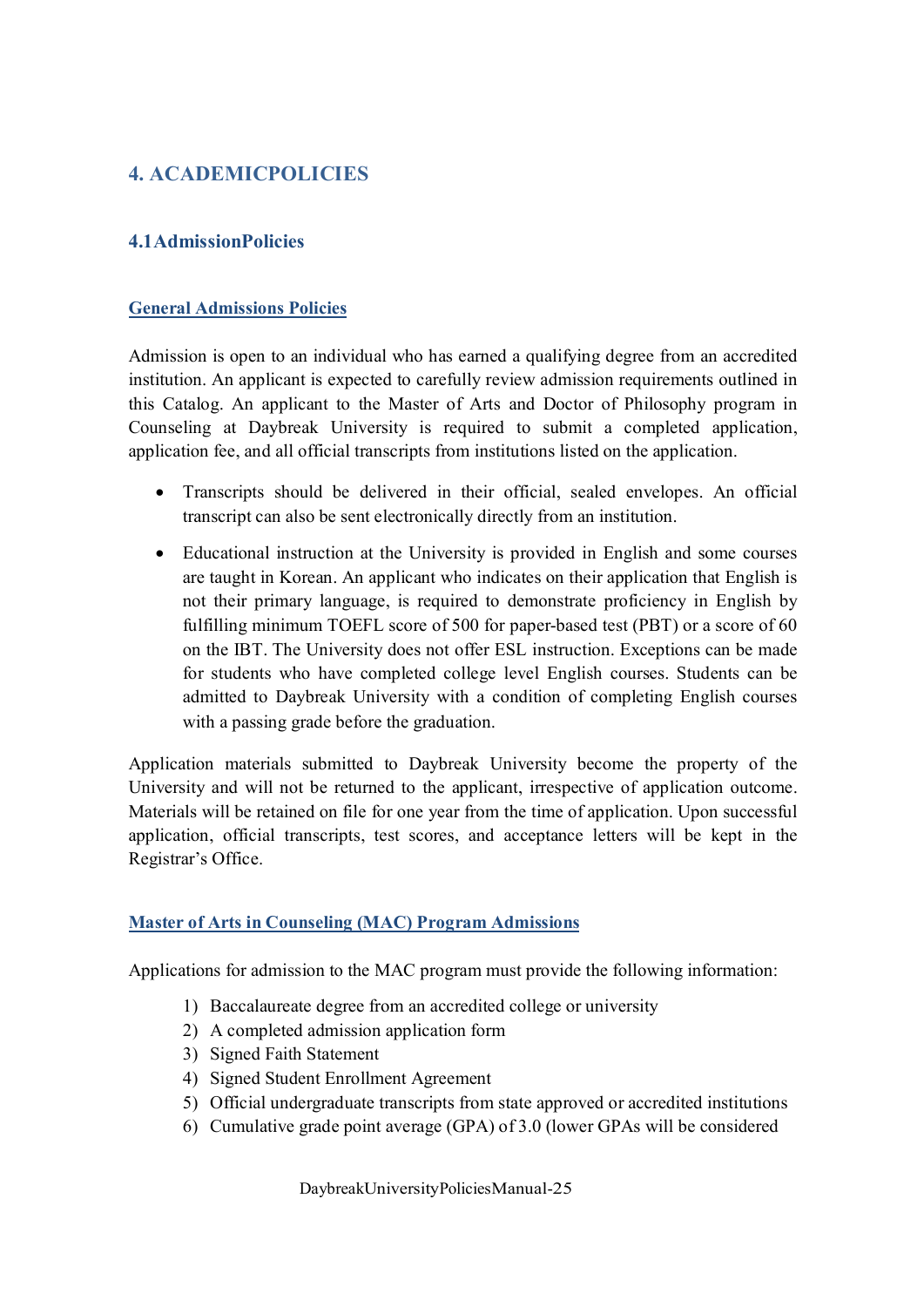based on strength of overall application)

- 7) Purpose Statement: Submit a 3-page essay (double spaced).
- 8) Two letters of reference
- 9) Admission interview
- 10) TOEFL score of 500 for paper-based test (PBT) or a score of 60 on the IBT. Exceptions can be made for students who have completed college level English courses. Students can be admitted to Daybreak University with a condition of completing English courses with a passing grade before the graduation.
- 11) Pay the non-refundable application process fee: \$100.00

#### **Doctor of Philosophy in Counseling (Ph.D.) Program Admissions**

Applicants are required to have a master's in counseling or closely related field. Interested students must have a commitment to solving critical human problems in our increasingly diverse world.

Applications for admission to the Ph.D. in Counseling program must provide the following information:

- 1) Master's degree in Counseling or closely related field from an accredited College or University
- 2) A completed admission application form
- 3) Signed Faith Statement
- 4) Signed Student Enrollment Agreement
- 5) Official transcripts of all undergraduate and graduate course works from state approved or accredited institutions
- 6) Cumulative grade point average (GPA) of 3.0 (lower GPAs will be considered based on strength of overall application)
- 7) Research plan: Submit a 3-page essay (double spaced)
- 8) Two letters of reference
- 9) Admission interview
- 10) TOEFL score of 500 for paper-based test (PBT) or a score of 60 on the IBT. Exceptions can be made for students who have completed college level English courses. Students can be admitted to Daybreak University with a condition of completing English courses with a passing grade before the graduation.
- 11) Pay the non-refundable application process fee: \$100.00
- 12)Requirements for applicants for Ph.D. in Counseling with a Specialization in Imago Relationship Therapy (IRT):
	- a. Verification of Imago Relationship Therapy experiences by providing training certificates from IRI (Imago Relationships International) or IITI (International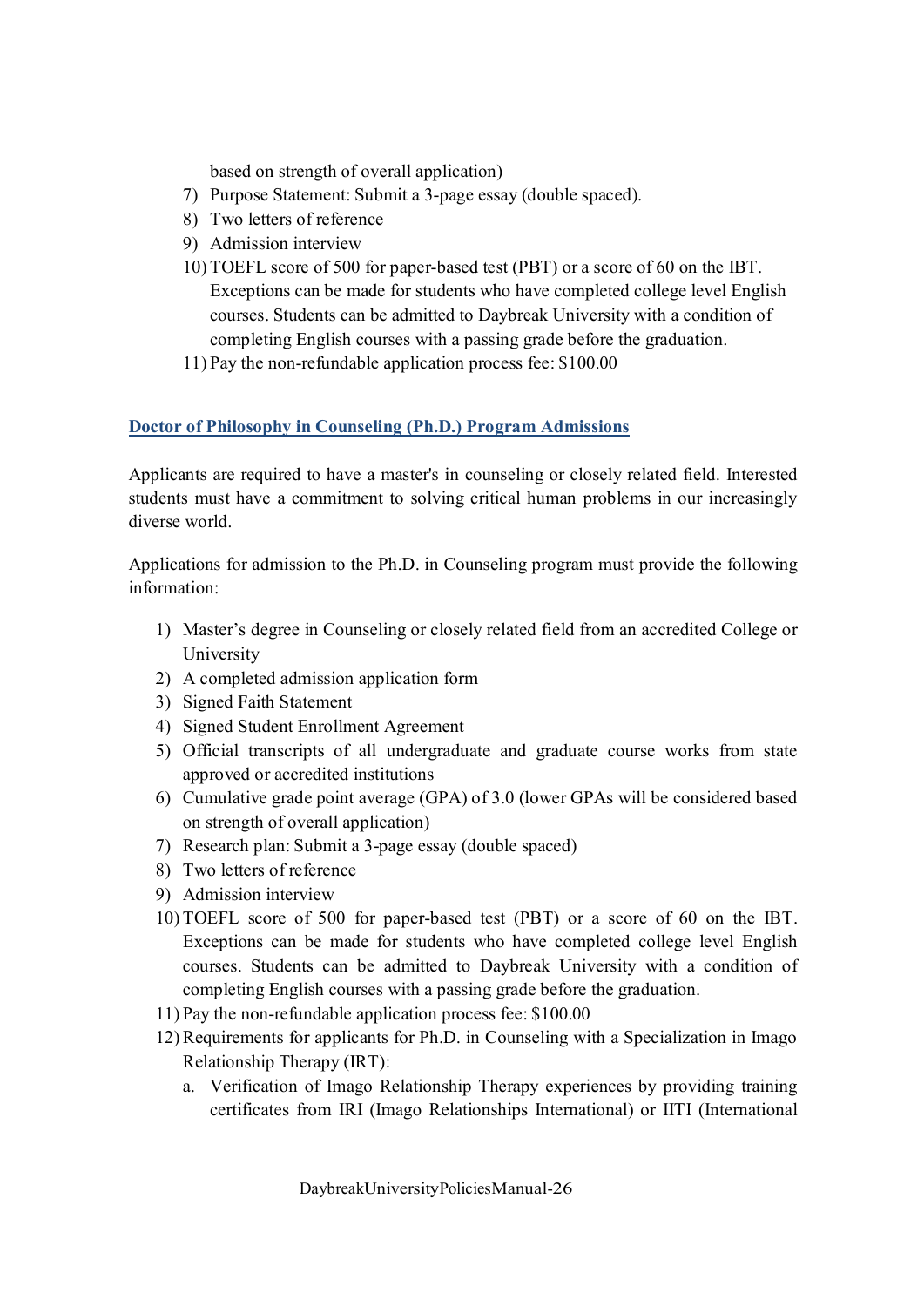Imago Training Institute)

b. One letter of the two letters of reference should be from a certified Imago Clinical Instructor and faculty at IITI.

## **4.2GraduationPolicies**

All students desiring to graduate in a given quarter must file a graduation application with the Office of Registrar in the quarter prior to their expected graduation. Students on academic probation will not be allowed to graduate.

**Graduation Requirements for the Master of Arts in Counseling (MAC) Program**

- · A completion of all required course work with a minimum grade point average (GPA) of 3.0.
- · A satisfactory pass of comprehensive exam
- · A settlement of all financial obligations with the University

# **Graduation Requirements for the Doctor of Philosophy in Counseling (Ph.D.) Program**:

A completion of all required course work with a minimum grade point average (GPA) of 3.0.

- · A satisfactory pass of comprehensive exam
- A satisfactory completion of dissertation
- · A satisfactory pass of oral defense of a dissertation
- · A settlement of all financial obligations with the University

# **4.3Definition of a Credit Hour**

Daybreak University operates under a quarter hour system. For all courses bearing academic credit, "one quarter hour of credit" is, at a minimum, one hour of classroom or direct faculty instruction and two hours of out-of-class student work each week for approximately ten to twelve weeks. For example, a 4.5 quarter-credit course would require at a minimum 45 hours of academic engagement and 90 hours of preparation for a total of 135 hours. A credit hour is assumed to be a 50-minute (not 60-minute) period.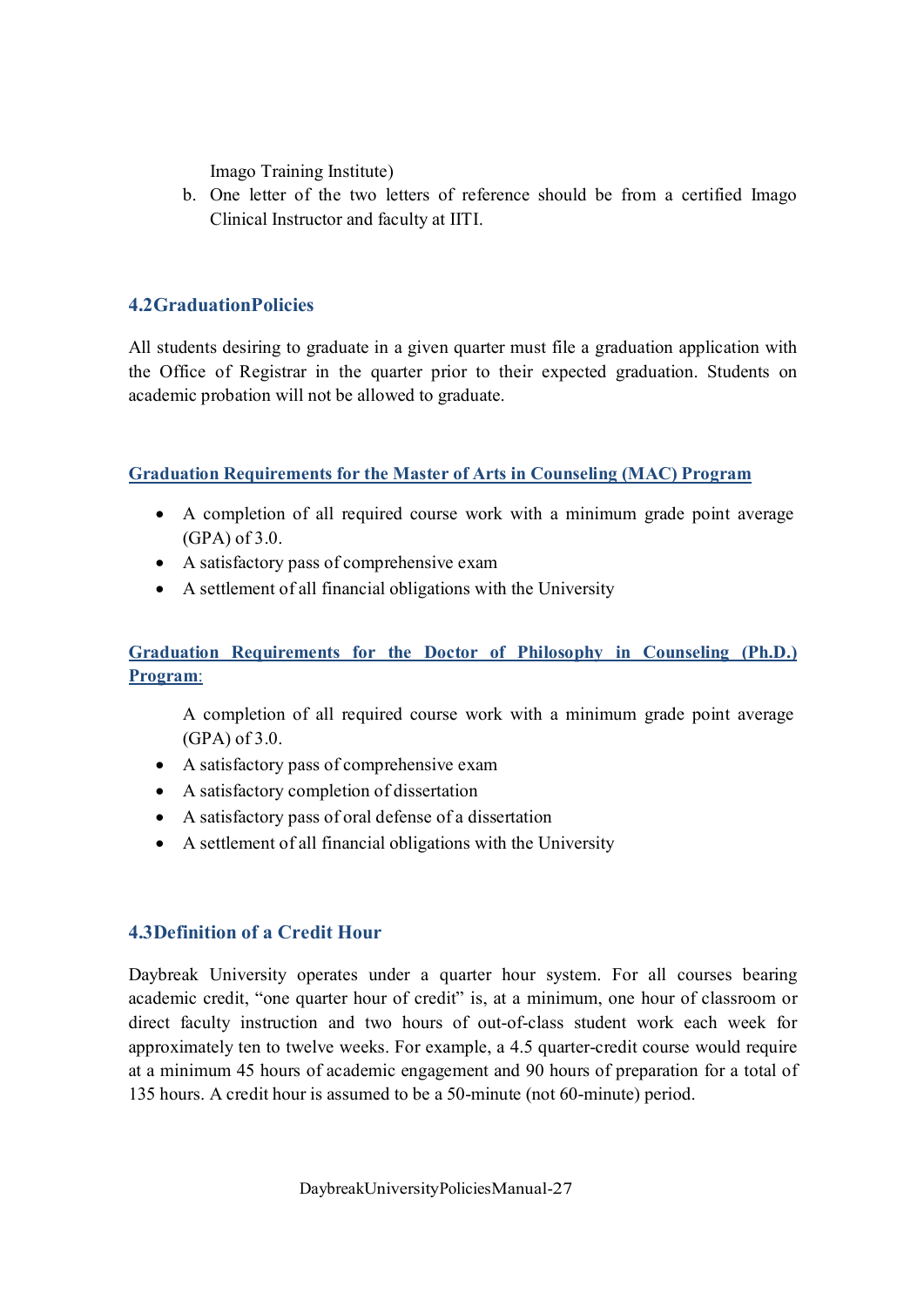# **4.4Program Length and Cost**

#### **Master of Arts in Counseling (MAC) Program**

Students are required to complete 90 quarter credits of coursework normally in two years. Students must complete their study within 5 years, beginning on the date of their first registration for the program.

Tuition and fees, set annually by the board of directors of Daybreak University, are subject to change without notice. The information below indicates the cost per quarter for the academic years.

- Master of Arts in Counseling: \$300 per credit
- An estimated total charge for a quarter

| Tuition                                  | \$3,375 |
|------------------------------------------|---------|
| Books and Supplies                       | 300     |
| Registration (non-refundable)            | 100     |
| Library and IT Services Fee (refundable) | 50      |
| <b>Estimated Total</b>                   | \$3,825 |

• An estimated total charge for the entire MAC program: \$30,600(= \$3,825 X 8 Quarters)

#### **Doctor of Philosophy in Counseling (Ph.D.) Program**

The program is a 102 quarter unit program including 18 units of dissertation. The course of study usually spans a period of three years. Students can expect to complete coursework in two years and two years to complete their dissertation. Students must complete their study within seven years, beginning on the date of their first registration for Ph.D. courses. A Ph.D. student must carry 9 (7.5 as needed) or more units to be considered a full-time student. Those carrying fewer than nine (7.5 as needed) units are considered part-time students.

Tuition and fees, set annually by the board of directors of Daybreak University, are subject to change without notice. The information below indicates the cost per quarter for the academic years.

• Doctor of Philosophy in Counseling: \$430 per credit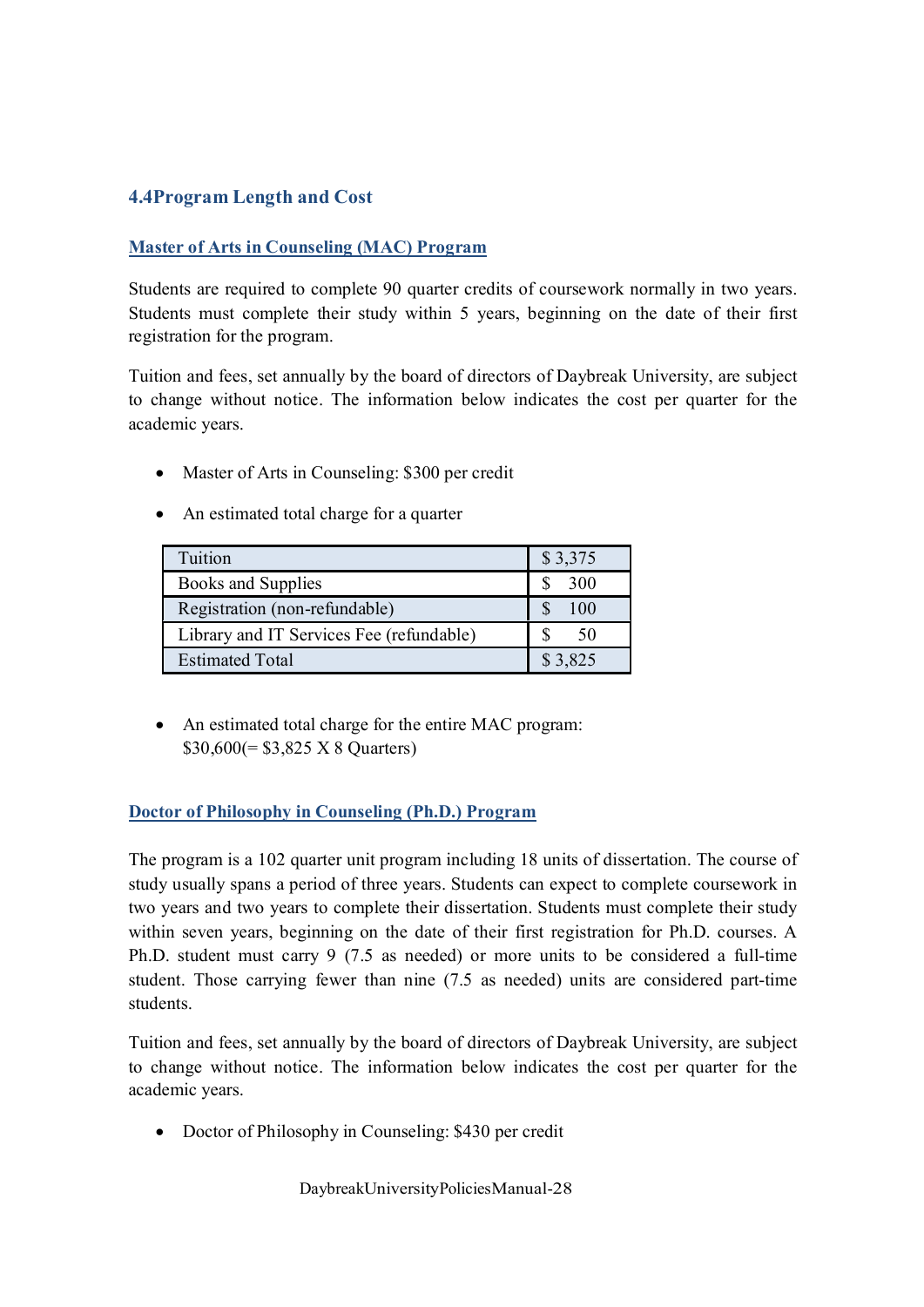• An estimated total charge for a quarter

| Tuition                                  | \$3,870      |
|------------------------------------------|--------------|
| Books and Supplies                       | 500          |
| Registration (non-refundable)            | 100          |
| Library and IT Services Fee (refundable) | $50^{\circ}$ |
| <b>Estimated Total</b>                   | \$4,520      |

• An estimated total charge for the entire Ph. D. program: \$54,240 (= \$4,520 X 12 Quarters)

# **4.5Transfer of Credit**

Daybreak University accepts graduate-level transfer credit. Credits completed at the graduate level with a grade of B or better at an accredited institution may be accepted up to 25 percent of the total credits required for the student's program. The University may accept credit from non-U.S. institutions for transfer provided that official transcripts demonstrate that these institutions and their courses are equivalent to Daybreak requirements.

To request transfer of credits, students must arrange for their previous schools to send official, sealed transcripts to the student. The student must not open the envelope or disturb the official seal. Bring the transcripts to the academic dean for evaluation. Astudentwho desires totransfercreditfromanotherpostsecondaryschoolto Daybreak Universitymustsubmitan official transcriptstatingthecoursesandgradestotheadmissionoffice priorto acceptance.

Students can help facilitate the credit evaluation process, and make approval more likely, by bringing syllabi, textbooks or other materials from the courses he or she wishes to transfer. The evaluator(s) may contact the school to explore information such as faculty credentials, library volumes, accredited schools accepting their credits, etc.

This is especially important for any work to be considered from an unaccredited school in the US, Canada, or Korea. For work from other countries, the student may need to pay a fee for Daybreak University to have credits evaluated by an outside agency.

It is very important that a student who wishes to transfer credits bring a transcript of past work when he or she first starts to study at Daybreak University. It is crucial that before a student starts to take courses here, the student knows which courses will or will not be transferred into this school. Otherwise a student may take courses again that were not needed, or may not be planning to take course here that will still be required.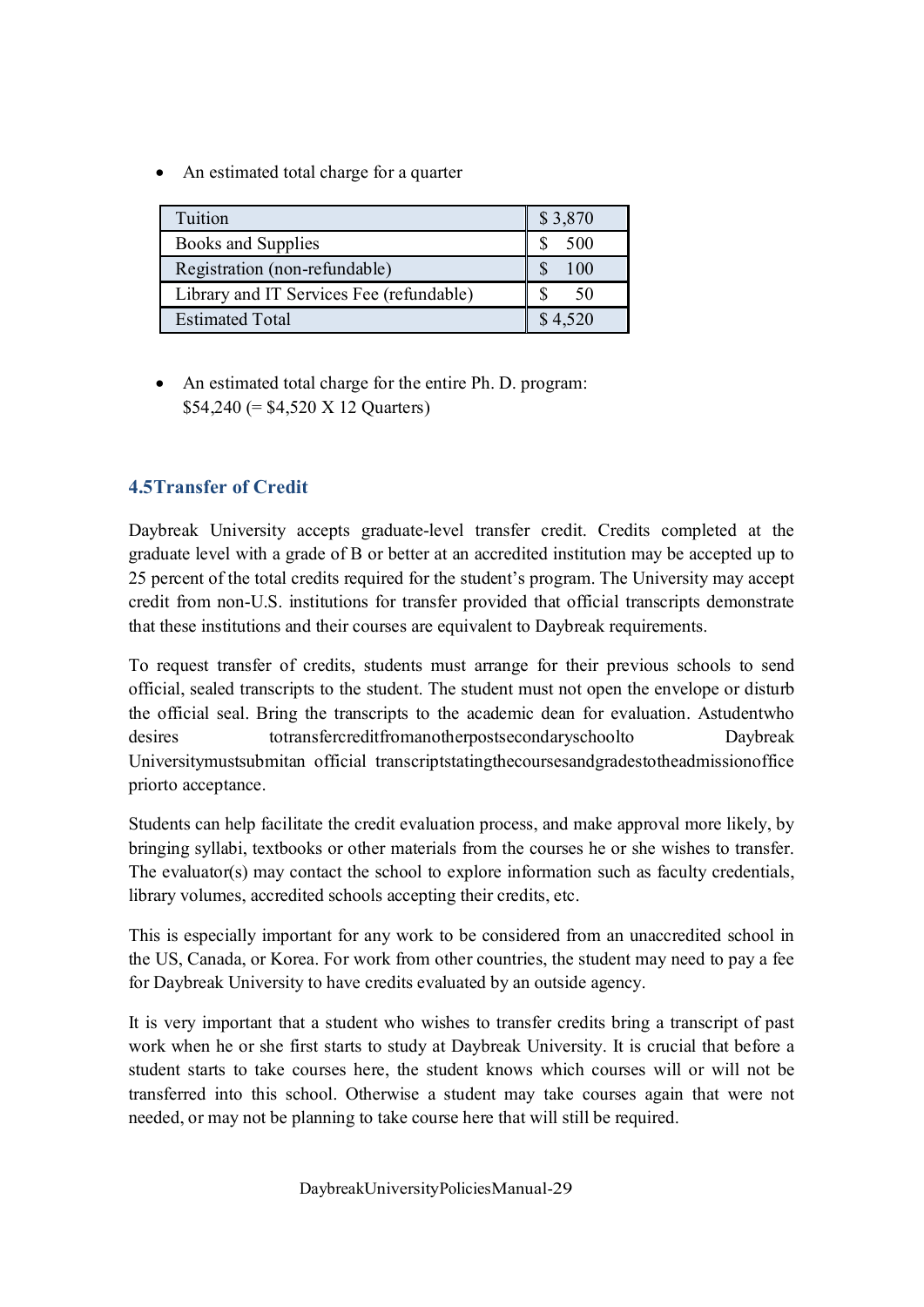If the student believes that denied credits should have been approved, he or she may inform the academic dean that the student wishes to appeal the decision. In such a case, the academic dean will as two faculty members to review the decision.

It is also important to recognize that no school is required to accept credits from any other school. Credits from an unaccredited school tend to be harder to transfer. Especially before Daybreak University is accredited, students should not merely assume Daybreak University credits will transfer to another particular school. Instead, the student should contact the registrar of the other school to inquire whether they will take Daybreak University credits. Students are invited to talk to the academic dean about the likelihood of transfer to another higher education institution.

DaybreakUniversityhasnoarticulation agreementwithanyothercollegeoruniversity, andcreditscompletedin thestudent's programattheUniversitymaynotbe acceptedbyany other collegeoruniversityfortransfer.Also,thedegreeearnedfromthe Universitymaynotbe acceptedbyanyothercollegeoruniversityasa basis foradmissionto agraduate-level program.

# **Notice Concerning Transferability of Credits and Credentials Earned at Our Institution**

The transferability of credits you earn at Daybreak University is at the complete discretion of an institution to which you may seek to transfer. Acceptance of the degree you earn in the educational program is also at the complete discretion of the institution to which you may seek to transfer. If the credits or degree that you earn at this University are not accepted at the institution to which you seek to transfer, you may be required to repeat some or all of your coursework at that institution. For this reason, you should make certain that your attendance at the institution will meet your educational goals. This may include contacting an institution to which you may seek to transfer after attending Daybreak University to determine if your credits or degree will transfer.

#### **4.6Distance Education & Correspondence Education**

The institution demonstrates that programs and courses offered via distance education and correspondence education are in compliance with the Federal definition of distance Education and correspondence Education:

#### **Distance Education**:

Education that uses one or more of the technologies listed to deliver instruction to students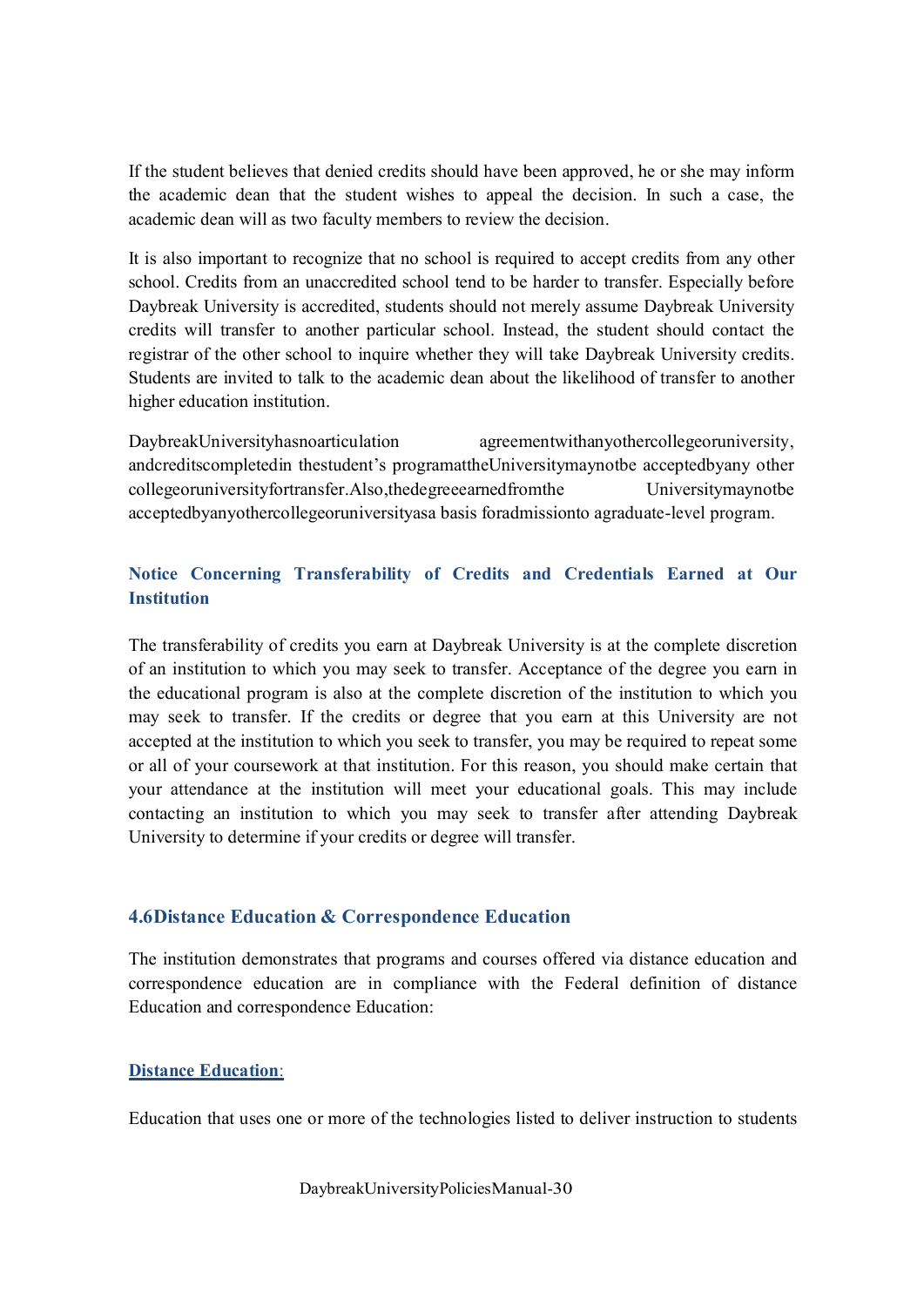who are separated from the instructor and to support regular and substantive interaction between the students and the instructor, either synchronously or asynchronously. The technologies may include the internet; one-way and two-way transmissions through open broadcast, closed circuit, cable, microwave, broadband lines, fiber optics, satellite, or wireless communications devices; audio conferencing; or video cassettes, DVDs, and CD-ROMs, if used in a course in conjunction with any of the technologies listed above.

#### **Correspondence Education:**

Education provided through one or more courses by an institution under which the institution provides instructional materials, by mail or electronic transmission, including examinations on the materials, to students who are separated from the instructor; interaction between the instructor and the student is limited, is not regular and substantive, and is primarily initiated by the student; correspondence courses are typically self-paced; and correspondence education is not distance education.

NOTE: This definition for Correspondence Education is provided to ensure that the institution's distance education meets the definition of distance education and does not fall to the level of correspondence education. Correspondence education is not reviewed by TRACS and is not included in an institution's scope of recognition with TRACS.

# **4.6.1Verification of Student Identification**

An institution offering Distance Education as stated in Federal definitions must have a process to verify that the student who registers for a Distance Education program or course is the same student who participates in, completes, and receives credit. Methods to verify the student include but are not limited to: a secure login or passcode, proctored examinations, or new or other technologies and practices that are effective in verifying the identity of the student.

University must notify the student at the time of registration of any additional charges associated with the verification of student identity.

# **4.6.2StudentPrivacy**

The Daybreak University is committed to protecting student privacy for students enrolled in all courses. All of the University policies regarding student privacy and information security apply to distance education courses. Faculty teaching distance education courses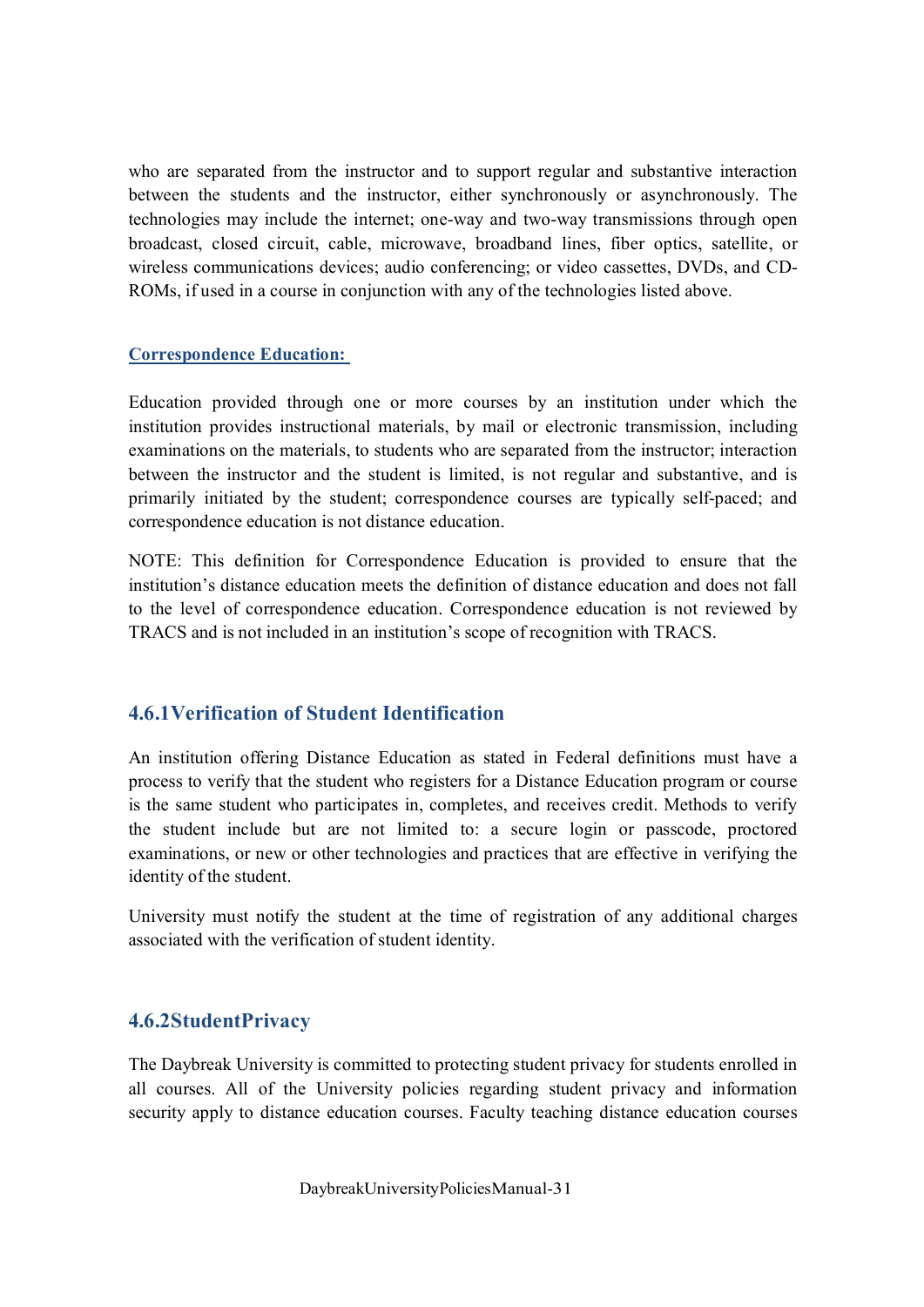are expected to uphold these polices and follow these procedures:

- Teach distance education courses using Moodle, the University's learning management system, in order to ensure security of student work and grades.
- Use the University's secure student management system site to report student grades.
- · Use Moodle or the University's email system for all official, confidential communication such as providing feedback on student work, releasing grade information to students, etc.
- · Keep student work, scores or grades confidential. Students in the course should not have access to other students' work or grades.
- · Keep your Moodle or email account information secure. Do not share your login information with anyone, give anyone unauthorized access to the Moodle course or assign a student the role of instructor or graduate assistant in Moodle.
- · Follow the University's guidelines for sharing student educational record information with other faculty, staff, parents or others outside the University.

# **For full information on FERPA and information security, please refer to the FERPA:**

From time to time parents, and others request information from the University about a particular student. With few exceptions, Federal law (the Family Educational Rights and Privacy Act, or FERPA) prevents the University from disclosing academic records, student disciplinary matters, student finances, and other personally identifiable educational records without the student's express written permission. Students also have the following rights under FERPA.

- 1) The right to inspect and review the student's education records within 45 days of the day Daybreak University receives a request for access. Students should submit to Director of the Registrar, Student Services, or Academic Dean written requests that identify the record(s) they wish to inspect. Daybreak University official will make arrangements for access and notify the student of the time and place where the records may be inspected. If the records are not maintained by Daybreak University official to whom the request was submitted, that official shall advise the student of the correct official to whom the request should be addressed.
- 2) The right to request the amendment of the student's education records that thestudent believes are inaccurate or misleading. The student should write Daybreak University official responsible for the record, clearly identify the part of the record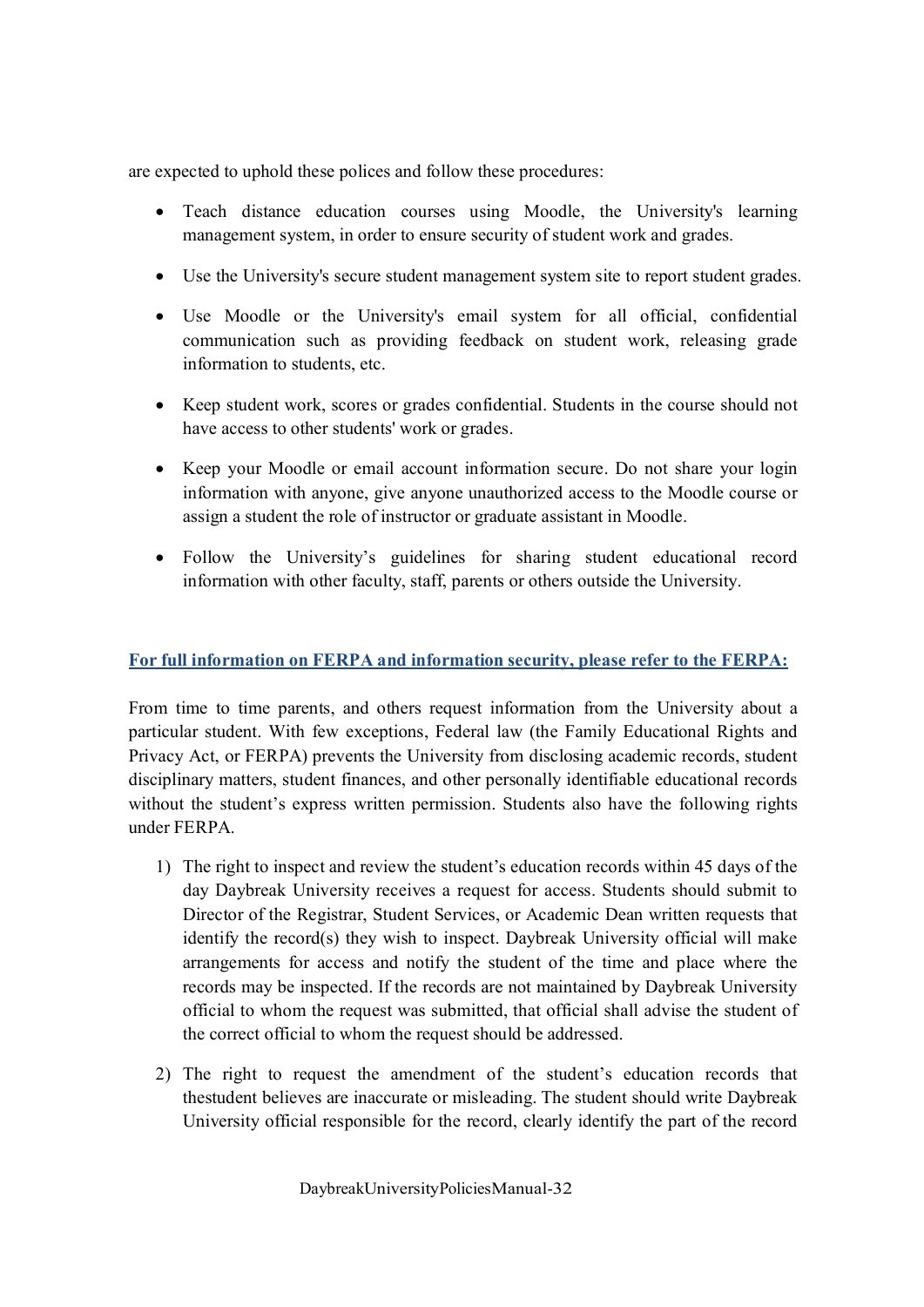he or she wants changed, and specify why it is inaccurate or misleading. If Daybreak University decides not to amend the record as requested by the student, Daybreak University will notify the student of the decision and advise the student of his or her right to a hearing regarding the request for amendment. Additional information regarding the hearing procedures will be provided at that time.

- 3) The right to consent to disclosures of personally identifiable information contained inthe student's education records, except to the extent that FERPA authorizes disclosure without consent. One exception, which permits disclosure without consent, is disclosure to school officials with legitimate educational interests. A school official is defined as a person employed by Daybreak University in an administrative, supervisory, academic, or support staff position (including law enforcement unit and health staff); a person or company with whom the College has contracted (such as an attorney, auditor, or collection agent); a person serving on the Board of Directors; or assisting another school official in performing his or her tasks. A school official has a legitimate educational interest if the official needs to review an education record in order to fulfill his or her professional responsibility.
- 4) Upon request, Daybreak University discloses education records without consent to officials of another school in which a student seeks or intends to enroll.
- 5) The right to file a complaint with the U.S. Department of Education concerning alleged failures by Daybreak University to comply with the requirements of FERPA. The name and address of the Office that administers FERPA is:

#### **Family Policy Compliance Office**

U.S. Department of Education 400 Maryland Avenue, S.W. Washington, DC 20202-4605

6) In accordance with Section 99.37 of the FERPA regulations, Daybreak University reserves the right to publish directory information about students, including the student's name, local address and phone number, academic program (including major, minor, and concentration), and home church.

# **4.6.3Distance Education Policy**

Distance education at Daybreak University is defined as a formal educational process in which the majority of the instructional interaction occurs when student and instructor are not in the same place. Instruction may be synchronous or asynchronous. Distance education includes computer technologies. This policy shall apply to all credit-bearing courses and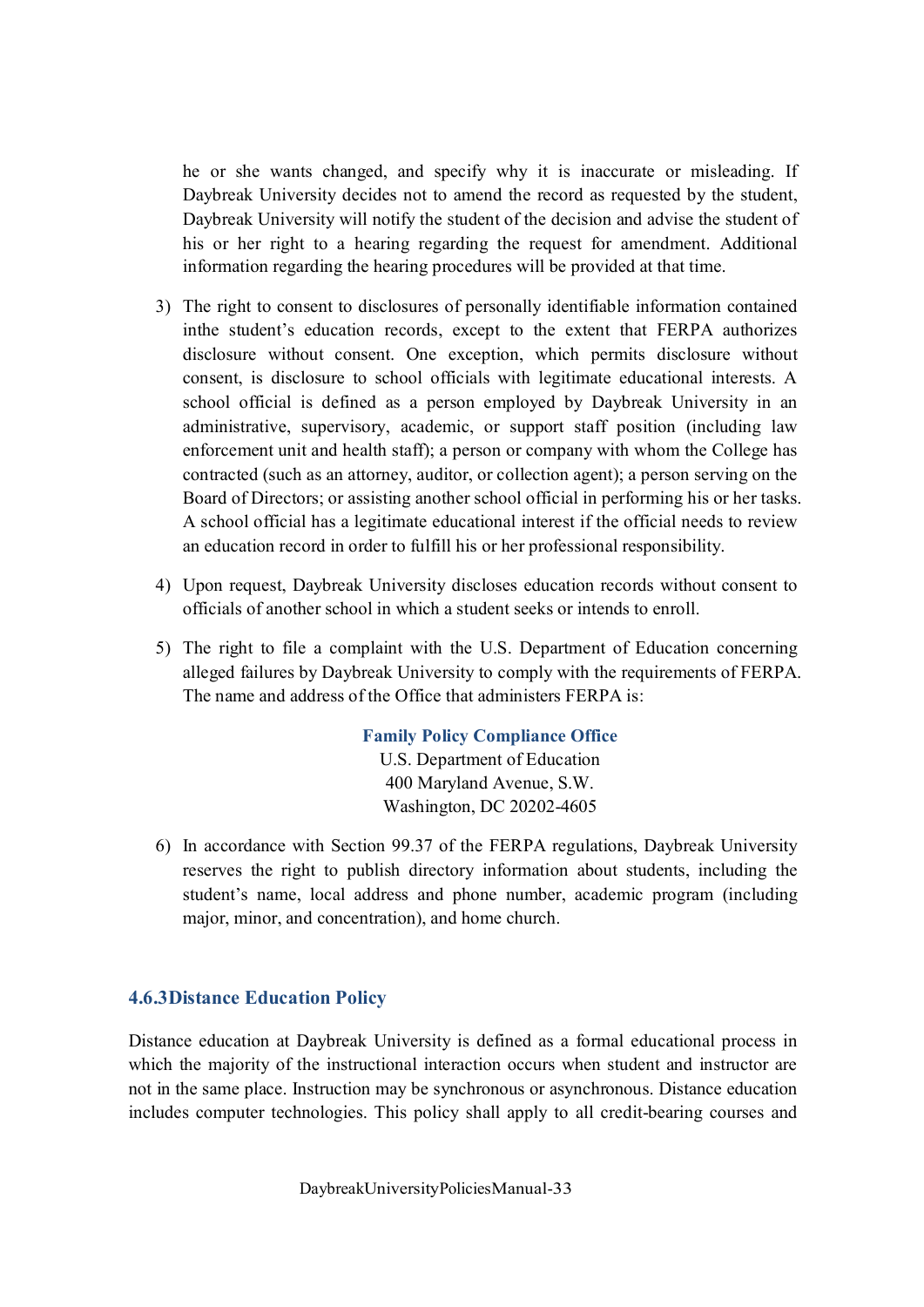programs offered through distance education by the Daybreak University.

The following basic principles have been articulated:

- 1) While the Daybreak University ensures academic freedom and wishes to encourage innovation in instruction, the faculty also has a collective responsibility to ensure the academic quality and integrity of the University's courses, programs, and degrees. This responsibility extends to those courses and programs offered through distance education.
- 2) Faculty and students have a right to know the modes of delivery and technological requirements of each course, program, and degree offered by the University. Students shall have access to this information before enrolling in a course or program.
- 3) Distance education programs and courses shall be consistent with the educational mission of the University.
- 4) Courses, which are offered as distance education shall provide the opportunity for substantial, personal, and timely interactions between faculty and students.
- 5) Students in the distance education program shall have adequate access to library and student services.
- 6) The University shall provide appropriate support services to faculty who teach distance education courses.
- 7) Distance education program in the University is an optional mode of instruction. Nothing in this policy shall imply that distance education is a preferred or required mode of instruction in the school curriculum.

#### **Curriculum and Instruction**

In the curricular review process, distance education programs shall demonstrate that they provide the opportunity for substantial, personal, and timely interactions between faculty and enrolled students.

The director of the distance education program assumes responsibility for and exercises oversight over the program, ensuring both the rigor of the courses and the quality of instruction. This includes:

- The selection and evaluation of formally approved adjunct and/or part-time faculty.
- Ensuring that the technology used suits the nature and objectives of the distance education program.
- · Ensuring the currency of materials, courses, and program.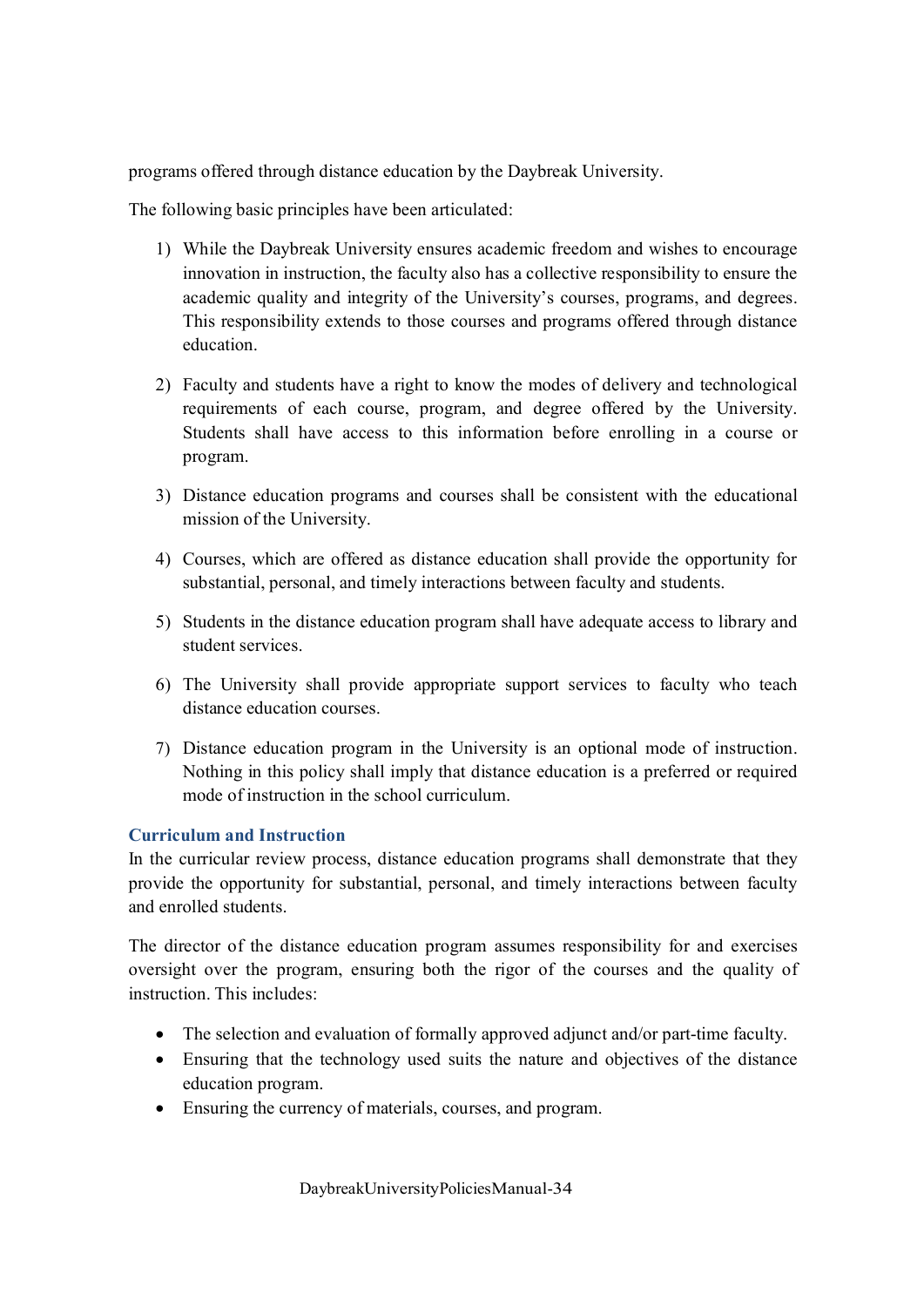- Ensuring the integrity of student work and the credibility of the degrees and credits the University awards. It is the responsibility of the director to ensure that reasonable safeguards are in place to prevent academic dishonesty.
- · Ownership of materials, faculty compensation, and copyright issues shall be agreed upon by the instructor and the University prior to the initial offering of a course.
- · No individual, program, or department shall agree in a contract with any private or public entity to deliver distance education courses or programs on behalf of the University without prior approval from the university.

#### **Evaluation and Assessment**

Faculty Committee shall review all distance education courses, even if the curriculum is largely derived from existing campus-based courses and shall continue to ensure that the educational program offered through distance education is appropriate for delivery through distance education methods.

The method of delivery for new courses shall become part of each curriculum proposal, to be reviewed under the normal curricular process.

Any significant change in the method of delivery for existing courses or programs shall be submitted as a course change proposal, to be reviewed by the director of the distance education.

The academic review process by the committee shall be used to evaluate the educational effectiveness of distance education courses (including assessments of student based learning outcomes, student retention, and student satisfaction), and when appropriate, determine comparability to campus-based programs. This process shall also be used to assure the conformity of distance education courses to prevailing quality standards in the field of distance education.

A review and approval of all distance education courses, including those initially approved by the Academic Dean, shall begin immediately and conclude within two years of the implementation of this policy. This review shall follow the normal process specified in the policy file.

The University shall maintain clear standards for satisfactory academic progress.

The University shall ensure the completion of student evaluation of learning outcomes by duly qualified faculty, which are appropriate for use with the distance education methods used, and evaluated by duly qualified faculty.

#### **Facilities and Finances**

The program administrators shall provide evidence in the curricular proposal that:

· The University standards are followed in setting course-loads per instructor and/or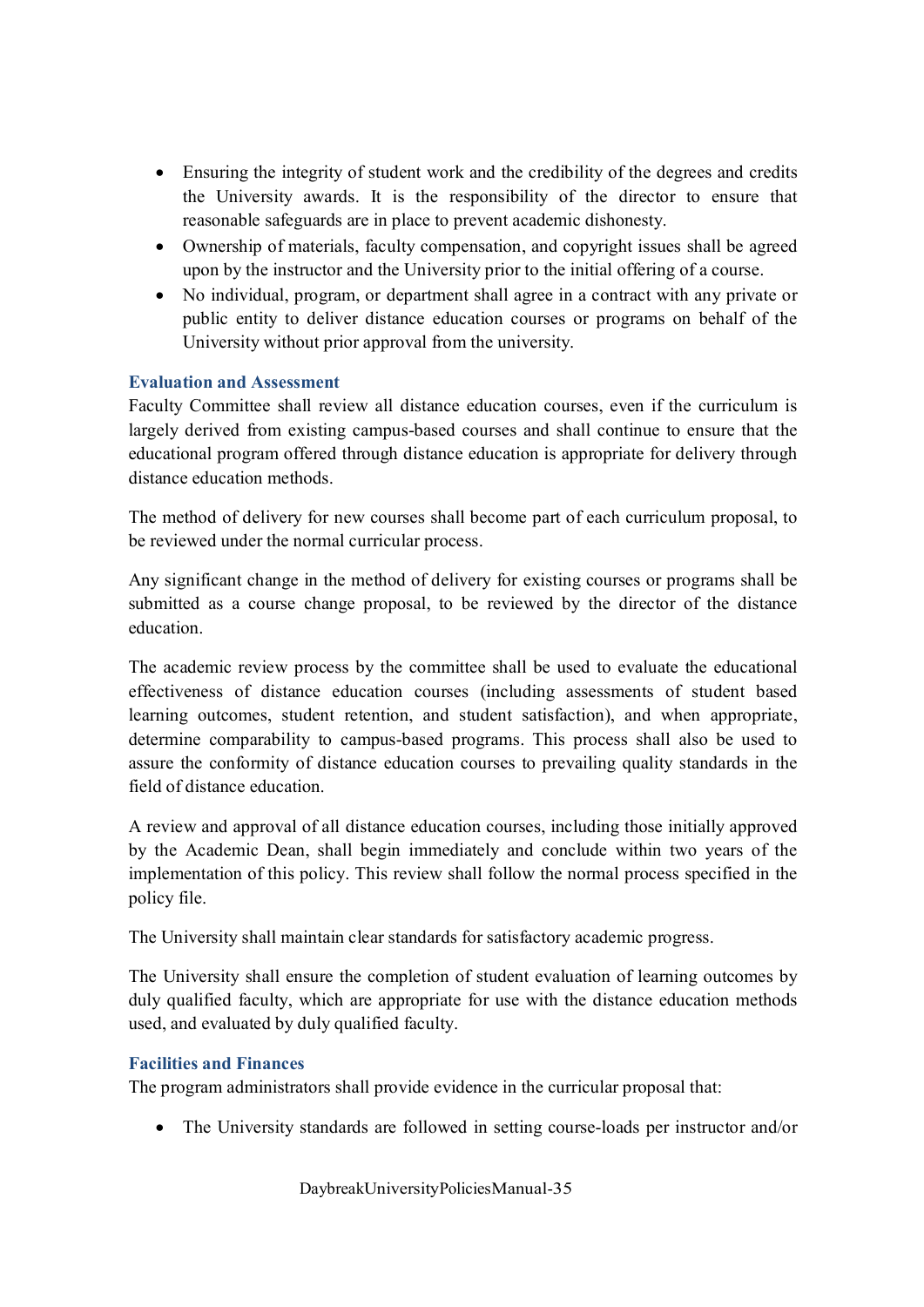academic unit.

- · The program possesses or has access to the equipment and technical expertise required to deliver distance education courses and programs.
- · Any distance education program has received resource approval prior to commencing operation.

#### **Calendar and Course Credits**

Distance education courses will be offered according to the general University academic calendar. Courses are offered on a quarter calendar, however, if appropriate, shorter cycles are permitted with the permission of the Academic Dean.

Final examinations will be scheduled according to the designated examination period for the quarter or cycle, unless otherwise approved by the Academic Dean.

Daybreak University operates under a quarter hour system. For all courses bearing academic credit, "one quarter hour of credit" is, at a minimum, one hour of classroom or direct faculty instruction and two hours of out-of-class student work each week for approximately ten to twelve weeks. For example, a 4.5 quarter-credit course would require at a minimum 45 hours of academic engagement and 90 hours of preparation for a total of 135 hours. A credit hour is assumed to be a 50-minute (not 60-minute) period.

As with any transfer coursework, academic credit may be transferred from a distance education course offered by other colleges or universities that are accredited by recognized agencies.

#### **Course Integrity**

Distance education courses will comply with all related the University policies, including but not limited to: academic integrity, code of ethics, student code of conduct, discipline policy and policy on discrimination and harassment

Courses will reflect good practices relating to: Well-articulated learning goals and expectations, Course procedures (e.g. communication, assignment submission), student assessment, program and course assessment, University disciplinary policy, University policy on discrimination and harassment, and the inclusion of well-articulated learning goals, course expectations and requirements, and methods of communication with instructor, on the course syllabus.

#### **Transcripts**

Student transcript for distance education courses will be handled as traditional face-to-face course. Transcripts will not reflect the modality of courses.

#### **The Family Educational Rights and Privacy Act (FERPA)**

References to personal traits such as race, ethnicity, disabilities, age, and gender may be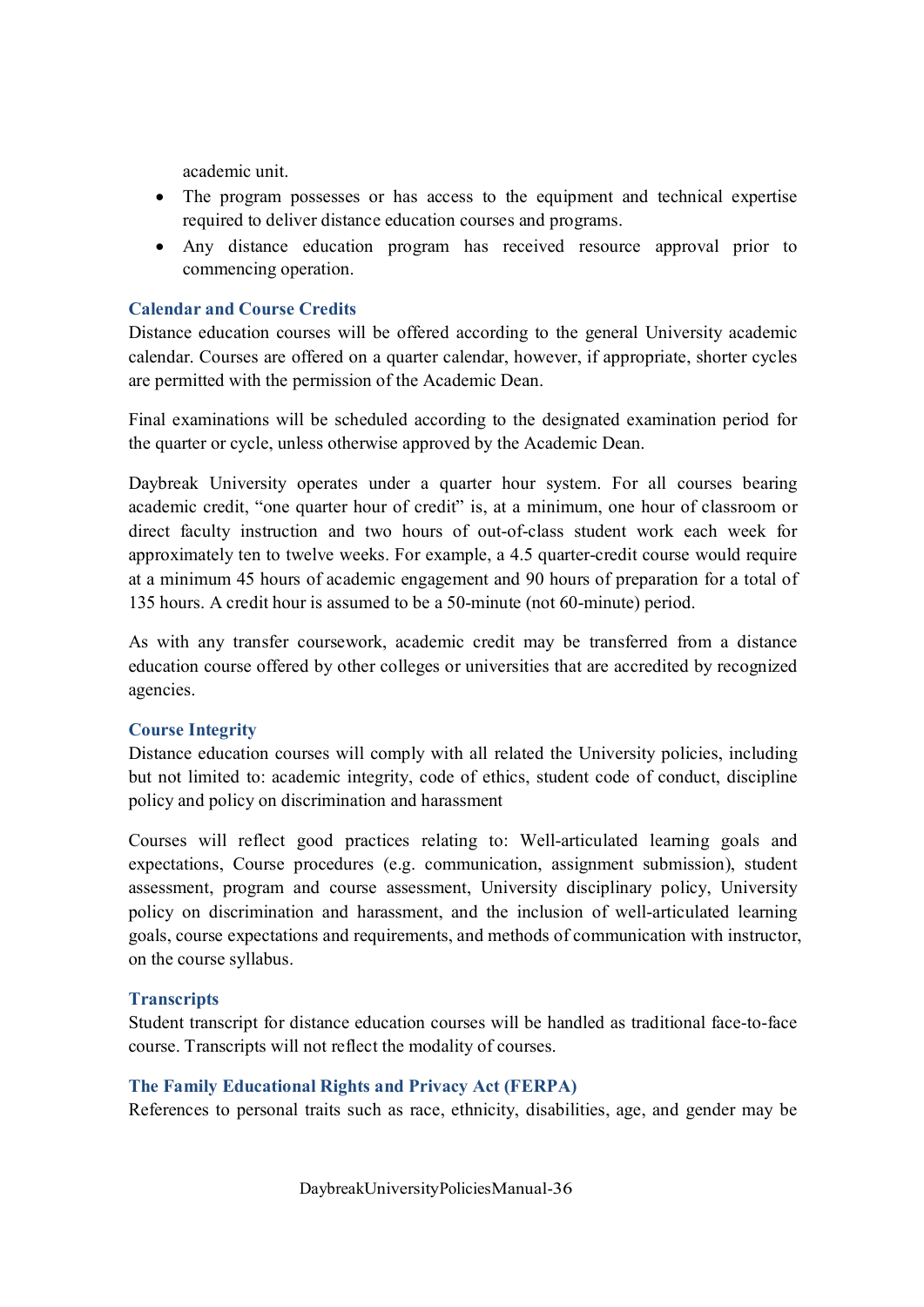made public in accordance with the FERPA regulations.

#### **Instructor's Responsibility**

Instructors in distance education program have responsibility for the quality of all program curricula. Ultimately, it is the instructor who is responsible for ensuring the integrity of the distance education offerings.

#### **Faculty Support Policy**

The program administrators shall ensure that:

- 1) The Daybreak University shall employ a sufficient number of faculty to assure that
	- a. the institution's response to, or evaluation of, each student lesson is returned to the student within 10 days after the lesson is received by the institution; and
	- b. the institution's response to, or evaluation of, each student project or dissertation is returned to the student within the time disclosed in the catalog.
- 2) The University shall maintain a record of the dates on which lessons, projects, and dissertations were received and responses were returned to each student.
- 3) The University shall ensure that the materials and programs are current, well organized, designed by faculty competent in distance education technique and delivered using readily available, reliable technology.
- 4) The University standards are followed in assigning course loads to instructors and awarding incentives to instructors teaching courses in distance education programs.
- 5) The Academic Dean possesses or has access to equipment, software, technical/ design/ production expertise, training, and technical/administrative support for effective and proficient delivery of distance education courses and programs, including potential changes in the technology or course structure.
- 6) The University ensures its long-range planning, budgeting, and policy development processes reflect the staffing, equipment, facilities, and other resources essential for the viability and effectiveness of distance education courses and programs.

#### **Library and Learning Resources**

The program administrators shall ensure that:

- 1) Students have adequate access to and support in the use of appropriate library resources.
- 2) Students have access to laboratories, facilities, and equipment appropriate to the courses.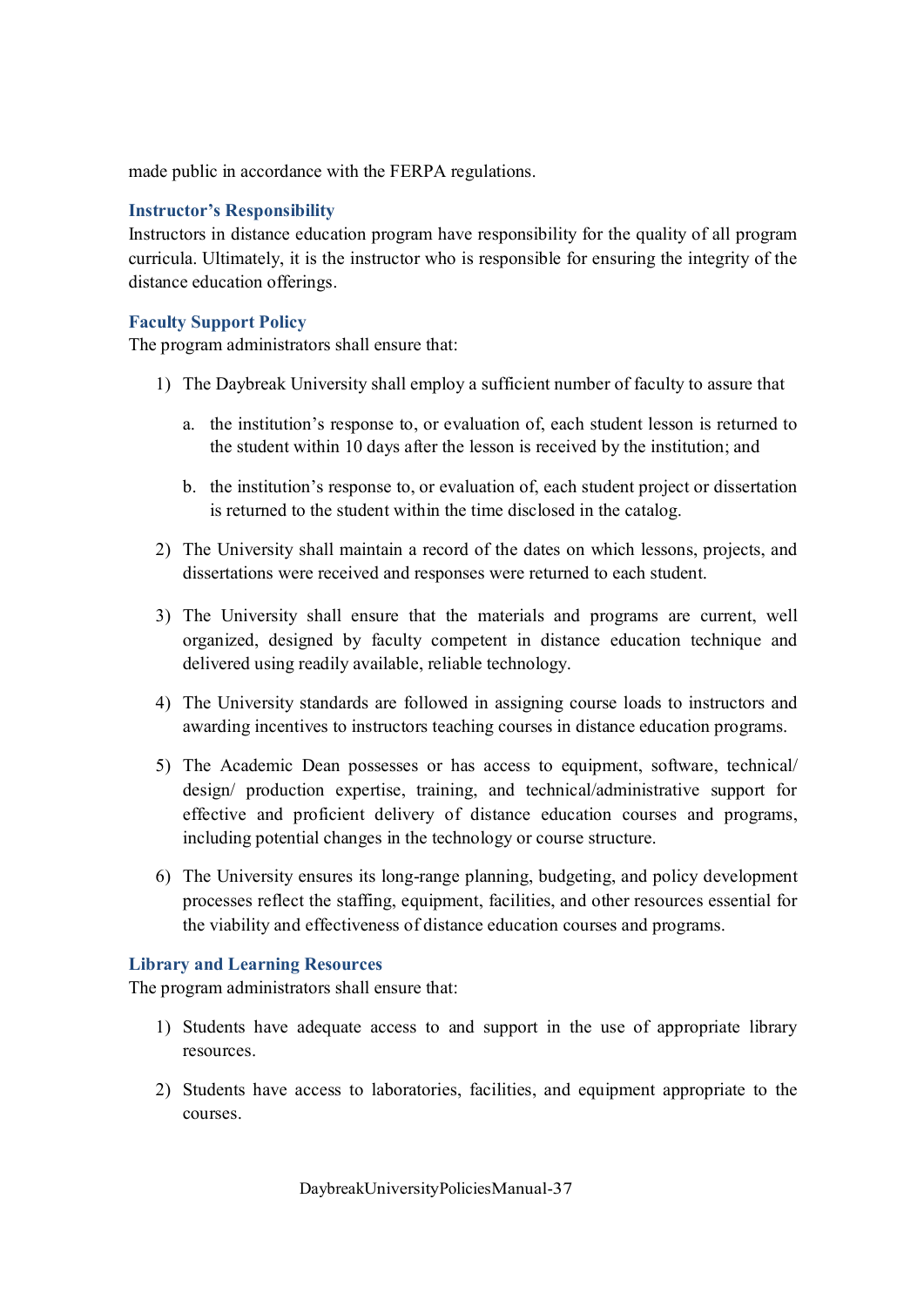- 3) Students are provided with an adequate means for developing the necessary knowledge, skills, and abilities to use effectively any technology required for distance education courses.
- 4) Students are provided with necessary technical support, during evenings and weekends as well as "regular" operating hours, to resolve hardware and software problems encountered while enrolled in distance education courses.

### **Student Services**

The program administrators shall ensure that:

- 1) Students are provided with accurate and timely information about the University, its distance education courses and programs, costs, and related policies and requirements.
- 2) Students are provided with an adequate means for developing the necessary knowledge, skills, and abilities to use effectively any technology required for distance education courses.
- 3) Students are provided with necessary technical support, during evenings and weekends as well as "regular" operating hours, to resolve hardware and software problems encountered while enrolled in distance education courses.
- 4) Students are provided with adequate access to the range of student services including enrollment/registration, academic advising, tutoring, career counseling and placement, personal counseling, and disability services.
- 5) Students are provided with an adequate means for resolving student complaints and grievances.
- 6) Students are provided with meaningful interaction with faculty who are qualified to teach using distance education methods.

#### **Technology Support**

Daybreak University makes sure about technology support as follows:

- 1) The University assesses each student, prior to admission, in order to determine whether each student has the skills and competencies to succeed in a distance education environment.
- 2) The University shall provide adequate support services for the instructor and students participating in distance education courses, including necessary equipment, personnel and training.
- 3) The University designates the Academic Dean for technology support regarding the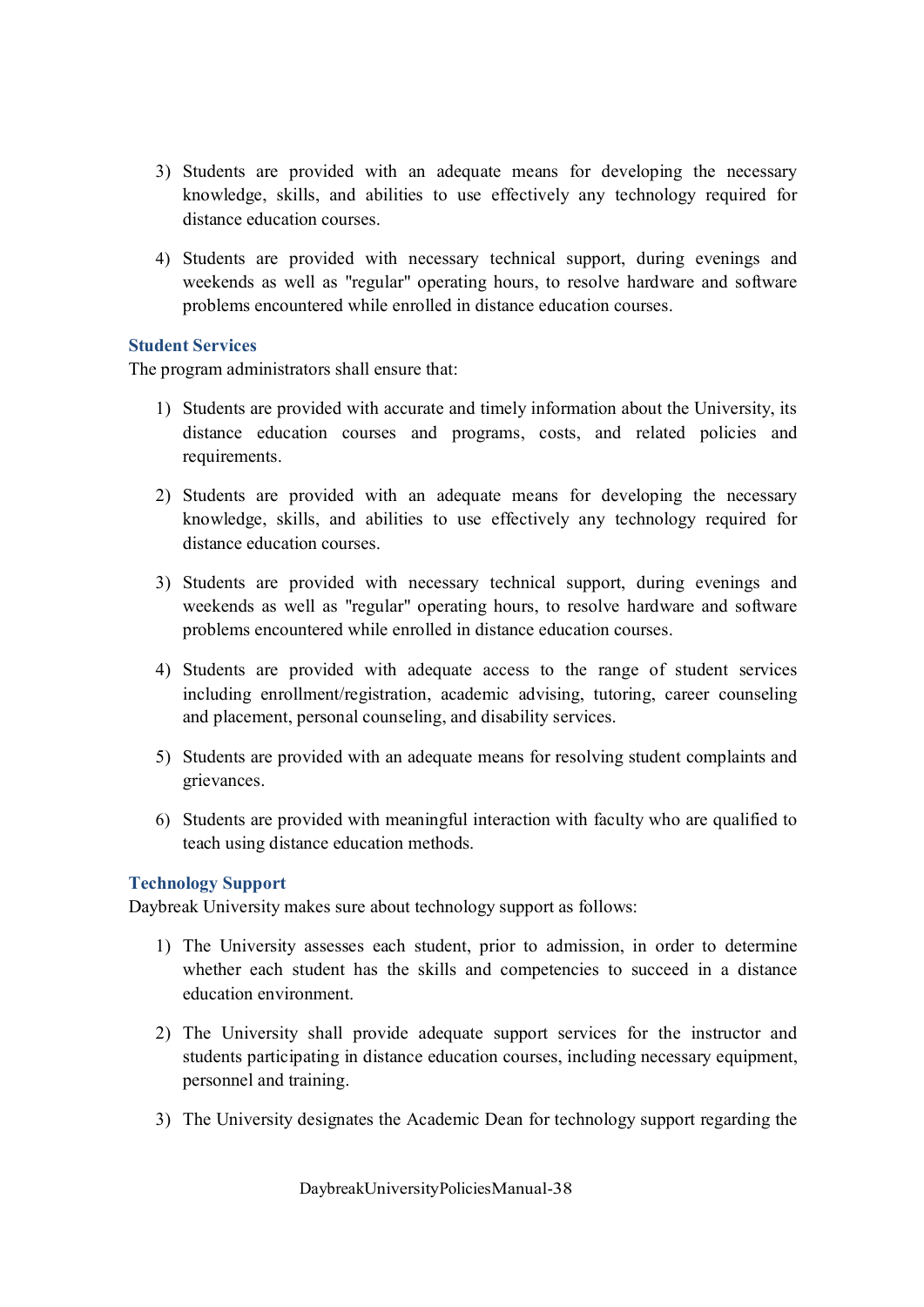distance education program.

- 4) The Academic Dean handles administrative systems, equipment maintenance and general user support.
- 5) The Academic Dean also handles faculty support including instructional application and pedagogical issues involving technology.
- 6) The Academic Dean shall provide guidance and manuals for student training for the program.
- 7) Personal technology support is provided via zoom telephone or email (zoom room and/or Moodle in addition)

### **Intellectual Property Rights**

Ownership of materials, instructor compensation, and copyright issues shall be agreed upon by the instructor and the University prior to the initial offering of a distance education course. Unless otherwise agreed by the University and the instructor and specified in writing, the University claims the intellectual property rights on the educational contents and materials in the course so that the University can use the intellectual property and its future potential for the University.

### **Faculty Duties and Responsibilities**

We have makes sure about faculty duty and responsibility as follows:

- 1) A faculty of distance education must participate in distance education orientation. He or she also must participate in regular distance education workshop or seminar to learn to use distance education platform, and be familiar with distance education policy and procedures.
- 2) A faculty of distance education must create and submit a syllabus that is feasible for distance education including elements such as title, course description, education objectives, sequence and frequency of lesson or class sessions, length of the class, complete citations of textbook and other required written materials, sequential and detailed outline of subject matter and list of learning outcomes and skills, instructional modes, or methods, etc.
- 3) A faculty of distance education must be able to use distance education platform that is adopted by the University.
- 4) A faculty of distance education must participate in faculty meeting and share input and feedback to improve the quality of distance education program, teaching effectiveness, and student success.
- 5) A faculty of distance education must collaborate with the director of the distance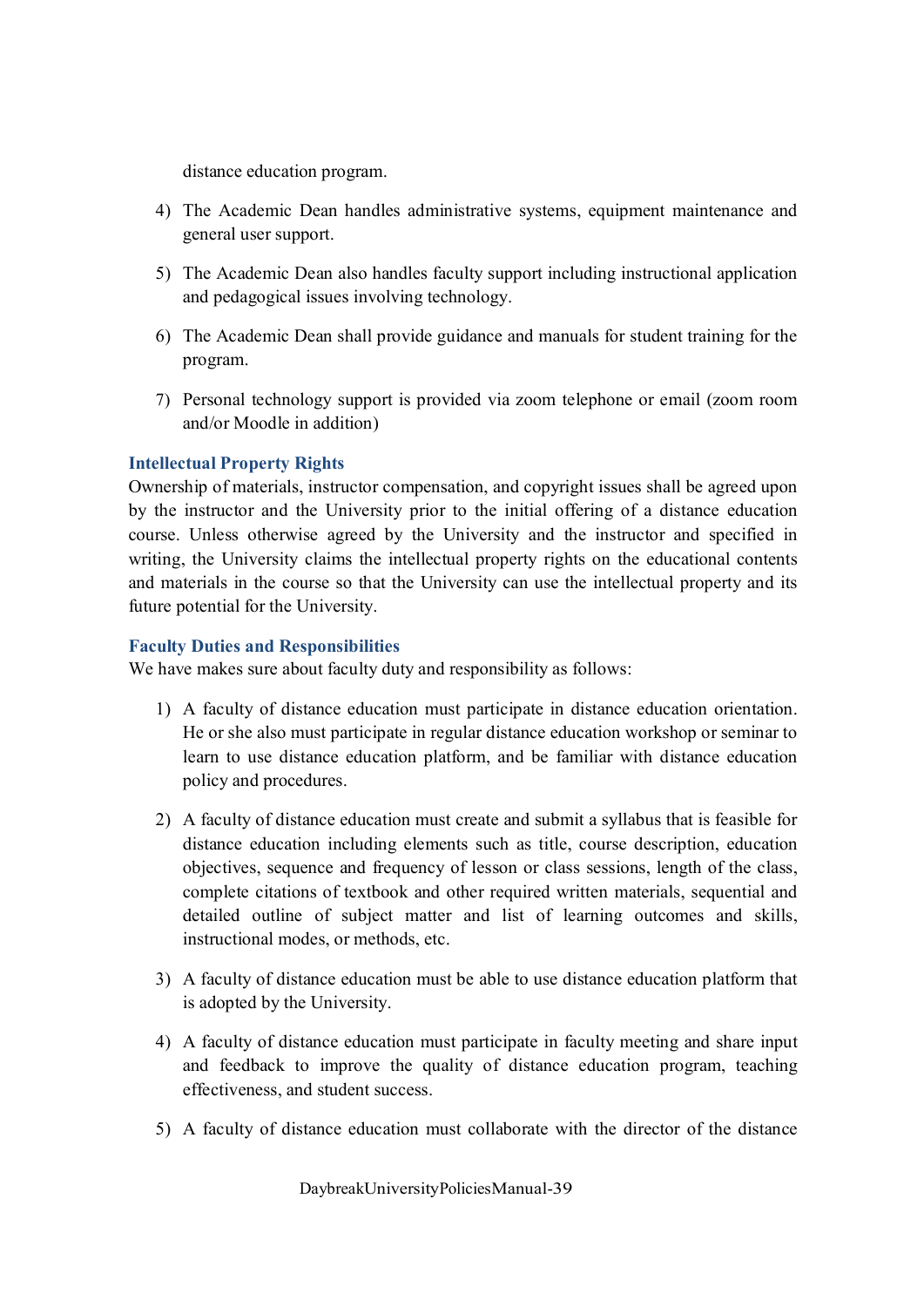education or the one who is qualified to supervise distance education in conducting distance education class and collaborate the director of institutional research to collect student evaluation of the class.

- 6) A faculty of distance education must be able to verify student's identification in conducting distance education class. A faculty must communicate meaningfully and timely with students in commenting their work or assignment. This can be done through verifying student's login and password, their regular access to the class through platform and communicating with them through email and message. A faculty must collaborate with the director of distance education to verify their login and password if needed.
- 7) A faculty of distance education must verify and ensure that a student participates in distance education orientation and can use online platform to take the class.
- 8) A faculty of distance education must design a distance education course that contains meaningful interaction between faculty and student. Meaningful interaction between faculty and students can be stated in the course planner through syllabus reading, textbook reading, lecture note reading, lecture watching, quiz taking, essaying writing and comment, faculty responding to the questions and essay, forum participation, and threaded discussion and giving grading. And meaningful interaction must be appropriate and in timely manner. For instance, when the students submit course assignment or homework, a faculty must comment and respond within 10 business days.
- 9) A faculty of distance education must employ threaded discussion between faculty and students and/or among students whereby students and/or faculty can exchange review, research, and opinion through threaded discussion that is available in class, session and assignment. A faculty must create a forum in that students can make comment on the debate and discussion subject that is assigned by the faculty to share their input. Multiple students must be able to respond to each subject and students can share their opinions in threaded manner.
- 10) A faculty of distance education must continue to develop and improve distance education capacity and effectiveness by learning to expand knowledge of online technology and subject matter. Such effort must include but is not limited to taking online webinar class, reading of books that are related to online training and teaching guide, and be thoroughly familiar with Moodle program manual.
- 11) A faculty of distance education must be able to use educational resources and technology that is available to faculty on campus and on-line.
- 12) A faculty of distance education must continually monitor student's progress by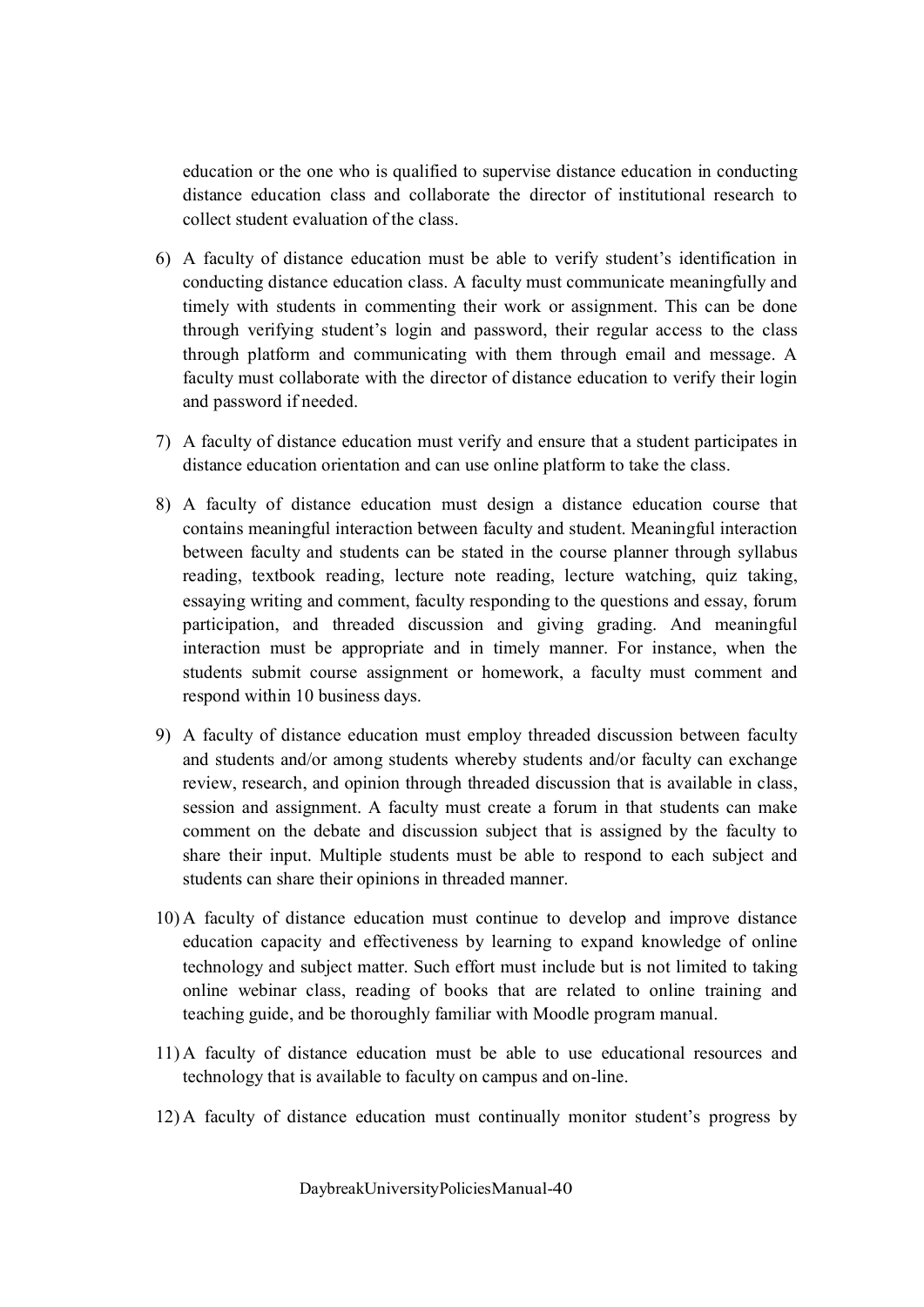evaluating their work, assignment and grade by using scoring rubrics in timely manner.

### **4.7Student Achievement**

The institution's assessment of student achievement includes retention rates, course completion rates, graduation rates, job placement rates, and state or other licensing examinations. Student achievement information is made available to the public.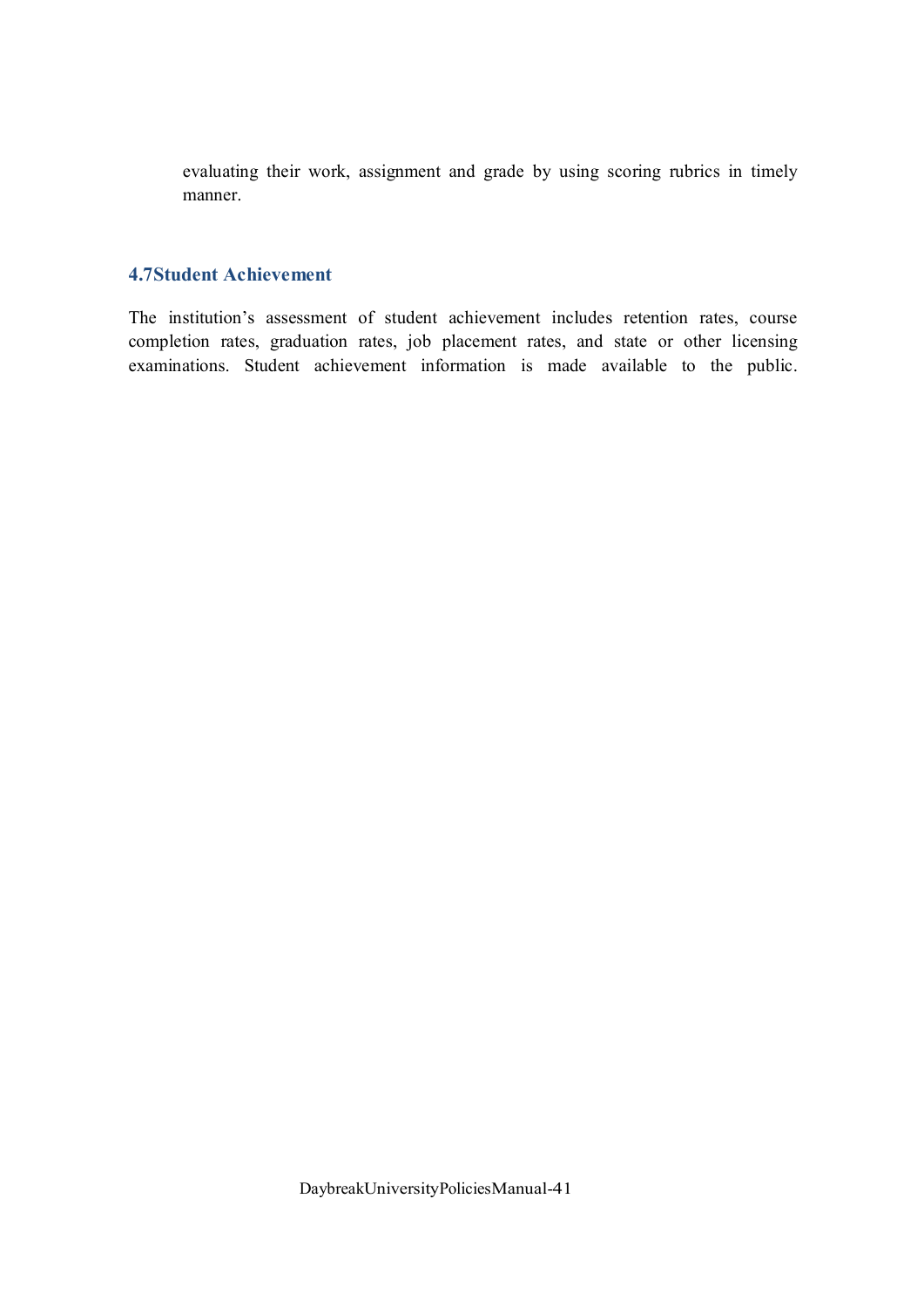# **5. FACULTY POLICIES**

# **5.1FacultyRanks**

#### **Professor**

The rank ofProfessornormallyisgrantedtopersonswhohaveaPh.D.orappropriate terminaldegree,havebeenteachingforaperiodofatleastsix yearsattherankof Associate Professor,andmeetthe criteriaforpromotion.

### **Associate Professor**

The rank ofAssociateProfessornormallyisgrantedtopersonswhohaveaPh.D.or appropriateterminaldegree,havebeenteachingforaperiodof atleastfiveyearsatthe rankof AssistantProfessor,andmeetthe criteriaforpromotion.

### **AssistantProfessor**

The rank ofAssistantProfessornormallyisgrantedto personswhohaveaPh.D.or appropriateterminaldegreeandsome yearsofteachingexperience.

#### **Instructor**

The rank ofInstructor may begranted topersonswhohold at leastamaster's degree.

### **5.2FacultyPromotion**

Theprimarycriterionforpromotionistheexhibitionofscholarlycompetencethat promoteseffectiveteaching,academicresearch,andservice.

### **TeachingEffectiveness**

- 1) Createa classroomoreducationalenvironmentthatpromotesengagedlearning andacademicexcellence.
- 2) Demonstratetherelevanceof the Christianfaithwith thedisciplineofstudy.
- 3) Demonstraterespectandappreciationfor students andotherfaculty.

DaybreakUniversityPoliciesManual-42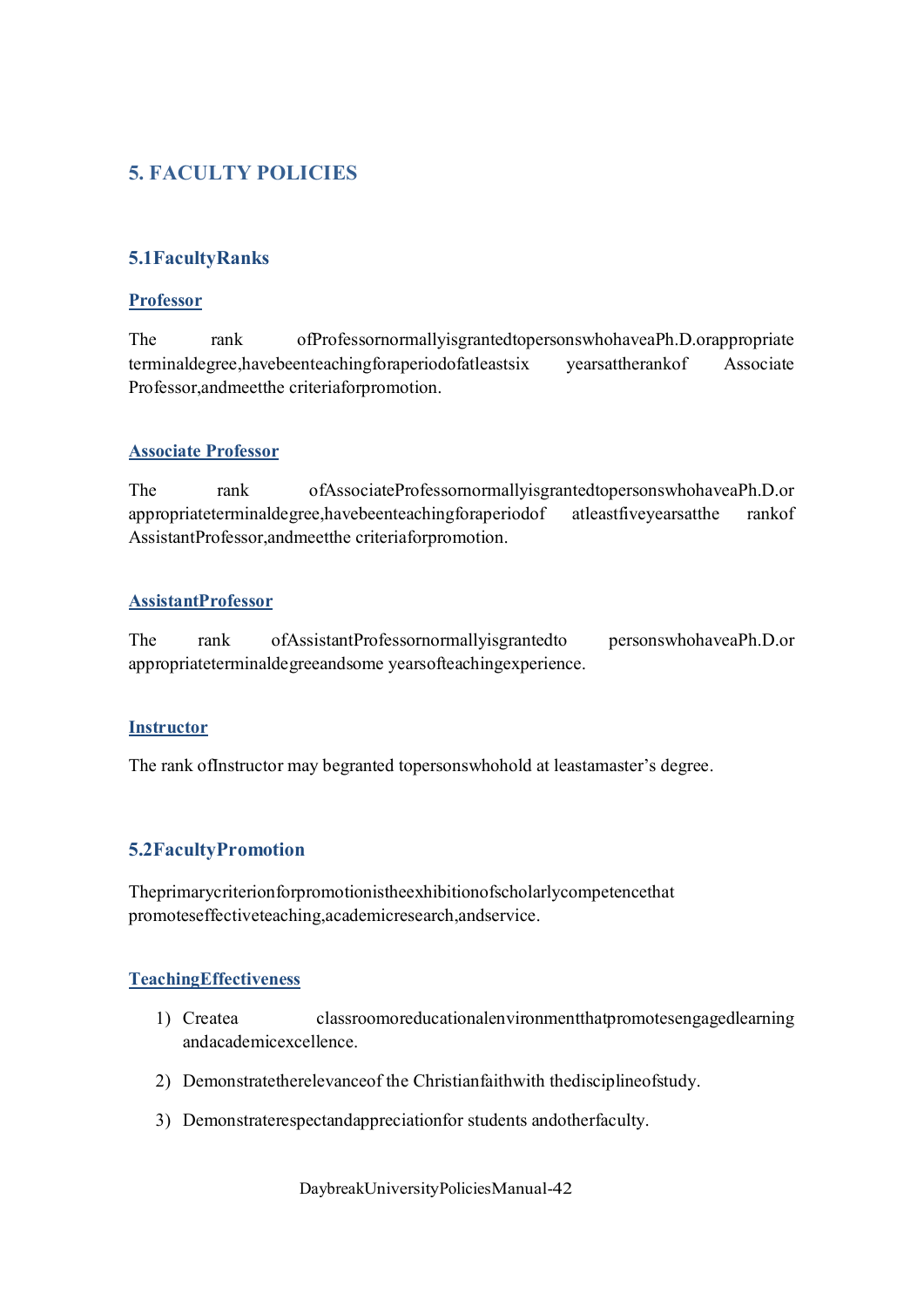- 4) Demonstrateenthusiasmforthesubjectmatterandestablishacultureof learning.
- 5) Makeacontinuingstudy ofandimplementeffectivepedagogical methodsand materialsin theappropriatefield.

# **AcademicResearch**

- 1) Maintainabreadthofscholarship,pursueseriousongoing research,andshare resultswith students,colleagues, andfellowspecialists.
- 2) Encourageandguidescholarlyactivityamong students.

# **ServicetotheinstitutionCommunity**

- 1) Advise andmentorstudents.
- 2) Participatein appropriateactivitiesof thefaculty.

# **5.3FacultyResignationandDismissal**

A facultymembershallgivenoticeinwritingtotheacademicdeannot lessthanthree monthspriortotheintended dateof resignation.Unlessexcusedby thepresident,itis expectedthataresigningfacultymemberwill completeanacademictermalready begun atthetimeofresignation.

Groundsfordismissal of a facultymemberareprofessional incompetence,mentalor physicalincapacity,or failureorrefusalto performduties statedin the contract.The presidentshallinitiatetheprocessof dismissalwhenallattemptsatnegotiationand reconciliationhavefailed. Thepresident shallthen takethefollowingsteps:

- 1) Thefacultyshallbenotified inwritingthat thedismissal processhasbegun.
- 2) Aninquiryshallbeundertakenbyacommitteechosenby thefaculty.This committeeshallofferitscounseltothepresident.
- 3) If the committeerecommendsdismissal, the facultymembershall have the right to appearbeforetheboardof directorsto stateadefense.Thedecisionof the board ofdirectorsshall be final.
- 4) A suspensionshall be with fullpay andbenefits.Afacultymemberundernotice of dismissal shallbe allowedtocontinueatworkuntil theproceedingis completed.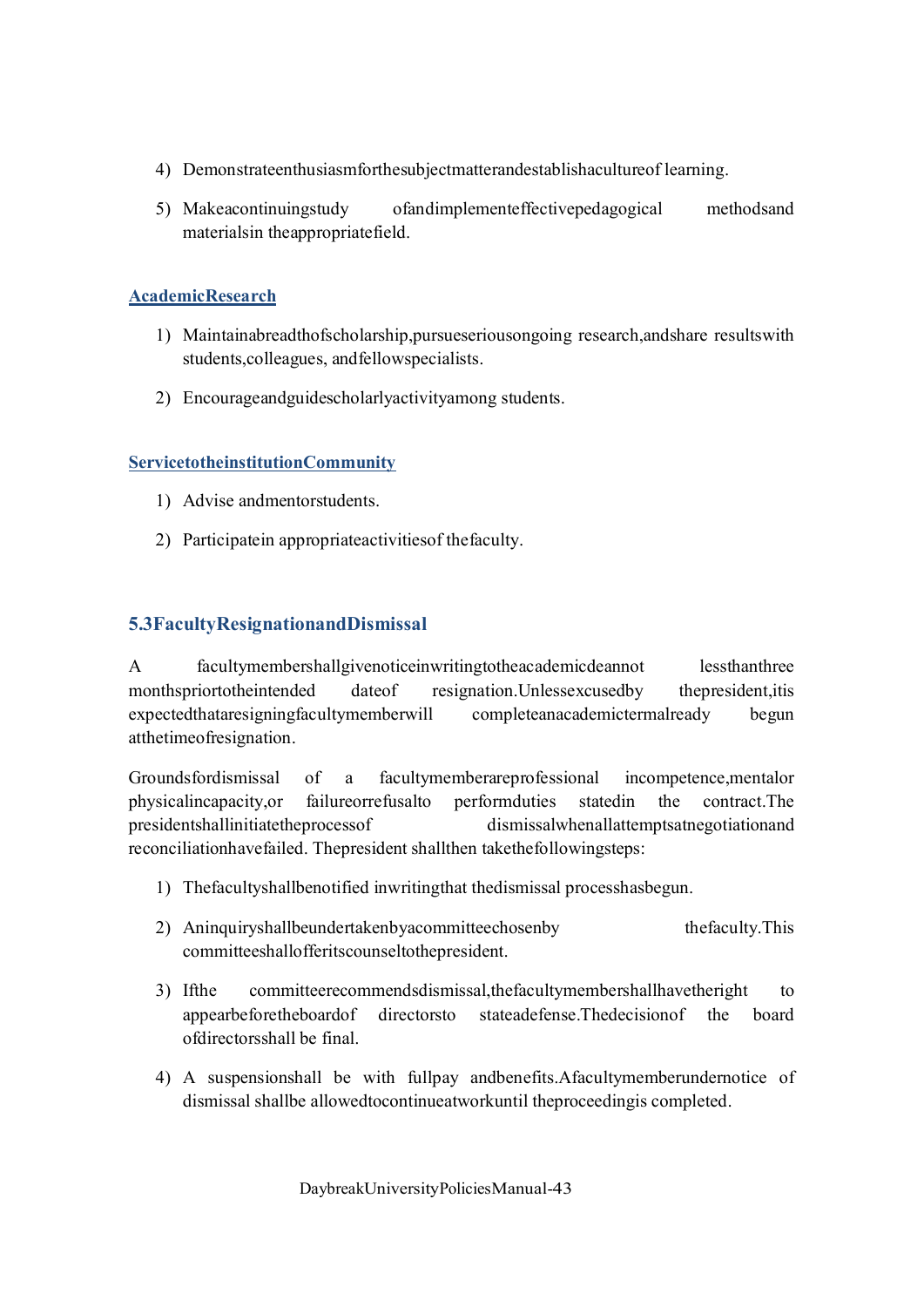A facultymembermaybe dismissedingoodstandinguponninetydayswrittennotice by theboard of directors,duetofinancial exigencyof theinstitution,decreaseinstudent enrollment,orchange inacademicprogram.Thepresidentmustprepareinconsultation with thefacultyaplan that documentstheneedfordismissal.Theboard ofdirectors mustapprovethedismissalof anyfacultymemberingoodstanding.

# **5.4FacultyMeeting andResponsibilities**

The regularfacultymeetsin plenarysession during theacademicyear:beforethe beginningof fallquarter, at mid-year, and following the spring quarter. These sessions mayincludemeetingsforbusiness. Thedeanchairsfacultymeetings.

Inconsultationwiththe regularfaculty,thedeanpreparesthescheduleandagendafor meetingsforbusiness. Agendaitemsmayoriginatewith afacultycommitteeoran academicprogram. Whenan agendaisestablished, it istobedistributed to theregularfaculty,alongwithsupportingmaterials,asfarin advanceof themeetingas possible. Specialfacultymeetingscan beconvenedbytheacademicdeanwith48-hournotice to theregularfacultyinorderto deal with specific,time-sensitiveissuesofimportance.

Participationinfacultymeetingsisopento personson regularfacultycontractswho teachparttimeormore,theacademicdean,andacademicprogramdirectors.Other administratorsandfacultymembersmayattendfacultymeetingsas observersoras invitedresourcepeople.

Thefacultymeetingfunctionsasaforumforschool-wideissuesofconcernto faculty andasthedecision-makingbody with respecttoacademicprogramsandpolicies. Faculty committeesareempoweredto makerecommendationsortakeactionon behalf of theentirefaculty. Decision-makingresponsibilities of theregularfacultyinclude:

- 1) Approvalofnewdegreeprograms.
- 2) Approvalofnewgraduate majors.
- 3) Approvalofsubstantiallydifferentdeliverysystems.
- 4) Periodicreviewof degreeprograms,majors,anddeliverysystems.
- 5) Approvalandmodification of graduategeneraleducation.
- 6) Approvalofnewacademicenhancementandsupportprograms.
- 7) Approvalofgraduates.
- 8) Approvalofacademicpolicies that applytotheentireUniversity.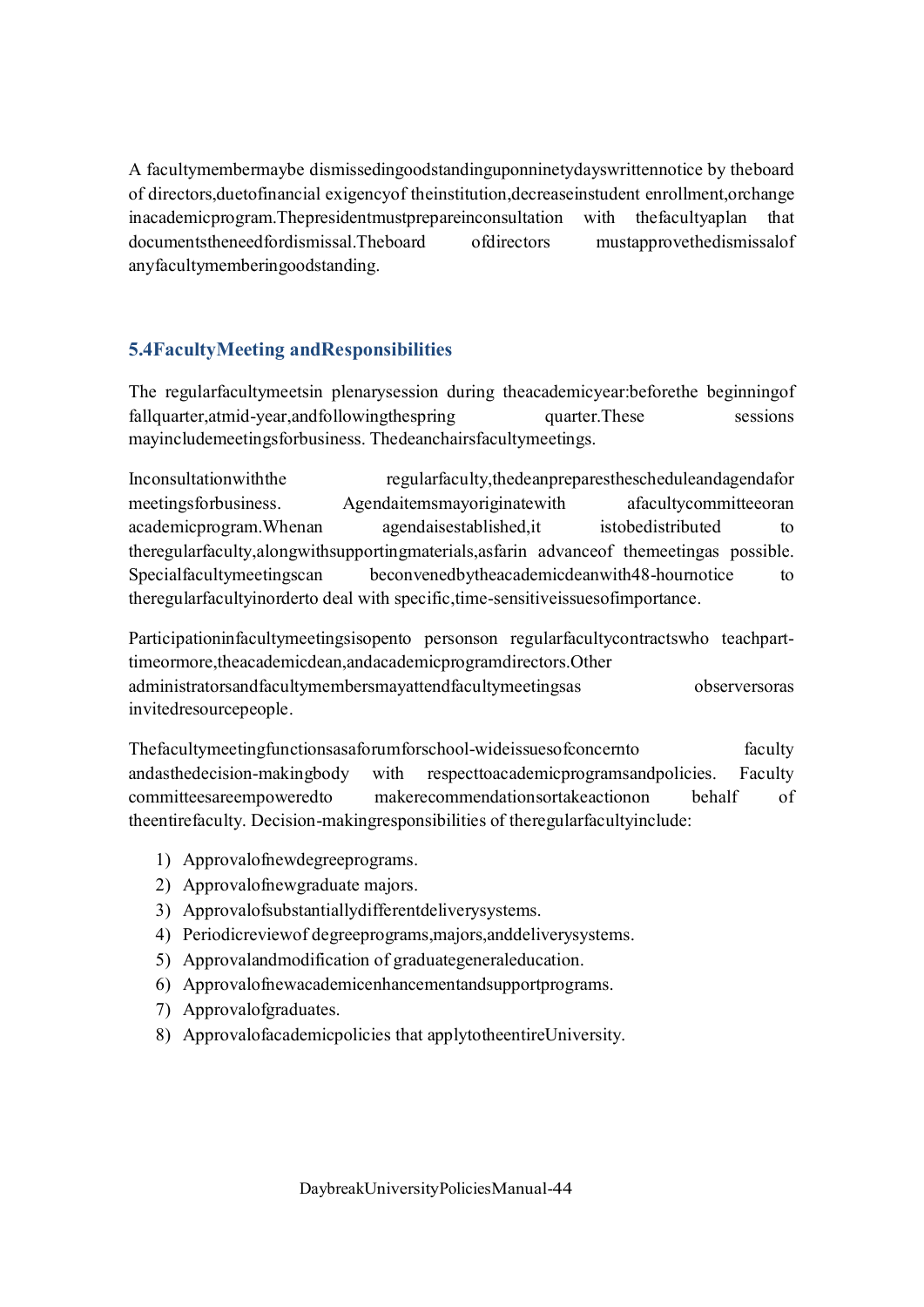### **5.5AcademicFreedom**

In pursuit of its mission, Daybreak University strives to promote an environment of full academic freedom in which to pursue teaching, learning, and scholarly activity. All faculty members and students are expected to exercise academic freedom in a manner consistent with the professional standards of one's discipline. All instructors have the right to freedom regarding the specific material to be covered, the pedagogical methods to be employed in a course, and individual student grades, as long as the materials, methods and grades are consistent with the learning objectives and academic policies. In their academic coursework, students are entitled to full freedom of learning. Faculty engaged in scholarly activity have the freedom to choose their subject matter and methods of inquiry. Scholars are entitled to full freedom in publication and presentation of their work. Students who engage in scholarly activity under the direction of a faculty member have academic freedom subject to the supervision of the faculty member.

# **5.6FacultySabbaticals**

Daybreak University providestimeandsupportfor facultysabbaticals forthe continueddevelopmentof thefaculty.Sabbaticalsaregrantedin theexpectationthattheywillenrichtheteaching effectivenessandenlargethescholarlyproductivityof thefaculty.Facultymembersare responsibleforcarefullyplanning sabbaticals and wiselyusingthetimeandfunds providedby theinstitution.

A sabbatical maybeundertakenforthepurposeofscholarlyorprofessional production (e.g.,books,articles,orotheridentifiableaccomplishments);orfor thepurpose of enhancingthefaculty member'steachingproficiency andmay includesuchprojects as study in one'sdisciplineorexplorationinarelateddiscipline.Sabbaticalsmustshow promiseof aspecific contributiontothemissionof theinstitution.

Eachmemberof theregularfacultyiseligibleforregularsabbaticals.Aftersix fullyears ofserviceto Daybreak University,regularfacultymembersmaybe approvedforasabbaticalequivalent to onefullcalendaryearwith 1/2salaryandbenefits.Alternatively,afterthreefullyears ofserviceto Daybreak University,regularfacultymembersmaybe approvedforaone-quarter sabbatical with1/2 salaryandbenefits.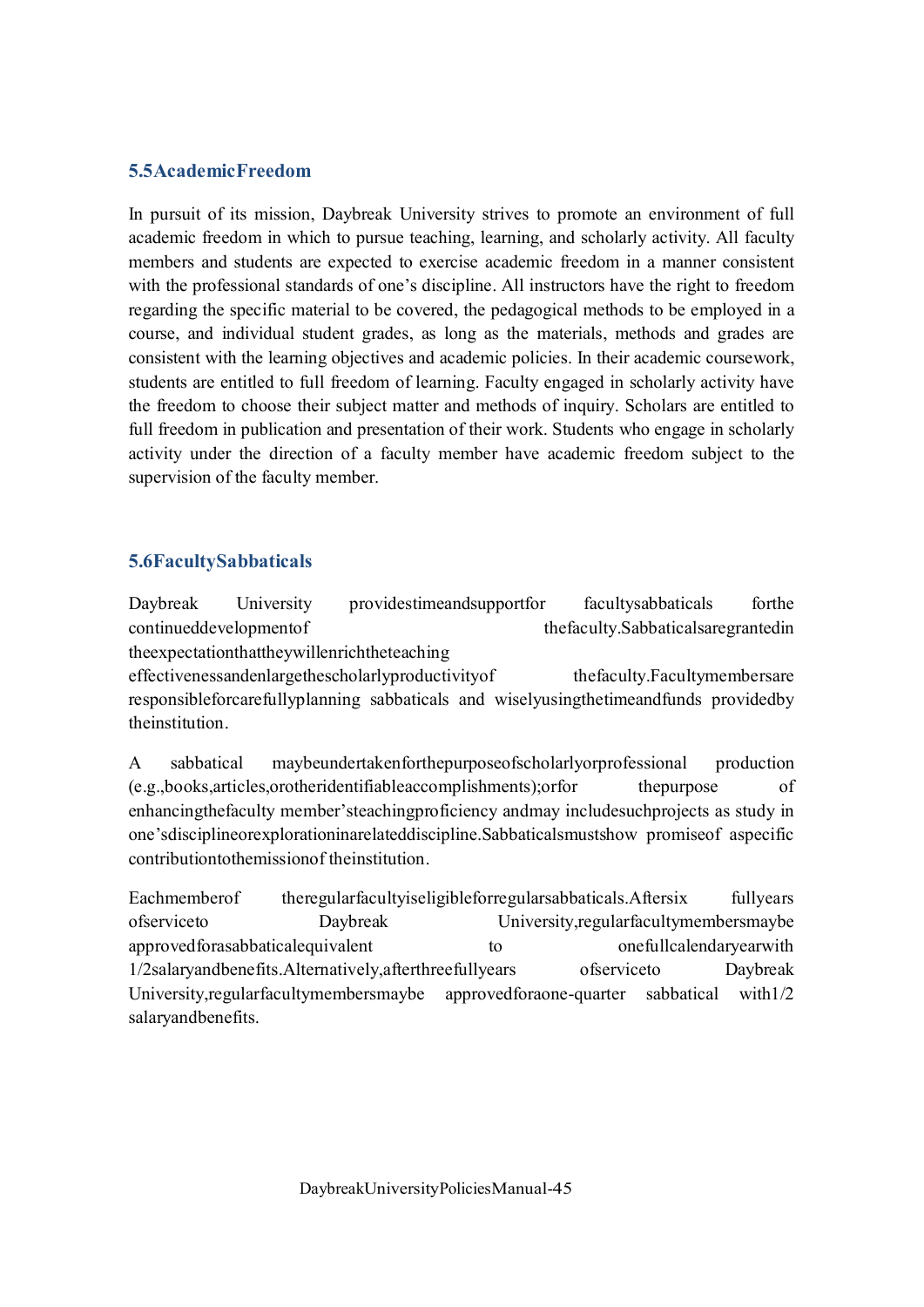# **5.7FacultyGrievances**

### **Definitions**

- · Agrievance is defined asaclaimbya FacultyMember(FM) thatthe Universityhas violateda provision ofthepolicies,procedures,rulesand/orregulationsof the Handbook, and thatbyreason of such violationthe FM has been adverselyaffected.
- · Agrievantisa FM.
- · Adayis anydayin which the centraladministrative office ofthe Universityisopen forbusiness, includingweekends and holidays.
- · Asupervisoristhe designated administrator who has been charged with the authorityand responsibilityof adjudicatingfor a designated group of FMs.

### **Informal Level**

Acomplaintmay, butneednot, constitute a grievance.Before filinga grievance,the FMshallattemptto resolve thecomplaintbyaninformalconference with the FM's supervisor. Each partymayrequest anotherperson to be presentatthe informalconference.

### **Formal Level**

- 1) Level1:The grievantshallreduce the grievance to writingon theappropriateformand shallsubmit the grievance to the designated supervisorwithintwenty(20) days after the datethe grievant discoveredthefacts, or reasonablyshould have discoveredthefacts, givingrise tothegrievance.The grievance shallstate the facts surroundingthe grievance and shallspecifytheprovision orprovisions of this Handbookalleged tohave been violated and theremedysought. The grievance shallconfirm thatthe matter hadbeendiscussed ataninformalconferenceandshallbe signed and dated bythe grievant.Thesupervisor, ordesignee,shallprovidethegrievantwith a written decisiontothe grievance within six (6)businessdays after receiptof the grievance. Within the periodfromthe filing of the grievance untilthe written decision,either partymayrequesta conference to discussthe grievance.
- 2) LevelII:If the grievantis notsatisfied withthedecision of the supervisoratLevelI, the grievantmay appealthe decisionon the grievance formto theChief Academic Officerof the University. Such appealmustbein writingand made within six (6)businessdays afterthegrievant'sreceiptofthe replyin Level1.The statementon appealshallinclude a copyoftheoriginalgrievance, thedecision renderedbythe supervisor,and a statementof the reason fortheappeal.TheCAO,grievance officer,or designee, shallconductaninvestigation intothe allegations and shallprovidethe grievantwitha decisionin writingwithin six(6)business days afterreceivingthe appeal. Eitherthe grievantor the CAOmayrequestaconference to discuss the grievance prior tothe written decision.
- 3) LevelIII:If the grievantisnotsatisfied with the Level IIdecision, the grievantmay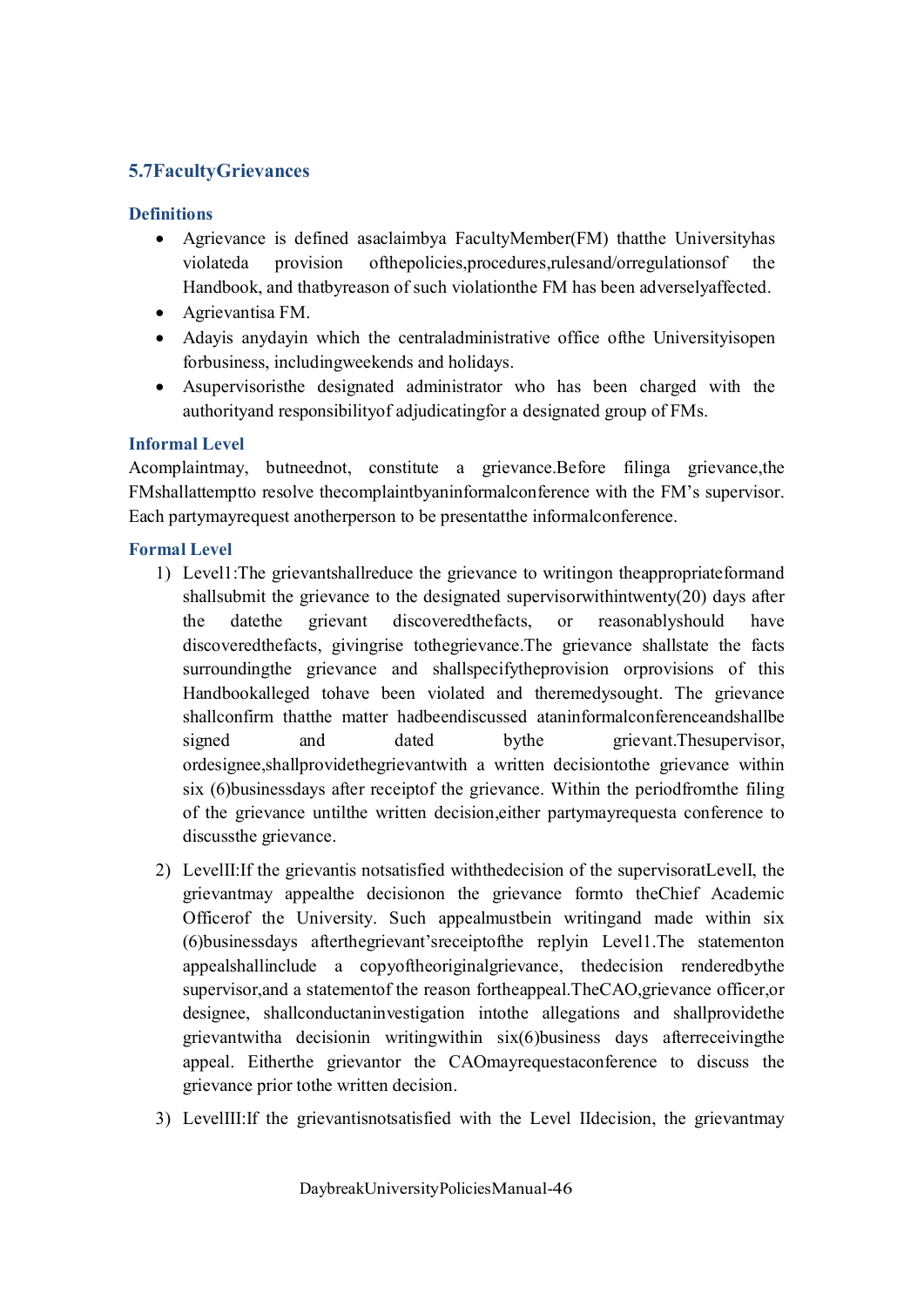within  $six(6)$  businessdays after thereceiptofthedecisionappealthedecisiontothePresidentor designee.Thisappealshallbeinwritingandshallincludetheoriginalgrievanceandshallstat ethe basis oftheappealtoLevelIII.ThePresidentordesignee,shallprovidethe grievant withadecisioninwriting withinsix(6)businessdaysafterthesubmissionofthe grievanceatthislevel.

4) LevelIV,Arbitration:Anygrievancewhichhasnotbeenresolvedtothesatisfactionofthegrie vantat LevelIIIshallbesubmittedtoarbitrationuponprovidingwrittennoticetothePresident.Such notification

bythegrievantshallbemadewithinfifteen(15)businessdaysafterthereceiptofthedecisionat LevelIII.

### **Selection ofthe Arbitrator**

Notlater thanten(10)businessdays afterthe Universityreceives written notice ofthe grievant's desire to arbitrate, the partiesshouldagree uponan arbitrator. If no agreementis reached withinsaid ten (10) businessdays, an arbitratorshallbeselectedfroma listof arbitratorsto be mutuallyagreed upon bythe grievantandthe University.The Universityandthegrievantshallalternatelystrike a name fromthelist (the firstto strikeshallbe determined bylot) untiloneremains.This person shallbe the selected arbitrator.

# **Authority of Arbitrator**

Thearbitratorshallhaveno

powertoalter,amend,change,addto,orsubtractfromanyofthetermsofthis

grievanceprocedure,butshalldetermineonlywhetherornottherehasbeenaviolationofsubstanceofa nyof

thisHandbook'sagreements(policies,procedures,rules,regulationsorstandards)andwhatthereme dyshall

be.Nodecisionrenderedbythearbitratorshallberetroactivebeyondtheoccurrenceofthecurrenteven t givingrisetothegrievance.Thearbitratorshallhaveno powertorenderanawardonanygrievancerelatingto

anoccurrencebeforetheeffectivedateofthisHandbook.

# **Reviewbythe BoardofDirectors**

Thedecision of the arbitrator shallbefinaland bindingupon the parties tothe dispute unlesseitherthe Universityor the grievantshall, within15 days afterreceiptof the decision,submita requestin writingto DaybreakUniversity's BoardofDirectors(BOARD)forreview of the decision.The Boardshallpromptlytake such arequestundersubmission andshallrenderits decision, whichshallbe finaland bindingon all parties.

# **Arbitration Arrangement**

Thefees and expenses of the arbitration, includinga reporter'stranscript, ifthe partiesagree

DaybreakUniversityPoliciesManual-47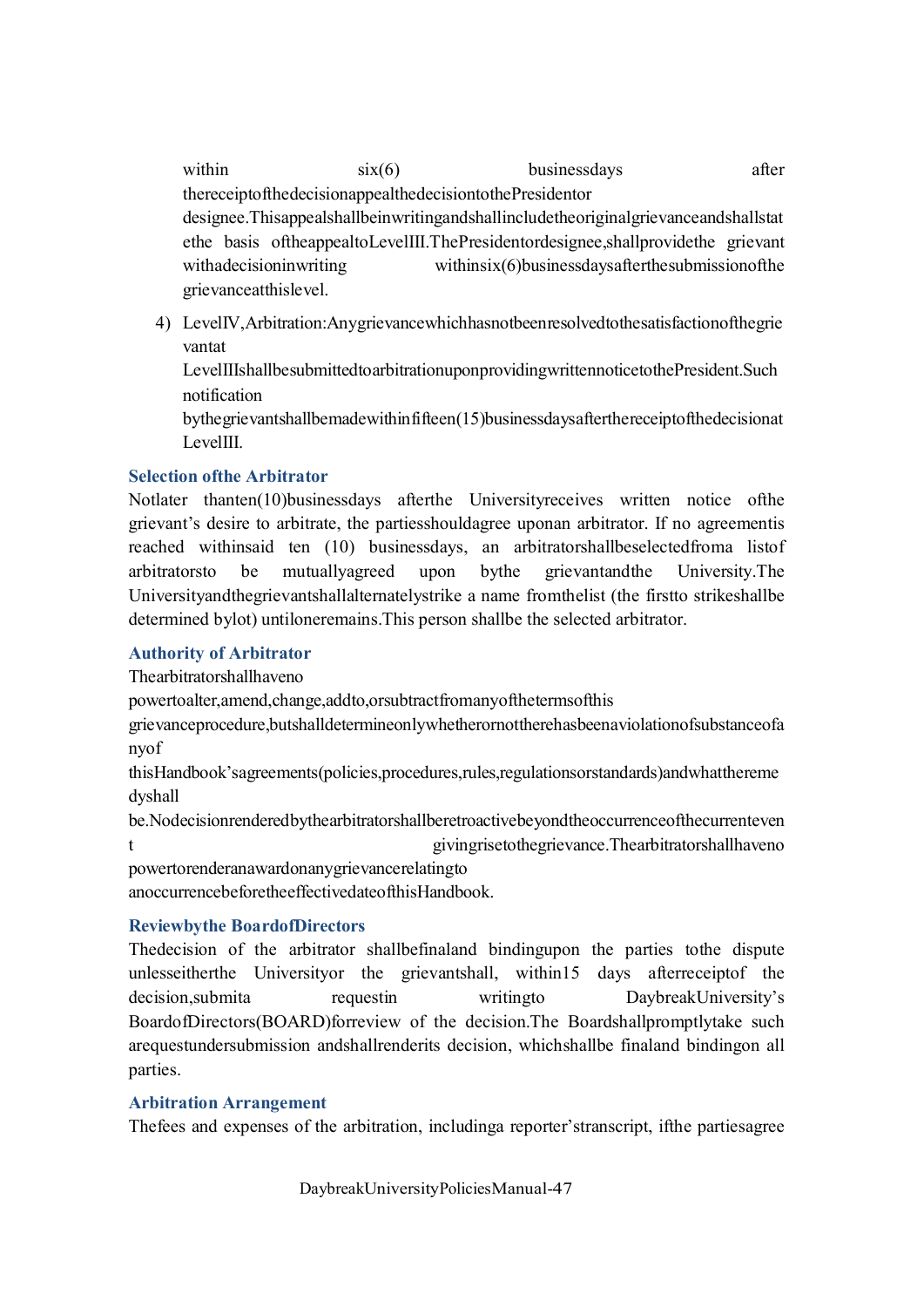to have a transcriptorif the arbitratordeterminesthatatranscriptis desirable, shallbe paid equallybythe parties, exceptthatthepartyrequestingreview of the arbitrator's decisionbythe Boardshallpaythe fullamountof the arbitrator's fee. Each partyshallbeartheexpenseof the presentation ofits own case, exceptthatthe Universityshallgrantreleased time withoutlossof compensationtoa facultyrepresentative atthe arbitration hearingand willprovidereleased time withoutlossof compensation toUniversitywitnesses duringthe period their presenceisrequired as witnesses. Hearingwillbescheduled on University premises,ifpossible.

### **GrievanceProcedureRecords**

Alldocuments, communications, and records dealingwiththe grievance and arbitration procedure provided hereinshallbe filed separatelyfromthe personnelfiles ofthe grievant(s).

### **TimeLimits**

If the grievance is notprocessedbythe grievantinaccordance withthetime limits setforthinthis section,itshallbe considered settled on the basisofthe lastdecision/agreement. If the Universityfails to respond to the grievance withinthespecified time period atanylevel,the grievantmayproceedtothe nextlevel.The time limits setforth inthissection may be extended bymutualagreementin writing between the Universityand the grievant.Thedayof deliveryof notice shallbecountedas adayin determiningtime limits.

### **Faculty Representation**

Thegrievantshallbe entitled to representation byafacultyrepresentative atanygrievance meeting. If the grievant desires representation, such shall be requested by the FacultyRepresentative (FR).The FRisa Facultymemberwho has been electedbythe facultyto representthefacultyin transactions withthe administrationorthe University. FRs are electedforaone-year term. Theymaybe re-electedforas many terms asthefacultychooses.

TheFRshallinformthe supervisor and/orthe University Academic Deanand/or thePresidentofthe person designatedto representthegrievantsothatmeetings maybe scheduled nottoconflictwiththe assigned duties of such representative.

In situations when a FRhasnotbeen asked torepresentthe grievant,the Universityshallnotagree toa finalresolutionofthegrievance untilthe FRhas acopyof the grievance andthe proposed settlementand hasbeen given an opportunitytofile aresponse onthematter.

An additionalUniversityrepresentative maybe invitedto bepresentatanylevelof the grievanceprocess.

#### **Scheduling ofMeeting**

Grievancemeetingwillbeheldduringthenormalbusinessday,butshallbescheduled,ifpossibl e,at hoursthatdonotconflictwiththeassigneddutiesoftheFM(s) involved.Intheeventameetingis

scheduledwhichconflictswithsuchassigneddutiesofanaffectedFM,theFMwillnotsufferany

DaybreakUniversityPoliciesManual-48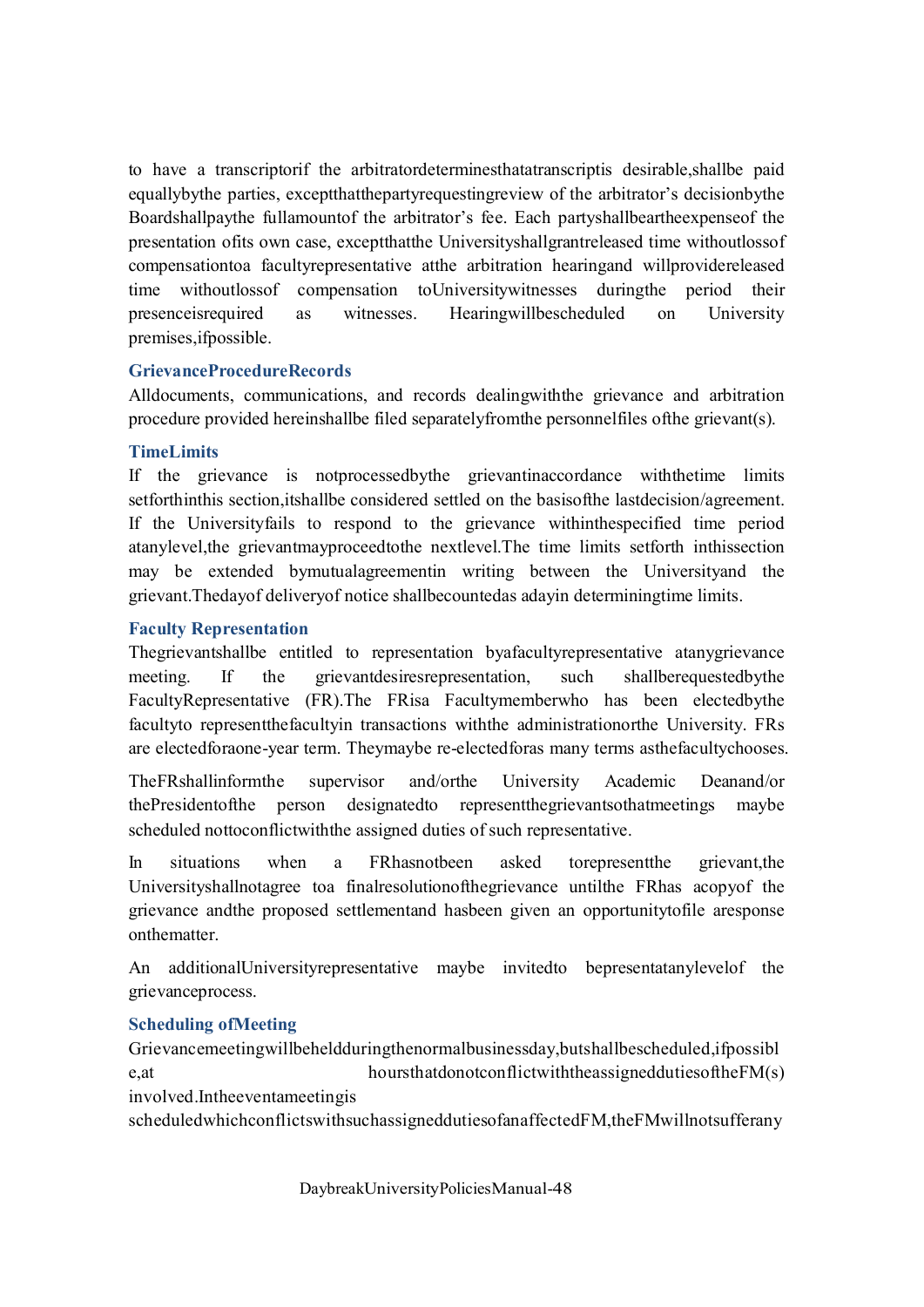lossofpay asaresultofattendingsuchmeetings.

### **Group Grievance**

IfanygroupofFMshasthesamegrievance,onegrievantmayfile thegrievanceonbehalfofallthe otherparties.Thegrievantfilingsuchagroupgrievanceshallobtainonthegrievanceformthe signatureoftheFMs inthegroupwhoauthorizedthegrievant toprocessthegrievanceontheir behalf.

### **Bureau for Private Postsecondary Education (BPPE)**

1747 North Market, Suite 225Sacramento, CA 95834 Phone: (916) 574-8900/ Fax: (916) 263-1897 https://www.bppe.ca.gov/enforcement/complaint.shtml

Please note that BPPE regulations require that the University's internal grievance policies must be followed completely before a student complaint will be considered.

# **Transnational Association of Christian Colleges and Schools (TRACS)** 15935 Forest Rd., Forest, VA 24551

A member may also contact TRACS Accrediting Agency by completing the TRACS Complaint Form found on https://tracs.org/documents/3.TRACSComplaintForm-AgainstInstitution\_000.pdf and submitting it to the President of the TRACS.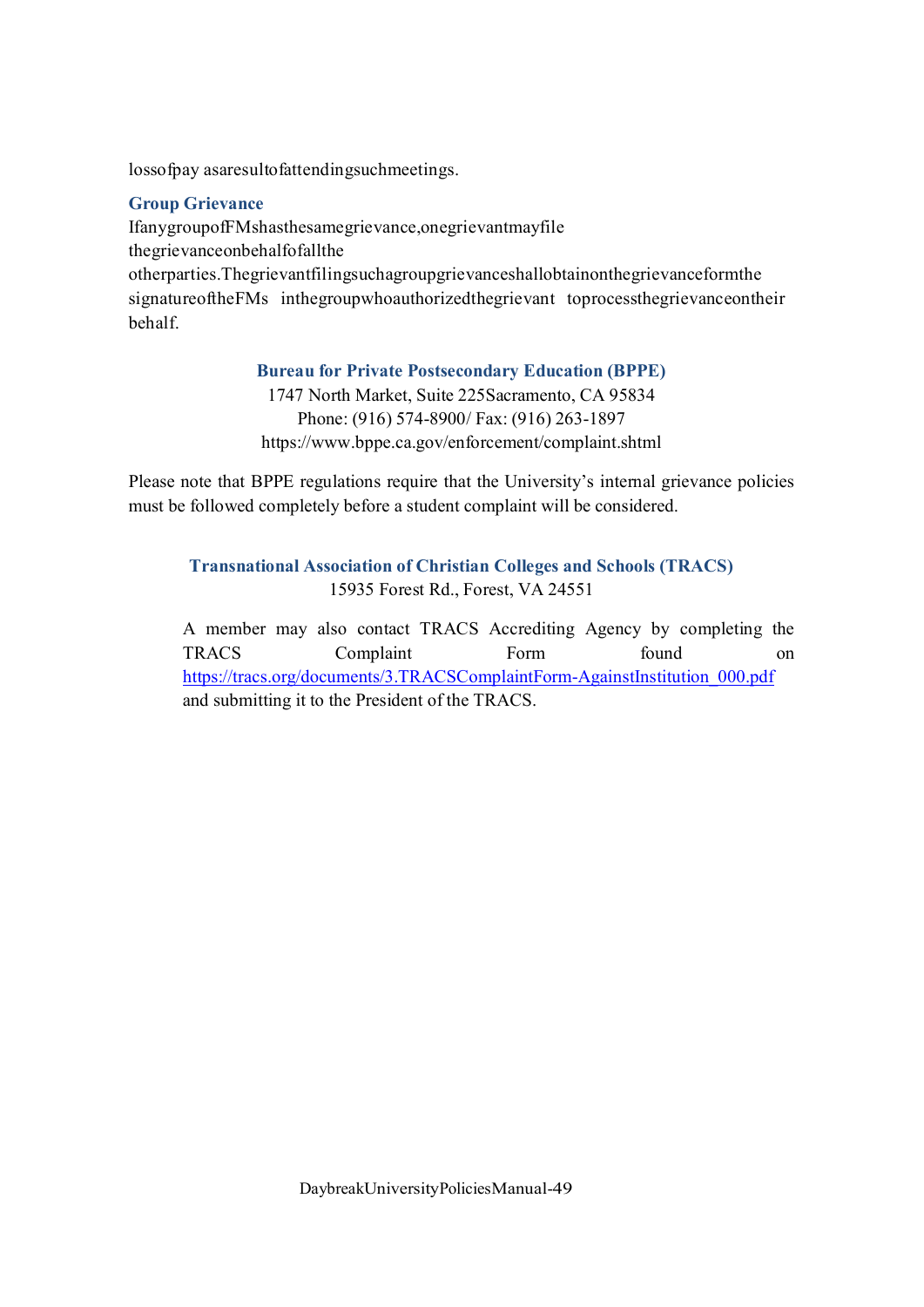# **6. STUDENT SERVICES POLICIES**

# **6.1Ability-to-BenefitPolicy**

Giventhefactthatsomestudentsmaynothaveobtained theappropriatedegree qualificationsforadmissions to aprogram,Daybreak Universitymayconsiderthemforadmissiononan individualbasis.Thosewhoare admittedunder the conditionsof theability-to-benefit will workclosely withtheprogramdirectorto ensuretheyaremakingsatisfactory academicprogress.

# **6.2 RefundPolicy**

Students who withdraw from all classes after the first day of the semester are entitled to a partial tuition refund, prorated against the percentage of the semester that has passed since the first day of the semester.

In compliance with the California Education Code, the refund policy for students who have completed 60 percent or less of the course of instruction is pro rata. The effective date of withdrawal used in determining the amount of tuition to be refunded is the date on which the student submits his or her withdrawal form to the Office of Admissions and Registrar. Tuition refunds are paid or credited to a student within 30 days of filing the withdrawal form.

A refund of 100% of institutional charges, without penalty or obligation, shall be made of the amount paid, less a \$100.00 application fee for those students, who meet the following criteria:

- 1) Those whose class or classes were canceled by the University
- 2) Those who were not officially added by the instructor from a waiting list, and
- 3) A student has the right to cancel the Enrollment Agreement and obtain a refund of charges paid through attendance at the first class session, or the seventh day after enrollment, whichever is later.

### **Tuition Refund Schedule**

The student will not get a refund after more than 60% of the instruction has been presented. For students who have completed 60% or less of the instruction period, the refund shall be on a pro rata basis. The exact amount of prorated refund will be based on the formula listed below. The following table provides the estimated amount of refund at each point of withdrawal: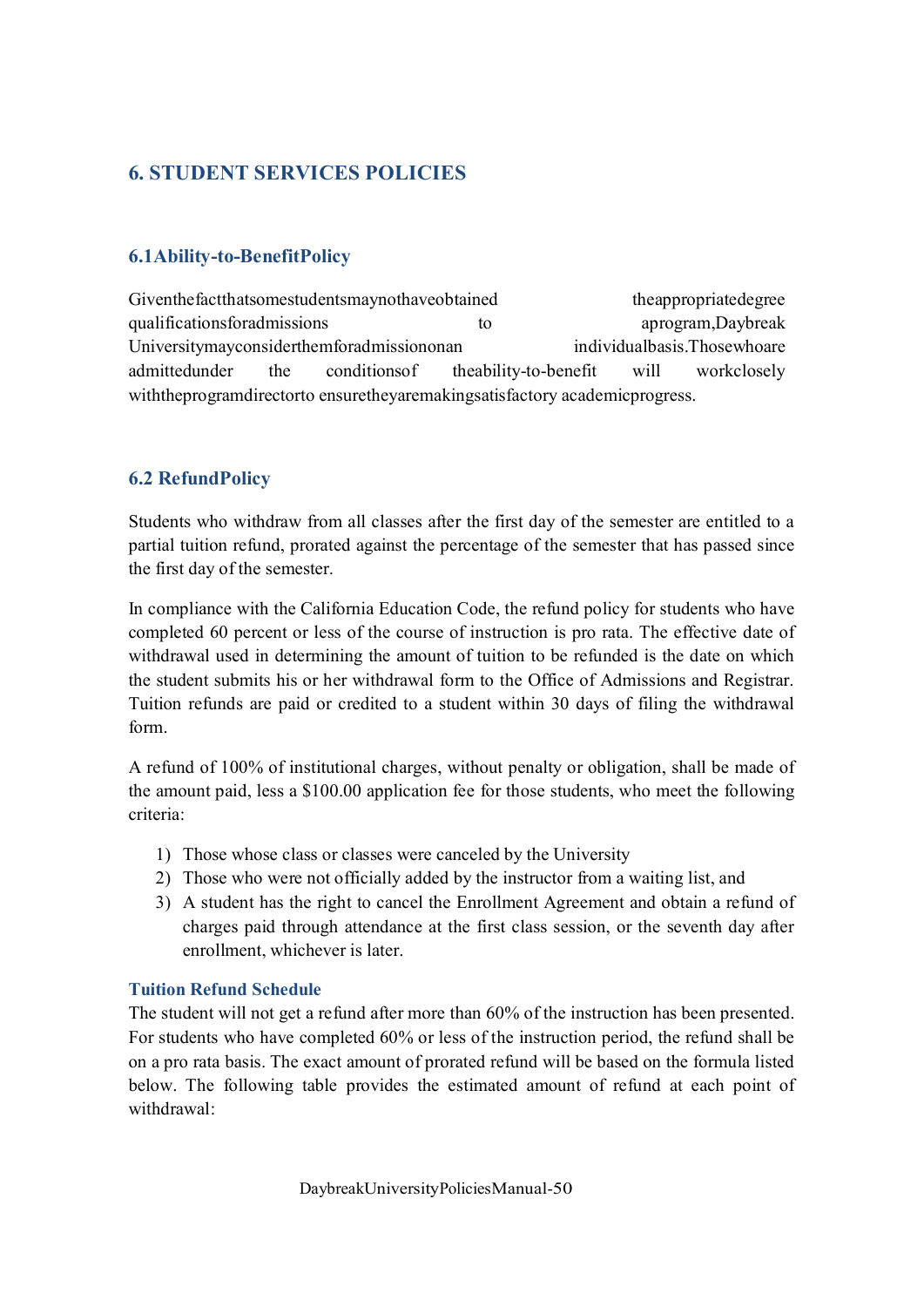| Percent of<br><b>Attendance</b> | 10% | 20% | 30% | 40% | 50% | 60% | Over $60\%$ |
|---------------------------------|-----|-----|-----|-----|-----|-----|-------------|
| <b>Tuition</b><br><b>Refund</b> | 90% | 80% | 70% | 60% | 50% | 40% | 0%          |

In calculating the refund, the University will:

- (1) Deduct the registration fee from the total tuition charge.
- (2) Divide this figure by the number of hours of the program.
- (3) The quotient is the hourly charge for the program.
- (4) The amount owed by the student for the purpose of calculating the refund due is derived by multiplying the total hours attended by the hourly charge for instruction calculated in (3), plus the amount of the registration fee specified in (1); and
- (5) The refund shall be any amount in excess of the figure derived from (4) that was paid by the student to Daybreak University.

For example: if a student withdraws a course after 18 hours out of 45 hours (4.5 credits x 10 weeks) and its tuition is \$900, the refund will be: \$900 - \$900 x 18/45 credit hours = \$540.

NOTE: Students must follow the withdrawal procedure to be officially withdrawn from a course. Failure to do so could result in the student being charged and receiving a failing grade in the class.

# **6.3 StudentFinancialAid andEmployment**

Daybreak University does not participate in federal or state financial aid programs. However, the University offers a limited number of scholarships to help qualified students of every race, ethnicity, gender, and creed meet the financial requirements of attending the University. All current students who maintain an overall GPA of 3.0 or higher and are enrolled full-time are eligible to apply for scholarships. A scholarship application must be submitted to the Academic Dean during the registration period. The faculty scholarship committee determines the recipients in light of students' academic achievement and financial needs. Scholarships are awarded at the beginning of each quarter and will apply toward the student's tuition.

DaybreakUniversityhasoncampusjobopportunitiesfor alimitednumberofstudents. Studentswill behired aspart-timeemployeesof theuniversityafteran application and interviewprocessiscompleted.Undernormal circumstances,studentswillbeawarded8to12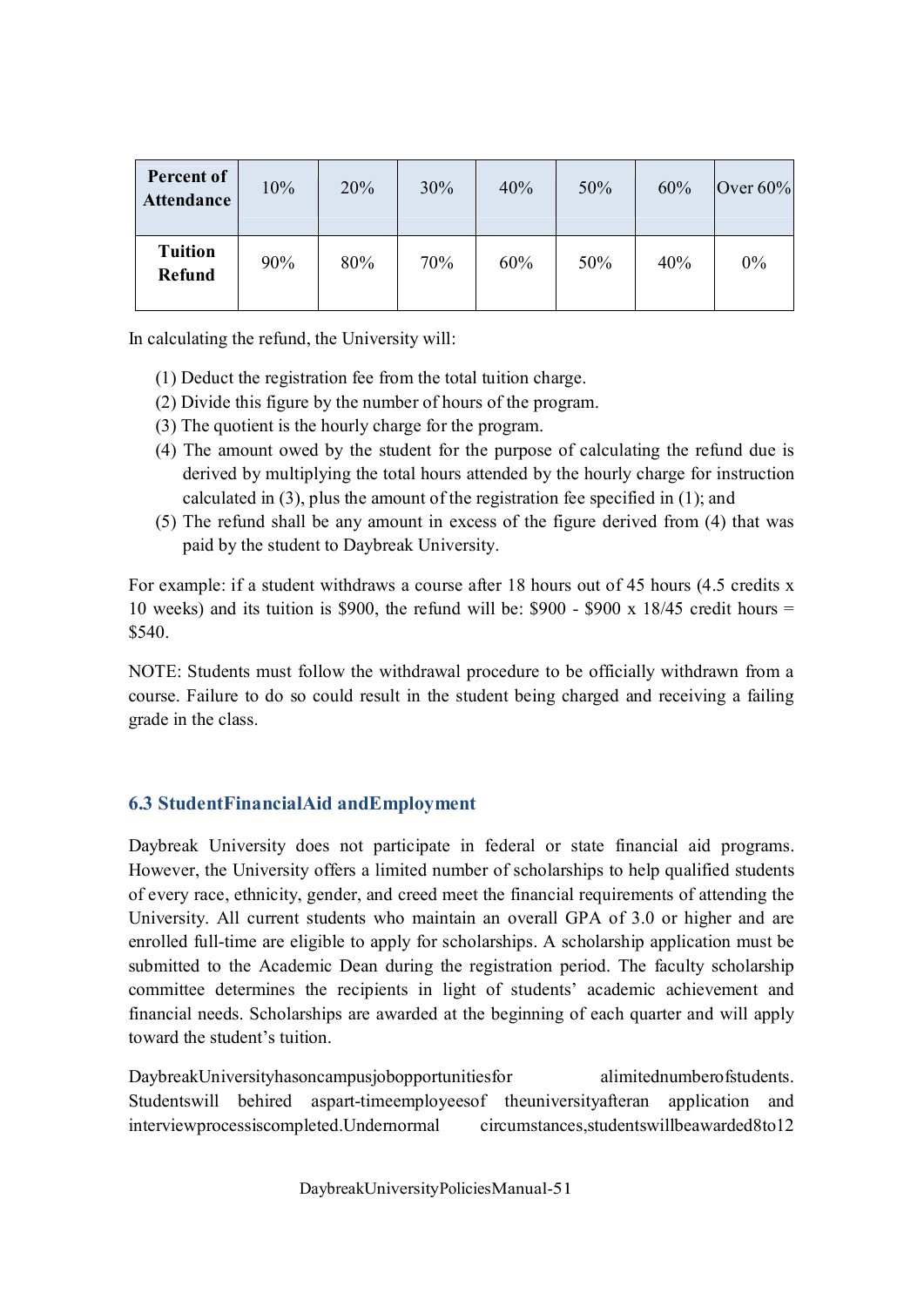hoursperweek.Studentsareeligibleforon-campusemploymentafterfulfillingthefollowing requirements:

- 1) Completeajob application andsubmitittothe Office of Student Services
- 2) Interviewforthe positionandbeofferedtheposition
- 3) Attendaworkorientationsessionledbythesupervisor
- 4) Demonstrateanabilityto maintainahighlevelof workperformancewhilealso maintaininganormalacademicload.

# **6.4 StudentConductPolicy**

Daybreak University expects its students to be of high moral character, and to behave accordingly. Daybreak University Code of Conduct governs student behavior on- and offcampus, and its Academic Integrity policies govern classroom behavior and maintenance of grade point averages. Penalties for violation of academic integrity, academic discipline, and/or Code of Conduct policies range from warnings to permanent expulsion from Daybreak University. All students are required to sign a document attesting to the fact that they have read, understood, and will abide by the Code of Conduct. Any questions regarding these policies should be directed to the Academic Dean.

All students are required to behave in a manner that is suitable for professional study and practice. This standard of conduct is intended to maintain a safe, productive environment for learning and working for the whole Daybreak community. The following list illustrates the types of activities that are prohibited and may subject an individual or group to disciplinary action as determined by the academic dean.

- 1) Knowingly furnishing false information to the school and altering school documents and records (e.g., application, CV/resume).
- 2) Obstruction or disruption of teaching and learning, administration, and other school activities.
- 3) Disorderly, indecent, or obscene conduct or expression toward faculty, classmates, staff members, and administrators.
- 4) Conduct that threatens the health, safety, or welfare of any person, including threats of violence toward others.
- 5) Unauthorized entry into or use of the school's facilities or services
- 6) Illegal or unauthorized possession, use, sale, or distribution of narcotics, drugs, or other controlled substances defined as such by local, state, or federal law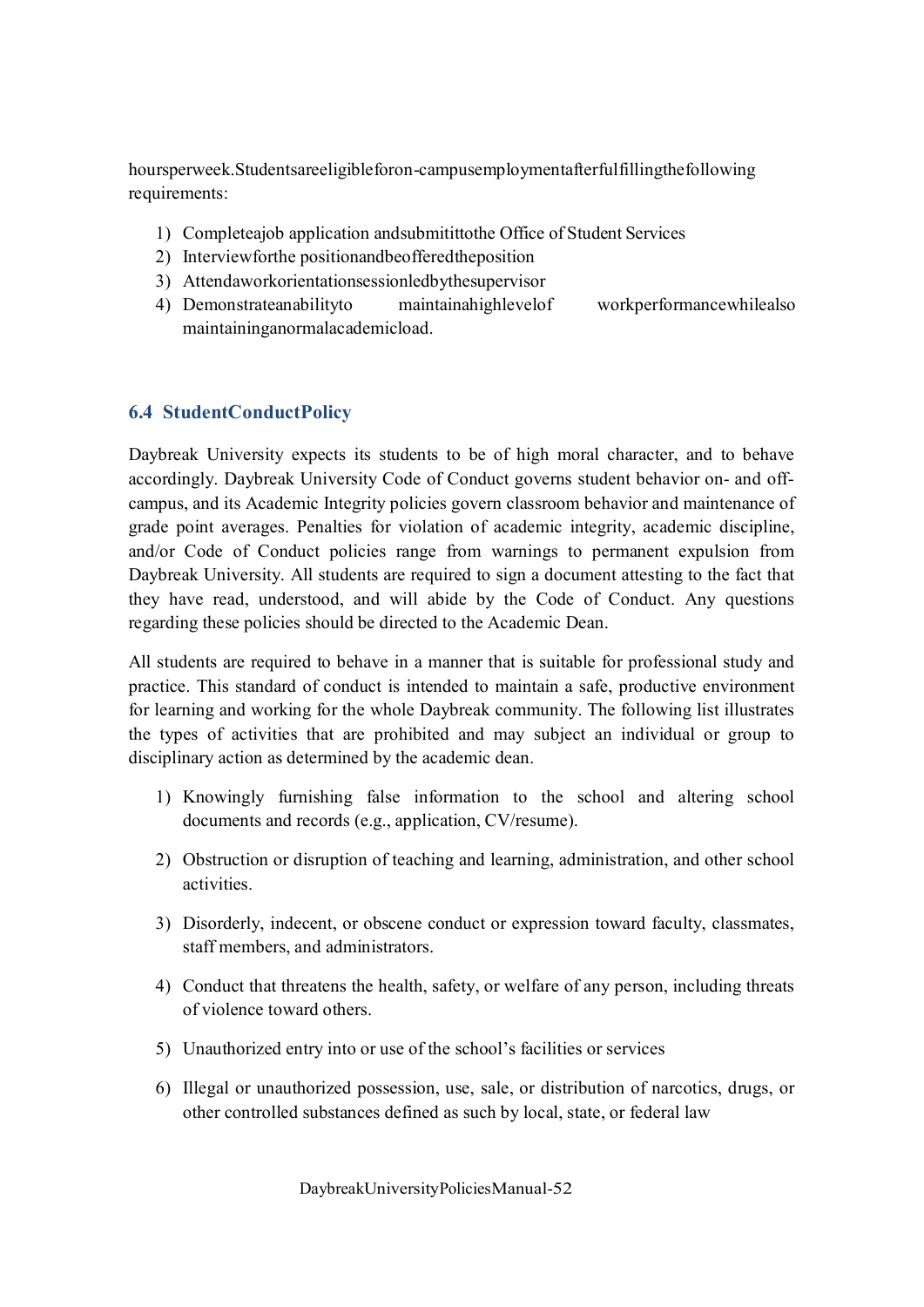7) Unauthorized use, possession, or storage of any guns, weapons, or other unreasonably dangerous instruments.

# **6.5 Complaint and Due ProcessProcedures**

Members of the Daybreak University community may bring complaints or concerns about harassing or discriminatory behavior to the Academic Dean/ CAO. The University may seek informal resolution when it receives allegations of unlawful discrimination or harassment. If an informal resolution does not result, a formal process may be initiated by submitting a complaint or grievance to the dean. Initially, concerns may be communicated orally; however, they should be submitted in writing before any formal review takes place. The written complaint should specify the University policy violated and all relevant factual details.

- 1) The Academic Dean/CAO shall read the complaint, and if it warrants further investigation, then a copy of the complaint should be forwarded to the person against whom the complaint is made ("respondent"). If the allegations would not constitute a violation of a policy, then the dean should inform the grievant in writing that the allegations are not subject to further investigation.
- 2) The respondent shall be given 14 calendar days from receipt of the complaint to return a written response to the dean/CAO, who then shall initiate a reasonable investigation into the matter. The investigation may include meeting with the parties, talking with witnesses, and reviewing any supporting documents. A grievant may elect to withdraw a formal complaint at any time; however, the university reserves the right to investigate all complaints in order to protect the interests of the University and its community.
- 3) Within a reasonable time, the Academic Dean/CAO shall make a decision based on the formal complaint, response, and any other relevant information. This decision shall be in writing and shall consist of factual findings, conclusions, and a remedy if one is appropriate. All parties shall receive a copy of the decision.
- 4) Any party may submit a written request for appeal of the decision to the President of the University within 14 calendar days from receipt of the decision. The request for appeal must specifically set forth all grounds for appeal. The non-appealing party must be given the opportunity to respond in writing to the request for appeal. Within a reasonable time, the president shall make a decision based on the complaint, response, decision, request for appeal, any response to the appeal, and any meeting the president held in regard to the appeal. The decision of the president shall be final. All parties shall receive a copy of the president's decision.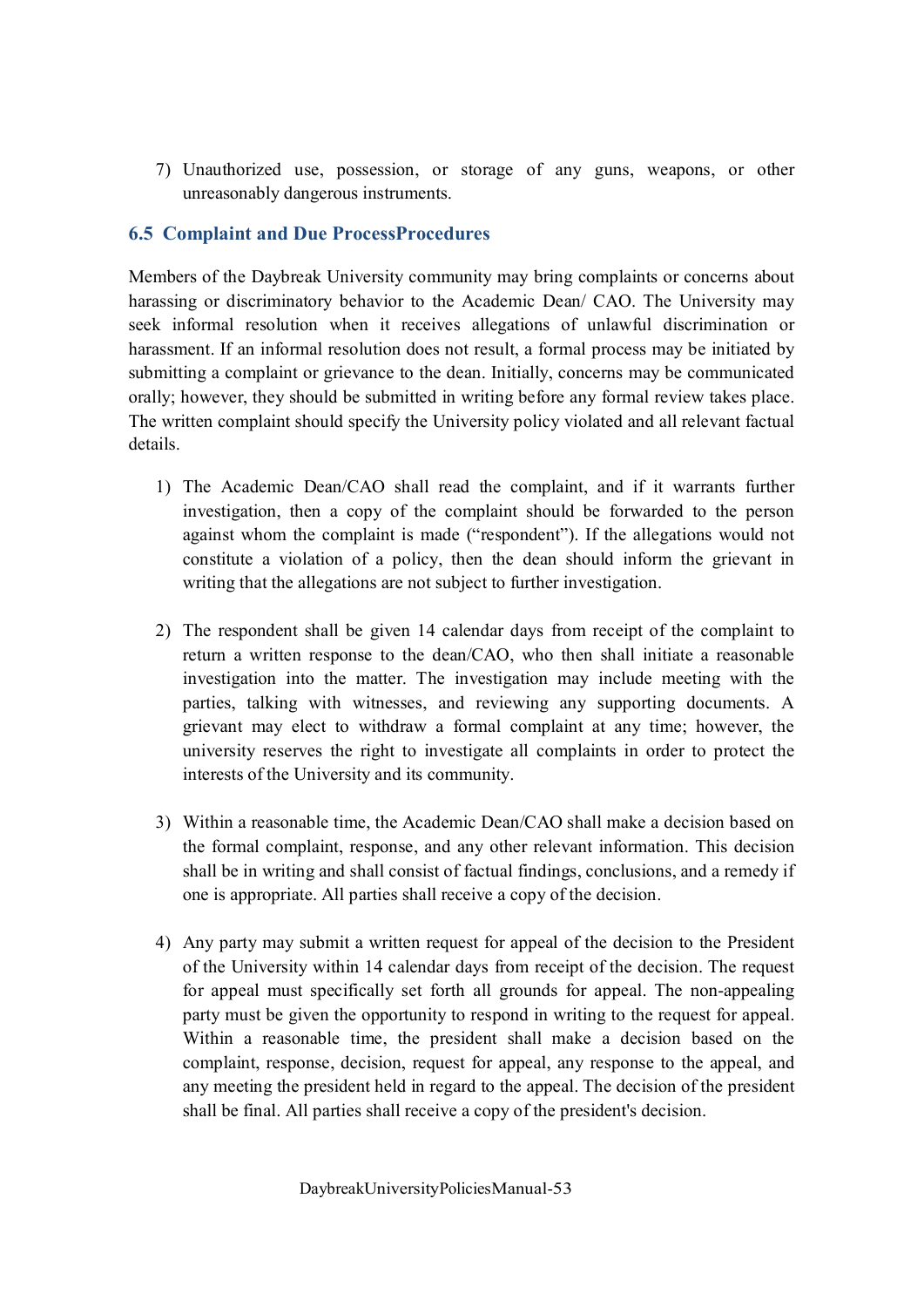- 5) All written decisions made and materials produced in a grievance conducted under this procedure shall be retained by the Academic Dean/CAO for at least two years from the date that the final decision was issued.
- 6) If the student is not satisfied with the President's final decision, the student may then appeal to BPPE by contacting them at the address:

**Bureau for Private Postsecondary Education (BPPE)** 1747 North Market, Suite 225Sacramento, CA 95834 Phone: (916) 574-8900/ Fax: (916) 263-1897 https://www.bppe.ca.gov/enforcement/complaint.shtml

Please note that BPPE regulations require that the University's internal grievance policies must be followed completely before a student complaint will be considered.

7) A studentmay also contact TRACS Accrediting Agency by completing the TRACS Complaint Form found on https://tracs.org/documents/3.TRACSComplaintForm-AgainstInstitution\_000.pdf and submitting it to the President of the TRACS.

### **Transnational Association of Christian Colleges and Schools (TRACS)** 15935 Forest Rd., Forest, VA 24551

# **6.6 DirectoryInformation**

FERPA, shorthand for the Family Educational Rights and Privacy Act of 1974 *[20 U.S.C. 1232g]* is a federal regulation that protects the privacy of student education records. It applies to all schools that may receive funds from the U.S. Department of Education.

In accordance with FERPA, certain information designated as "directory information" may be released without prior consent of the student, unless the student has forbidden its disclosure, in writing, to the Office of Registrar.

Typically, "directory information" includes information such as name,address, emailaddress,phonenumber,date andplaceofbirth,majorfield ofstudy,datesof attendance,courseschedules,full-time or part-timestatus,degreesreceived,andthe mostrecentpreviouseducationalschoolattended.

Studentsmayrequestthat directory informationnot bereleasedbutmustdosoin writing annuallytotheregistrar'soffice.The written request must be submitted no fewer than two weeks prior to the beginning of any academic term. It will stay in effect until rescinded in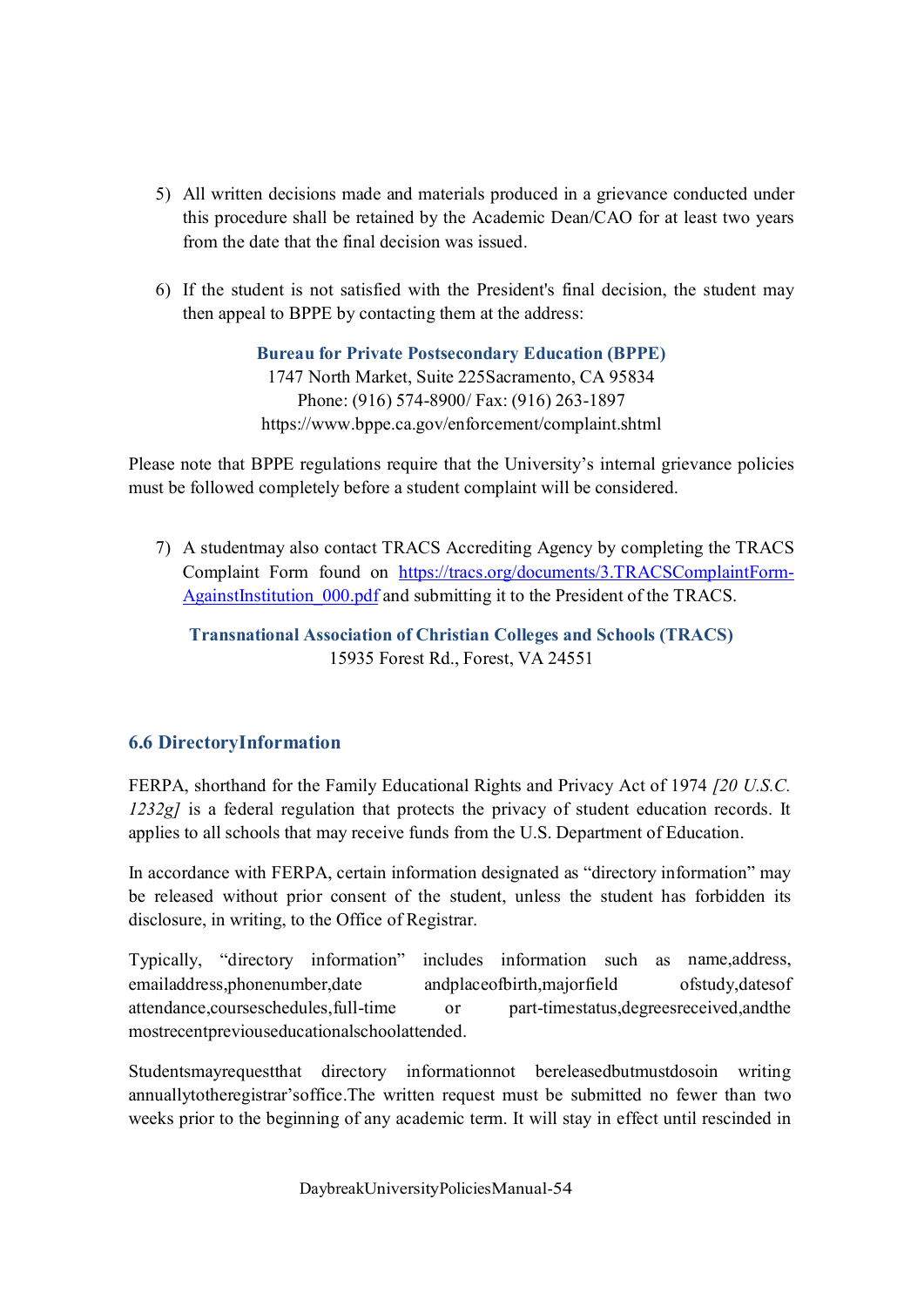writing by the student. The University will assume that a student does not object to the release of Directory Information unless the student files this written notification. Students may waive their rights under FERPA by completing a Waiver Form, available in the Office of Registrar.

### **6.7 Confidentialityof EducationRecords**

#### **Student Rights underFERPA**

DaybreakUniversityfullycomplieswiththeFERPAwhich affords studentscertainrightswith respectto theireducationrecords, including:

- 1) The rightto inspectandreviewthestudent'seducationrecordswithin45daysof the daytheUniversityreceivesarequestforaccess.
- 2) The rightto requestanamendmentof thestudent's education recordsthatthestudent believes areinaccurate,misleading,orotherwiseinviolationof thestudent'sprivacy rightsunderFERPA.
- 3) Theright toprovide written consent before theUniversity'sdisclosureof personally identifiableinformationfromtheeducationrecords,excepttotheextentthatFERPA authorizesdisclosure withoutconsent.
- 4) The rightto filea complaint withtheU.S. Departmentof Education concerningalleged failuresbytheUniversitytocomply withtheFERPA. Complaints can be directedtothe Family Policy ComplianceOffice, U.S. DepartmentofEducation.

### **Family Policy ComplianceOffice**

U.S. DepartmentofEducation 400 MarylandAvenue SW,Washington,DC 20202-5920 Phone:1-800-USA-LEARN(1-800-872-5327)

Studentsshouldsubmit requestsforrevieworamendmentoftheireducationrecordstothe AcademicDean. Should theUniversitydecidenotto amendtherecordasrequested,the studenthasarighttorequestahearing.

Our academicandadministrativepersonnelhaveaccessto educationrecordswithouta student's prior writtenconsentundertheFERPAexceptionfordisclosureto schoolofficials with legitimateeducationalinterests.Officialshavealegitimateeducationalinterestif theyneedto reviewan educationrecordinorderto fulfilltheirprofessionalresponsibilitiesforDaybreakUniversity.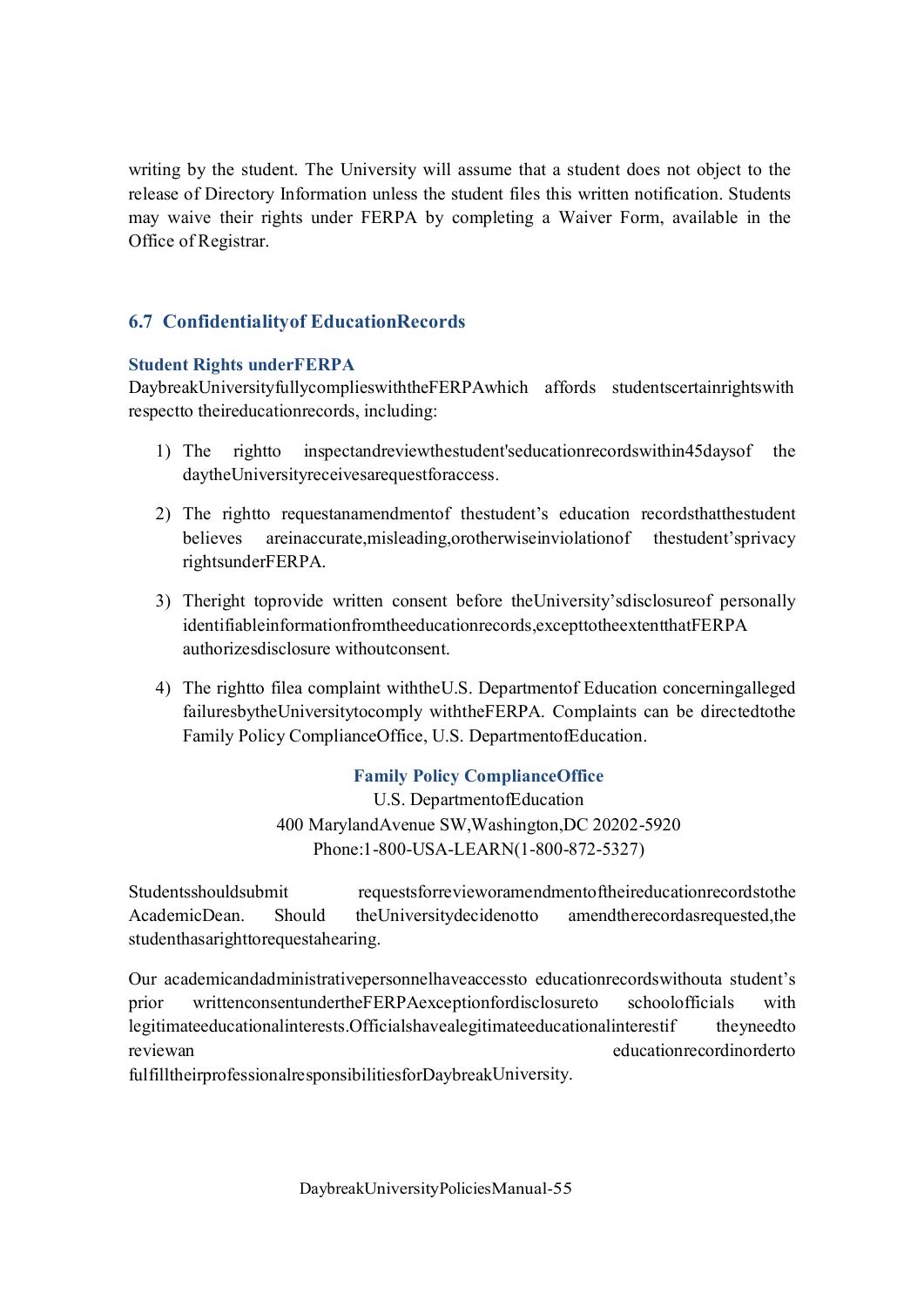# **Confidentiality of Education Records**

Education records are defined as records, files, documents, data and other materials that contain information directly related to a student and are maintained by Daybreak University. Students have the following rights regarding their education records:

- To have access to their education records.
- · To consent to release a record to a third party.
- · To request nondisclosure of directory information.
- · To seek amendment of information which the student indicates is inaccurate.
- · To be notified of their privacy rights.
- · To file complaints with the Family Policy Compliance Office of the U.S. Department of Education concerning alleged failures by the institution to comply with FERPA.

Daybreak University's recordkeeping complies with CEC 94900.5. The institution maintains, for a period of not less than five years, at its principal place of business in this state, complete and accurate records of all of the following information:

- · The educational programs offered by the institution and the curriculum for each.
- · The names and addresses of the members of the institution's faculty and records of the educational qualifications of each member of the faculty.
- · Any other records required to be maintained by the Act.

Daybreak University maintains a file, including records of the name, address, e-mail address, and telephone number, for each student who enrolls in the University whether or not the student completes the educational service. The University maintains, for each student granted a degree or certificate by that institution, permanent records of all of the following (transcripts):

- · The degree or certificate granted and the date on which that degree or certificate was granted.
- · The courses and units on which the certificate or degree was based.
- The grades earned by the student in each of those courses.

# **6.8 AcademicIntegrity**

### **Library Services**

Library hours are from 9:30 a.m. to 7:30 p.m. Monday through Friday. Library is closed on

DaybreakUniversityPoliciesManual-56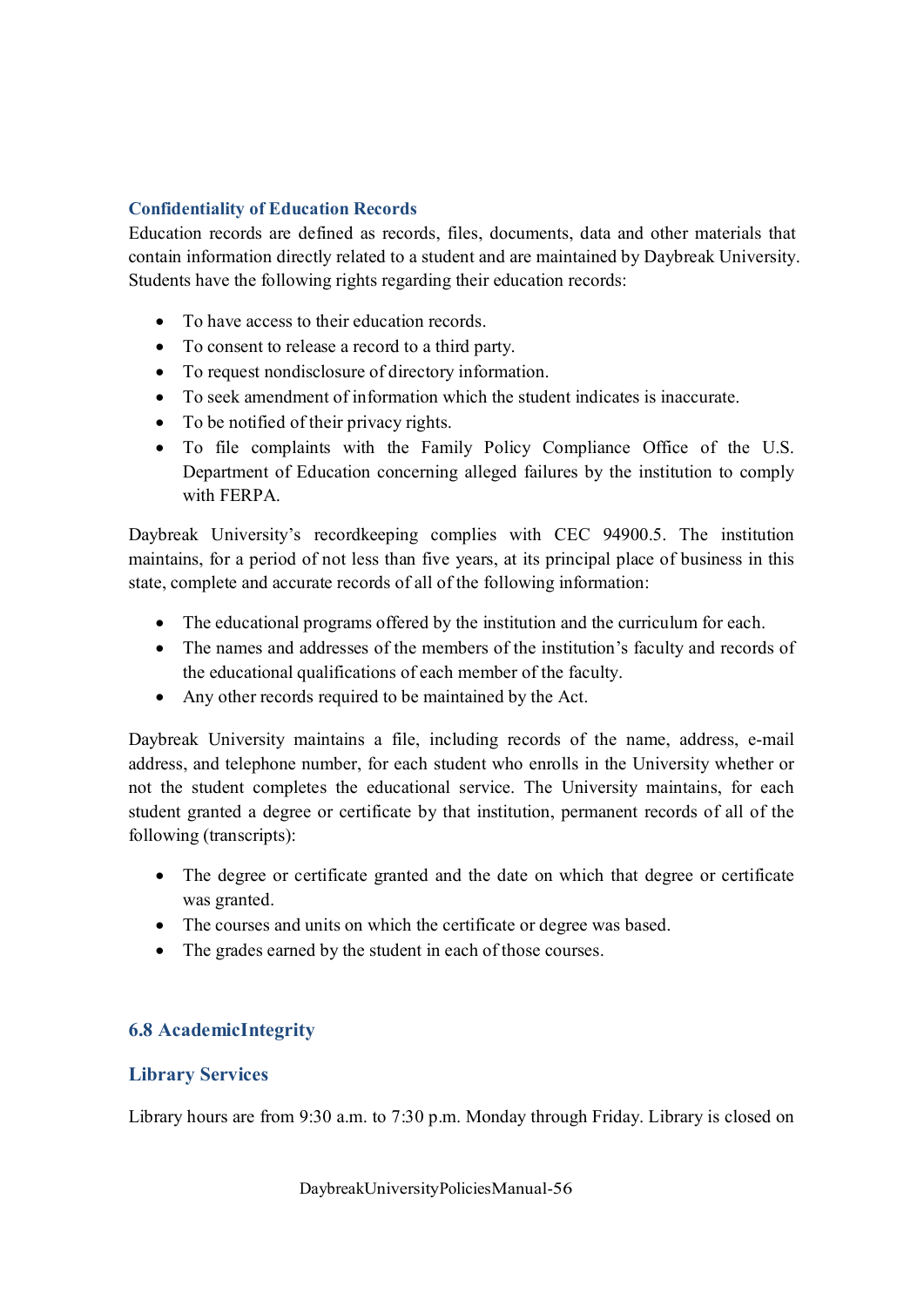the following national holidays:

- New Year's Day
- Martin Luther King's Day
- President's Day
- Memorial Day
- Independence Day
- · Labor Day
- Thanksgiving Day
- Christmas Dav

Daybreak University has a librarian professionally experienced in the electronic retrieval of information, who shall provide support for faculty in curriculum matters and actively serve as a resource guide for students. Librarian is given the responsibility of managing the library and insuring that policies for library operation are effectively developed and implemented. Librarian assures that faculty and students have access to the library collections and resources of another institution, organization, or library. The librarian provides individual and group instruction that helps our students develop information competence skills.

# **Description of Library Service and Holdings**

The library assists students, faculty, and staff attain their educational and informational goals in a supportive library environment. They have access to resources in the library.

- Total Number of Volumes: about 5,000
- · Volumes on counseling and psychology: about 3,000
- Volumes on general education: about 1,500

### **Online Database Systems**

- · LIRN database
- EBSCOsingle, authoritative source for interdisciplinary research, PsycINFO unlocks vital behavioral and social science linkages to a vast array of fields of study
- · Quickly locate trusted peer-reviewed research, with the help of professional indexing by APA experts
- Shorten the amount of time spent searching by easily identifying:
- · Document types, such as journal articles, book chapters, book reviews, and editorials
- Specific research methodologies, such as clinical case reports, empirical studies and literature reviews
- Documents that have tests or assessment instruments appended
- Research from a specific grant or funding source

DaybreakUniversityPoliciesManual-57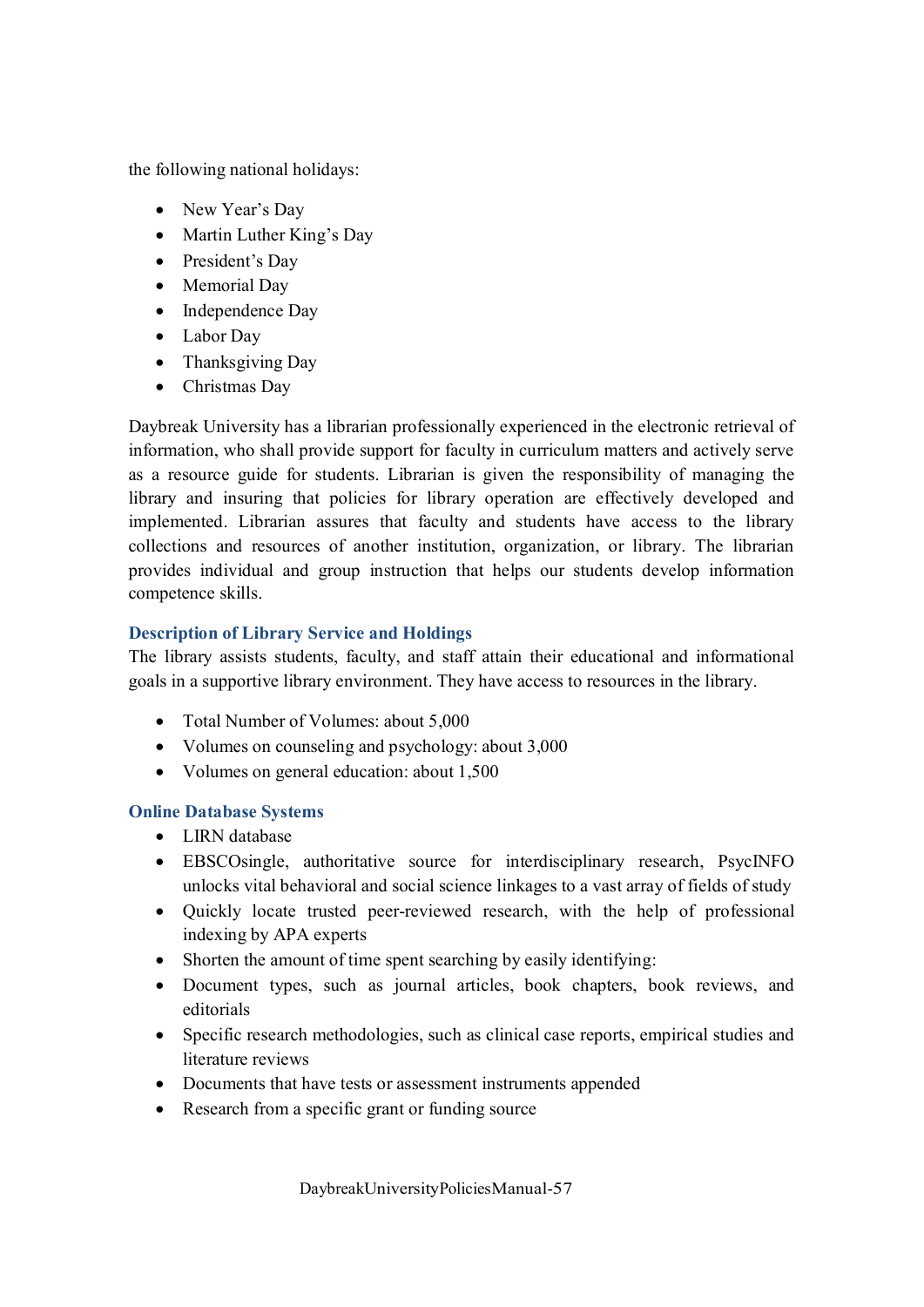Any member of the University who violates the academic integrity policy will be subject to discipline. Academic integrity is under the supervision of the faculty, acting through the Academic Dean.

# **6.9 GradeAppeal**

Intheeventastudentquestionstheappropriatenessofagradeassignedfora course,the studentmustfirst discuss thematterwiththefacultymember.The discussionshouldbe initiatedbythestudentassoonaspossibleafterthegradeisassigned,butnolaterthanfive academicdaysintothenextquarter.Thefacultymemberconcernedin theappealisexpected to respondwithinfiveacademicdaysof theinitiation.Intheeventthatthefacultymember(s) concernedagreesto changethegrade/decision,thenormalprocessforchangingagradeshall befollowed.

Ifthereis noresponsefromtheconcerned faculty orthestudentwishestoappealthefaculty's decision afterthediscussion,thestudentmaypresenttheissue directlytothe AcademicDean. The studentmayappealinwritingtotheAcademicDeanwithin15academicdaysof the first dayof thenextquarterifasatisfactoryresolutionisnotreachedwiththefaculty. The Deanwillbecomefamiliar withthefactsof thecasebycommunicatingwith thestudent and the facultymember.Thepartieshavearightto meetwith theDean withouttheotherpartybeing present.Thefacultymemberwillrespondin writingto theDeanconcerning thestudent's appeal.TheDean may eitheraccept ordenythestudent'sappeal. TheDeanwillnotify the studentandfacultymemberof his/herdecision in writingwithintenacademicdaysofreceiving theappeal.In theeventthat the Deanacceptsthestudent'sappeal,he/shewillinitiateagrade change.

# **6.10 AcademicProbationandDismissal**

Academic Integrity policies govern classroom behavior and maintenance of grade point averages. Penalties for violation of academic integrity, academic discipline, and/or Code of Conduct policies range from warnings to permanent expulsion from Daybreak University. All students are required to sign a document attesting to the fact that they have read, understood, and will abide by the Code of Conduct. Any questions regarding these policies should be directed to the office of Academic Dean.

# **Academic Probation**

There is no Academic Warning policy nor is there a formal process for developing an Academic Recovery Plan. One overall quarter GPA of less than 3.0 will automatically place the student on Academic Probation status. The student will remain on probationary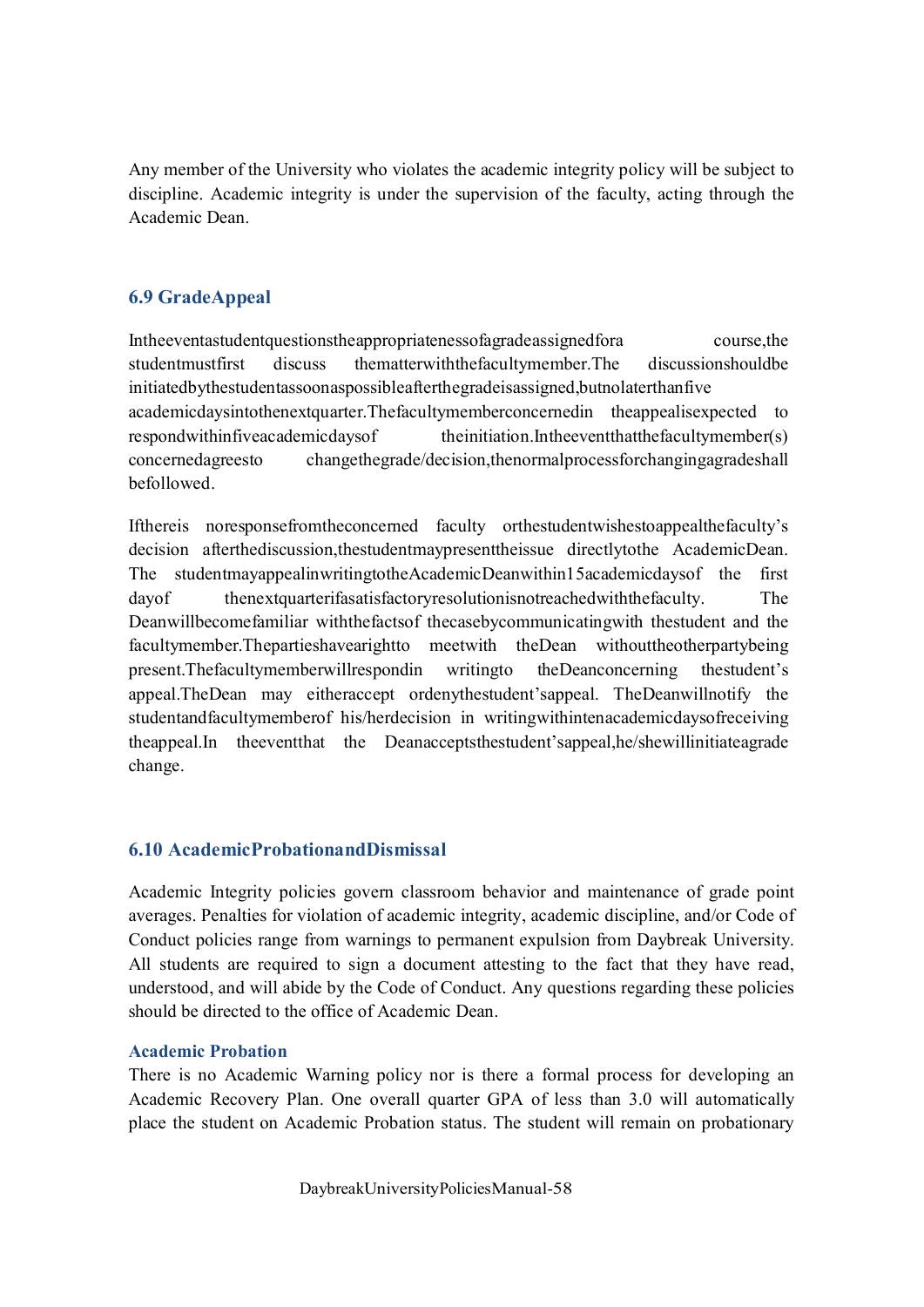status until such time as the student has raised the GPA to at least the minimum, subject to the limitations below. The process for addressing graduate-level academic deficiency is begun and controlled by the student. A graduate student whose GPA drops below the minimum is expected to arrange meetings with his or her academic advisor, and/or the Academic Dean as soon as possible (generally within the same quarter that the reduction in GPA occurs) in order to remedy the situation. Note that a student may not graduate or participate in commencement while under any probationary or disciplinary action, and that any and all documentation pertaining to academic disciplinary action will be kept permanently in the student's file at Daybreak University, and probations, suspensions, and dismissals will be noted on the student's transcript.

If a student on academic probation fails to meet SAP requirements or fails to meet with their advisor or/and the Academic Dean within the quarter that the slipping GPA first occurs, the student may be subject to immediate dismissal from Daybreak University, without appeal. Once so dismissed, no re-enrollment to Daybreak University will be approved.

### **Academic Probation Review**

After the student approaches their academic advisor for help with a slipping GPA, an ad hoc Academic Discipline Committee will be convened by the Academic Dean, comprised of the student's academic advisor or major professor, and such other members of Daybreak University graduate faculty or administration. The student will be allowed to present evidence of any special circumstances that may have affected their GPA at the first meeting of this Committee. Once any such evidence is presented, it will be reviewed by the Committee, along with the student's academic performance history, to determine further actions. The Committee may come to any of several decisions:

- They may accept the student's explanations as to special or extenuating circumstances, and elect to allow the student to continue their coursework contingent upon the student maintaining SAP from that point on.
- They may elect to keep the student in Academic Probation status for a period which may be limited or indefinite, subject to re-evaluation at a later date set by the Committee.
- In extreme circumstances, the Committee may elect to dismiss the student from Daybreak University.
- · Other decisions and subsequent actions may be made by the Committee, as circumstances warrant. In all events, the Committee's decision shall be final, and the student will not be allowed to appeal the decision.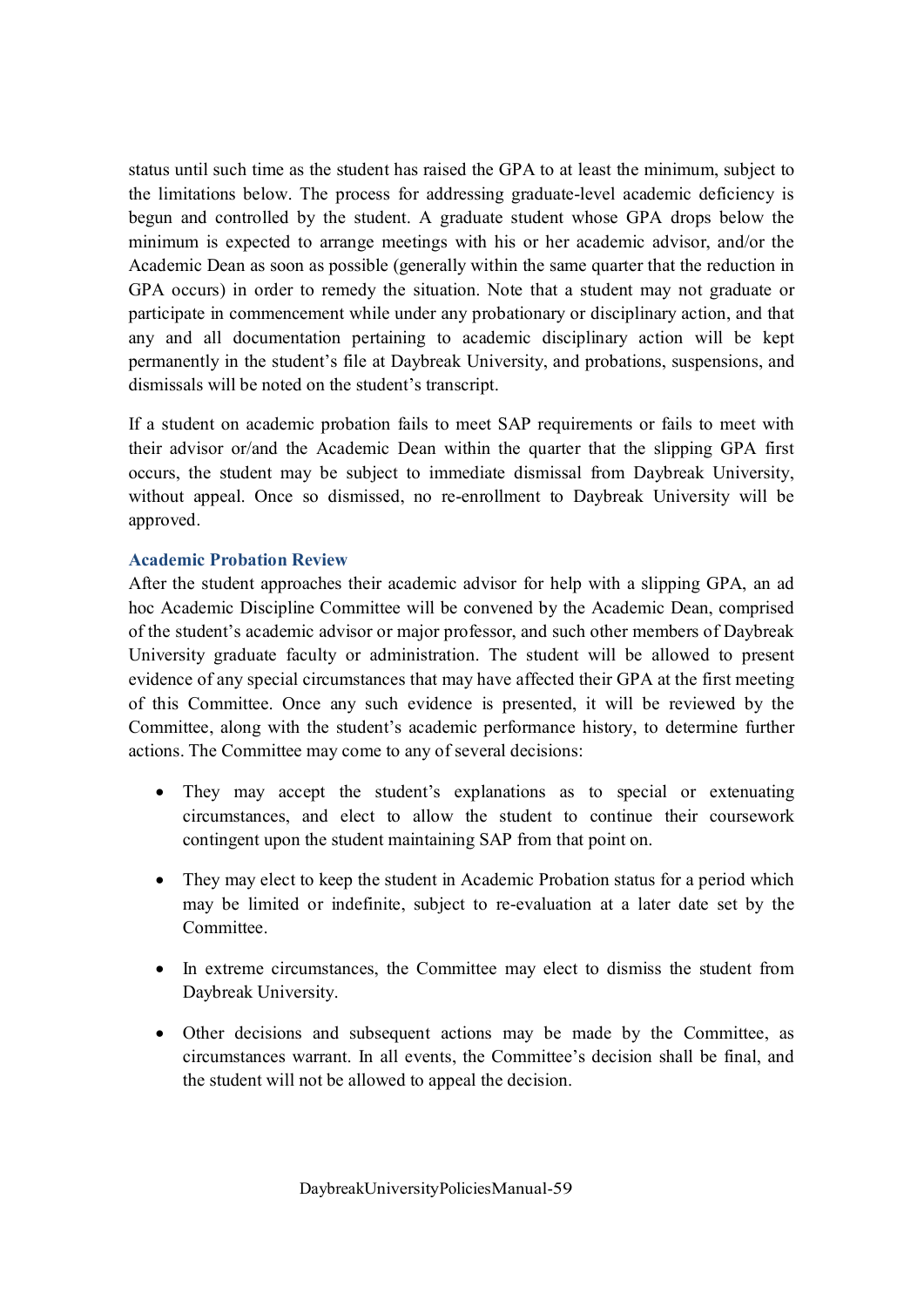# **6.11 LibraryInstruction**

Daybreak Universityassists students andfacultyin usinginformationresourcesandtechnologyby offeringindividualandgrouptrainingsessions.Thelibraryhasdevelopedthefollowing outcomesto enhance andevaluatelibraryinstructionactivities.

### **Students**

- Studentsrateresearchclassgivenbylibrarianaseffectiveandinteresting.
- Studentsratetrainingsessionsaseffectiveandinteresting.
- Studentsarticulatethe valueof thelibraryintheirlearningexperience.
- Studentsincreasinglyuselibraryresourcesforinformationneeds.
- Studentsengagewith librarypersonnelforinformationneeds.
- Studentsdemonstrateinformationliteracyskills.
- Studentsarticulaterationaleforevaluatinginformationresources.
- Studentsincludeavarietyofappropriateresourcesin bibliographies.
- Studentsdemonstrateabilitytouseinformationethically.

### **Faculty**

- Facultyrateinformationliteracyworkshopsaseffectiveandengaging.
- Facultyrecognizethe waysto evaluateinformationliteracyskilllevels.
- Facultyconveytotheirstudentsthevalue of thelibraryin thelearning experience.
- Facultyconveytheimportanceof informationliteracyin theirsyllabi.
- Faculty promoteinformationliteracythroughassignmentsrequiring information resources.
- Faculty evaluateprogramcurriculafor effectivenessin promotingthelearning of informationliteracyskills.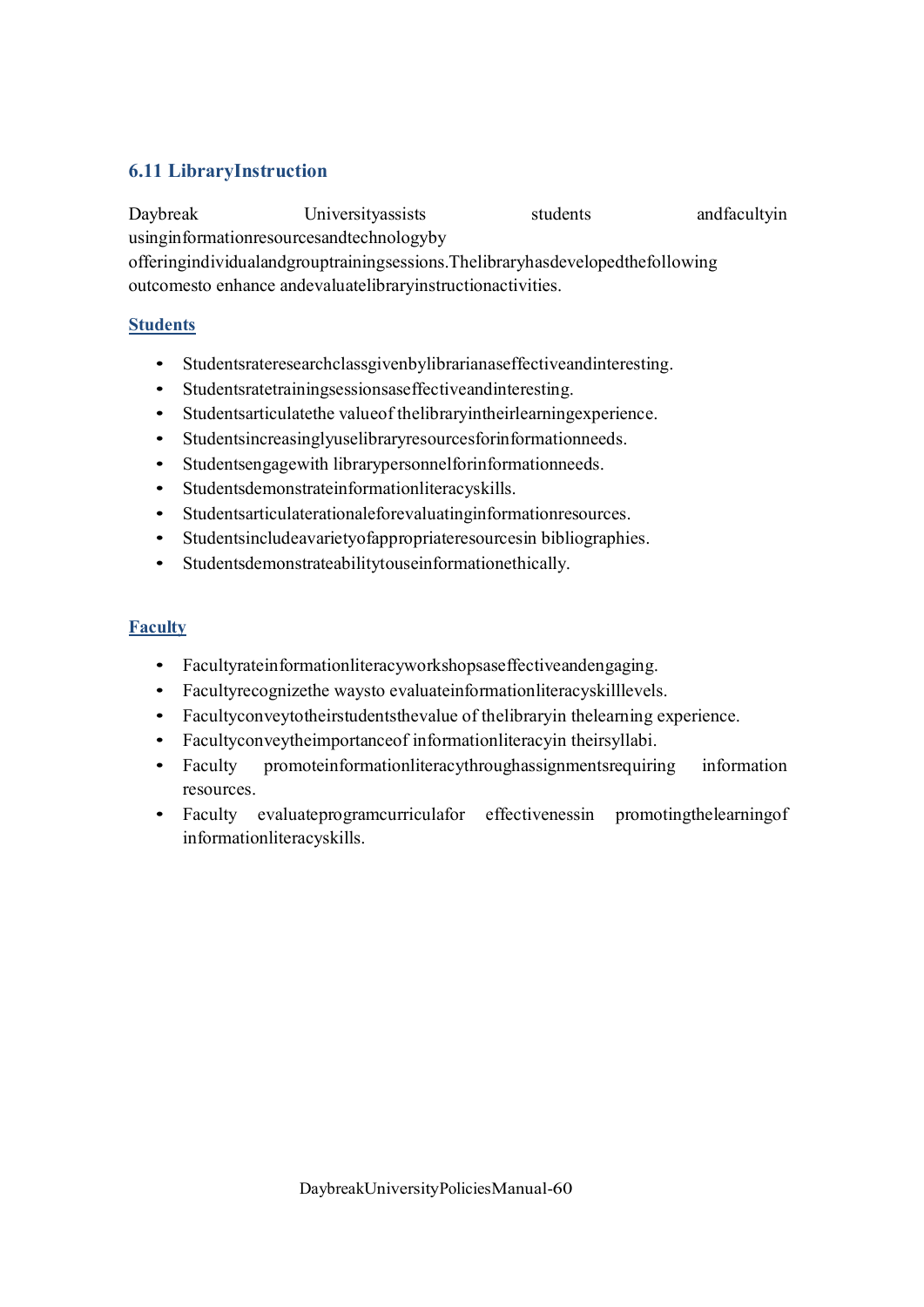# **7. FINANCIALPOLICIES**

# **7.1FiscalIntegrity**

Thebusinessmanagerof theinstitution,asChief FinancialOfficer,hastheresponsibility inregardtofiscalintegrity.The businessmanagerhastheresponsibilityforensuring that

- 1) Fundsarespentandmanagedaccordingto themissionandgoals ofthe institution.
- 2) Fundsarebeing spentaccordingtoabudgetedplanandthattheallocation of expendituresisappropriatetothe functionidentifiedfortheaccount.
- 3) Anadequatesystemof internalcontrolisinplace.
- 4) Reliablefinancial informationisfurnished onatimelybasistotheinstitution'sBoard,externalauditors,governmentalagencies,andother constituencies.

### **7.2InternalControl**

The reliability of theinstitution'sfinancialrecordsis dependent upon theeffectiveness of thesystemof internalcontrolforensuringthatall transactionsarereflected accurately,consistentlyandcompletelyinthoserecords.The business managerhasthe fiduciaryresponsibilityformanagementof theseproceduresandcontrols:

- 1) Accuratelyrecordinvoiceson atimelybasisforallacceptedpurchasesthat havebeenauthorized andonly for suchpurchases.
- 2) Ensurecompletenessandaccuracyofaccountspayable.
- 3) Accuratelyrecordinvoicesforallcoursesforwhichstudentshave registered.
- 4) Recordcashreceiptsonaccountsreceivablecompletelyandaccurately;
- 5) Accuratelyforecastcashbalancestoavoid cashshortfalls.
- 6) Compareoperatingresultswithbudgetsandprior-periodresults,identifying variances,trendsorunusualchangesand their causes.
- 7) Reconcilebooksandrecordstoensuretheirinternalconsistency.
- 8) Providetimelyandaccurateinformationneededbyadministrators.

DaybreakUniversityPolicies Manual-61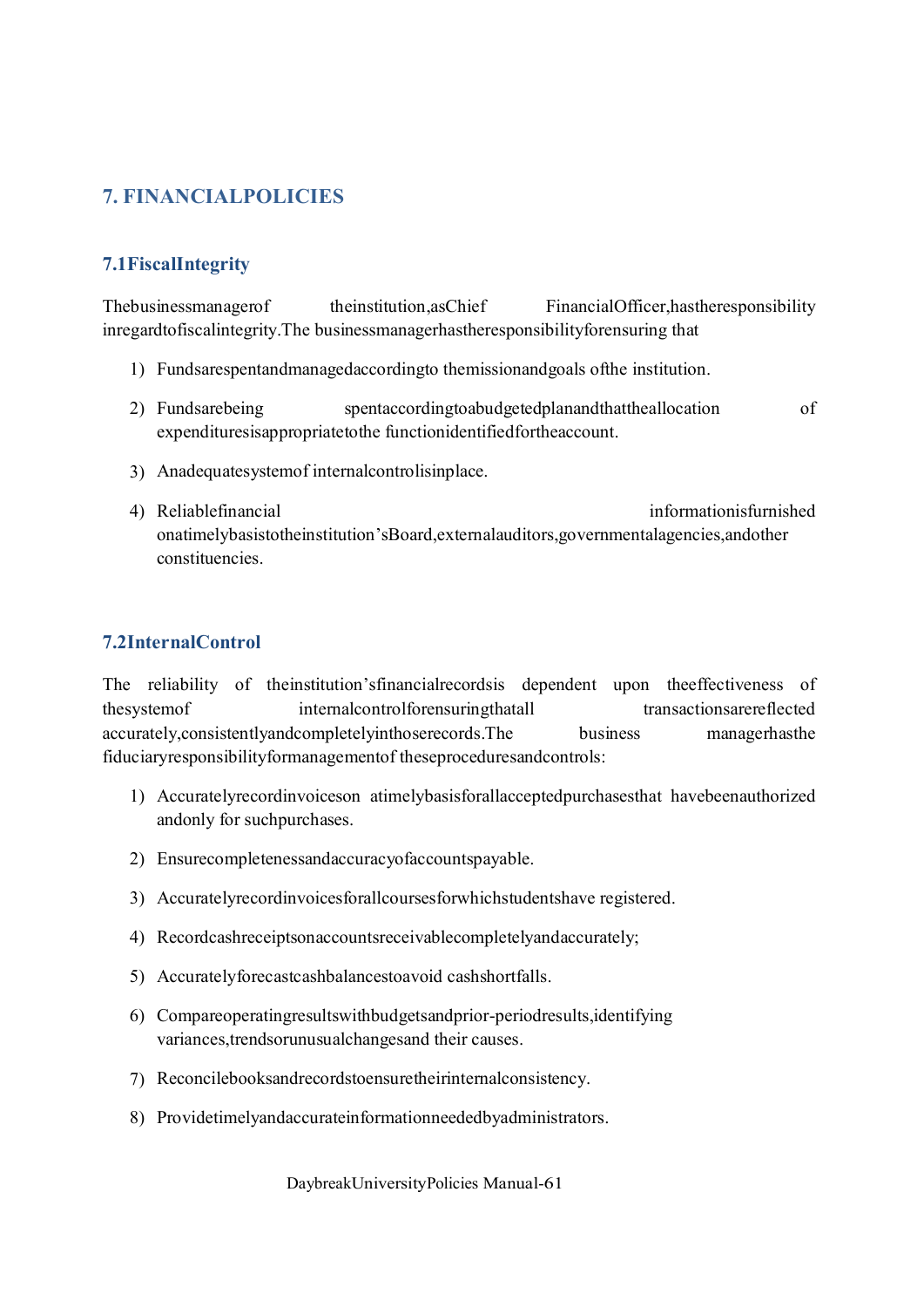- 9) Prepareexternalfinancial reportson atimelybasis andin compliancewith applicable laws orregulations.
- 10) Maintainappropriateconfidentialityof financial information.

# **7.3Budgeting Policies**

### **Budgeting**

The annual budgeting process begins in the second week of January when the CFO sends the following memo to all administrators who are authorized to manage Daybreak University funds (i.e. academic dean, program director, librarian, director of assessment and planning, director of admission and registrar, and director of student services)

### **Preliminary Budget Request Worksheet**

The Preliminary Budget Request Worksheet is provided in order to assist CFO in developing a budget for the upcoming year. Once complete and return this worksheet to the chief financial officer no later than January 31st.

### **Projecting Income & Expenses**

After Preliminary Budget Request Worksheets are due, the budget committee (president and chief financial officer) will have about two weeks to develop our preliminary budget. By February 15th, the Budget Committee will prepare a preliminary budget.

To develop the preliminary budget, three administrators (President, CFO, and CAO) review prospective enrollment (and tuition revenue), prospective auxiliary income (e.g. rent), prospective donations (e.g. church donations, board donations, alumni donations), prospective endowment funding, key needs, major expenses, upcoming projects in the new revision of the three-year plan, and the total amount requested through Preliminary Budget Request Worksheets. The total of expenses is not to exceed 85% of the anticipated income from tuition, donations and other sources.

### **Preliminary Budget Response Memo**

By February15th, the chief financial officer will send a Preliminary Budget Response Memo to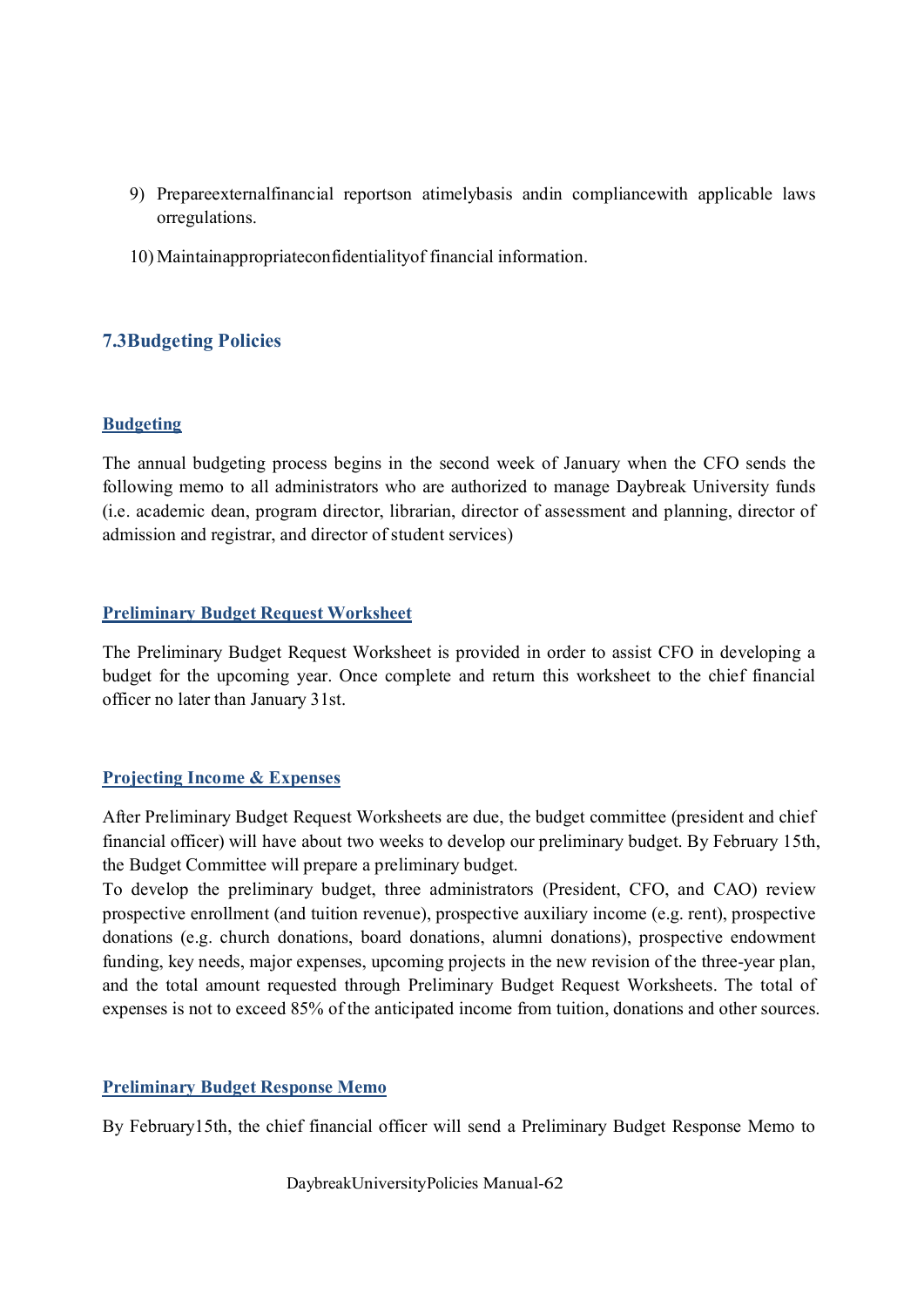each department that requested funds.Each department review the amount requested for the upcoming year, as well as the amount allotted in the preliminary budget. Then, update the proposed amounts of funds in each subcategory and return this form by the end of the first week of March.

#### **Budget Committee**

During mid-February, the budget committee will complete the final proposal for the upcoming year's budget. This budget will be submitted to the President (if the President delegated his or her authority and participation in this process) by the end of the second week of March. Unless the President requests further work on the budget, it will be submitted to the executive committee of the board of directors by March 15th. The board will vote on this proposed budget at their stated meeting (May or June).

# **7.4FinancialReviews**

Periodicfinancialreviewsare critical fortheassessmentof financialperformance,the resolutionof anymajorissues,andthedevelopmentof thebudget.Twiceeachyear,the businessmanagerreviewsactualfinancial resultsforeachunitanddoesa thorough analysisof allof the componentsof thebudget.Aspartoftheanalysis,majorvariances frombudgetto actualareresearchedsothat anynecessarycorrectiveactionmaybe taken.Thebusinessmanagerpreparesforadministratorsandtheboard of directorsa financial reportcontainingdetailandanalysisrelatedtotuitionandfees,gifts,accounts receivable,salaries and benefits,operatingexpenses,ratioanalysis,andthedebtissue.

# **7.5ContingencyReservePolicy and Procedures**

Theboardapproved Daybreak Universitycontingencyreservepolicyand procedures as follows:

1) Daybreak

UniversityshallestablishandmaintainanadequatecontingencyreservetohelpDaybreak Universitydeal withtemporarychanges.

- 2) The minimumreserveamountshallbe10%of theannual operationalbudget.
- 3) Daybreak University shallmaintainabusinesssavingaccountforitsreservefund.
- 4) The contingencyreservemaybeused onanexceptionbasisto coverunexpected expensesor

DaybreakUniversityPolicies Manual-63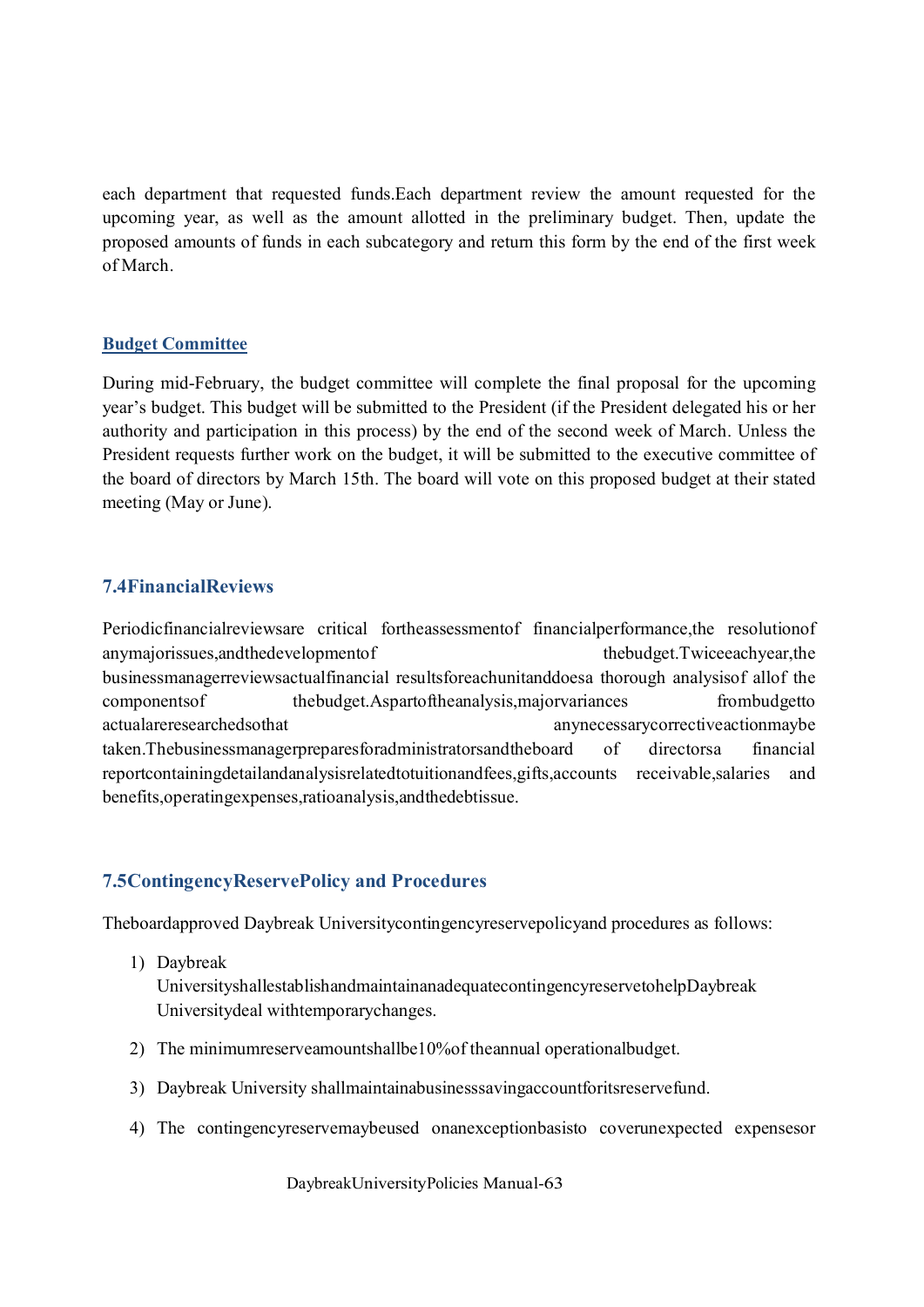revenuedecreaseswithin agivenyear.Anyspendingoutof thereserve shallbeaccompaniedbya plantoreplenishthereservefundwithinone fiscalyear.

5) Thepresidentshallreportannuallytotheboardregardingreservebalance and anyusesofthecontingencyreserve.

# **7.6Investment Policies**

Investment policy shall be conservative, prioritizing safekeeping of principal. Aggressive growth funds that present higher risk shall be avoided. Normal growth funds may be suitable, in some cases, and any funds designed for growth shall be well diversified. The investment policies shall specify that a certain percentage of various accounts must be kept in bonds, CDs or other conservative investments. Our goal is that three to six months of reserve capital shall be kept in a liquid account that is FDIC insured. No more than \$100,000 shall be kept in any one bank account so as to remain below the limit of FDIC insurance.

Our specific policies for diversification of funds are as follows:

The target balance of endowed funds is to be 40% to 60% equity at cost basis, and 40% to 60% in fixed income and money market funds. No more than 5% of endowed funds will be invested in a single stock. Of the equity portion of funds, the equity manager will weigh the holdings to large cap and global equities. Of the fixed income portion of funds, bonds will be either corporate or government bonds rated B or better.

Our policies for ethical implications of investments are as follows:

- 1) Companies whose primary products are alcoholic, tobacco, pornography, or gambling are not to be used in the portfolio.
- 2) Conflicts of interest are to be avoided. No investments may be made that can directly benefit a member of the board, any employee, or a member of their family.

### **7.7Fund-Raising Policies**

Daybreak University has fund-raising activities policies that ensure ethical practice in soliciting funds and integrity in the use of the funds. A goal of fund-raising policies and procedures is that they will embody the highest standards of biblical and moral integrity. The Board desires that Daybreak University operate consistently with the highest standards of Christian ethics, legal and regulatory requirements, and accepted principles and procedures for postsecondary Christian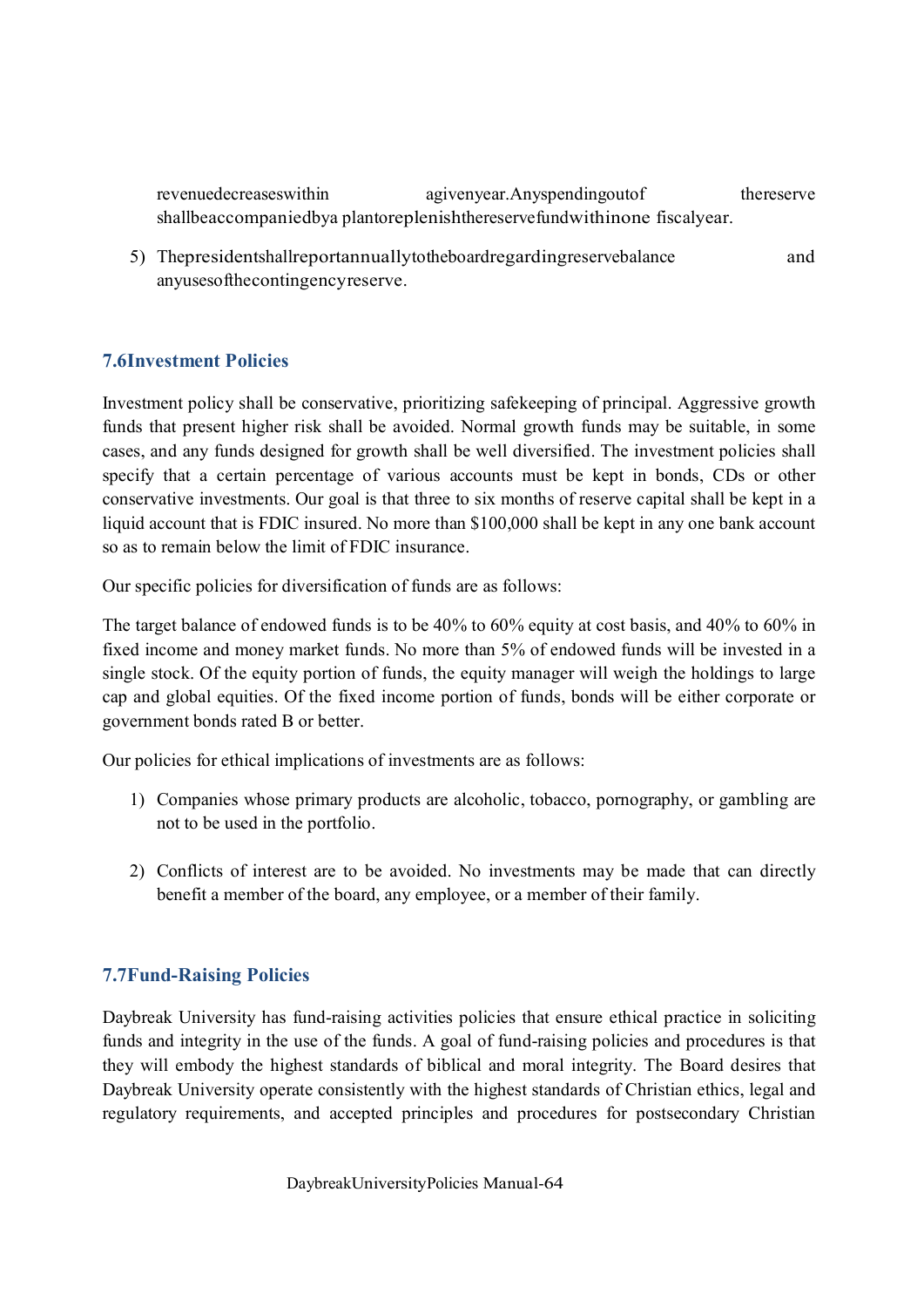education. The policies and practices employed in fund-raising are ethical and consistent with biblical principles. Fund-raising has been largely restricted to banquets and voluntary donations from friends of the University, church, Board members, alumni, students, and faculty.

### **Finances: Fundraising**

The board should engage all directors in the "advancement" functions of the institution. In addition to requiring all directors to be donors of record each year, the board should volunteer the kinds of help in fund raising which they would enjoy and do well. Some directors should be asked to help "link" with denominational leaders, community leaders, alumni groups, etc. A board should support the University as a donor, prayer partner, and volunteer.

### **Finances: Giving**

All members are to be a donor of record each year. At meetings, announce the number of donors and total board giving.

### **Institutional Finances: Management & Audits**

As a guardian of University's mission and goals, a board must manage financial resources efficiently and effectively. This is necessary to maintain the confidence of donors. Part of this is maintaining economic stability. This includes audits and controls to see that money is handled properly (e.g. according to sound budgeting procedures), fundraising from a large number of sources (e.g. so that there is not an unreasonable danger if a small number of sources of income were to disappear), maintaining substantial equity in property and investments, and keeping debt at a conservative level.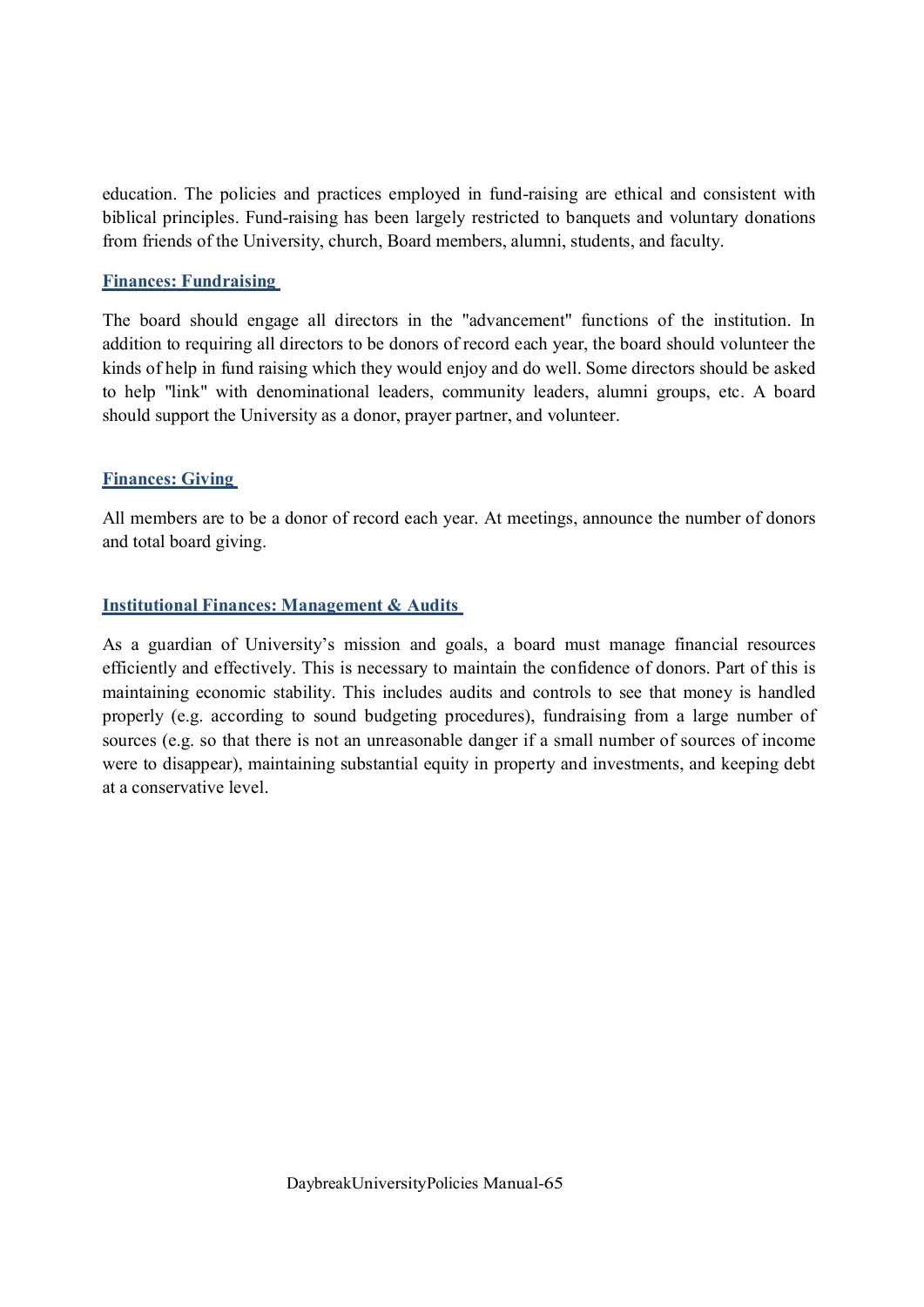# **8. FACILITIESAND EQUIPMENTPOLICIES**

# **8.1Provisionof FacilitiesandEquipment**

The University shallprovideadequatefacilities,equipment,performancespaces,and informationresourcesthatareappropriateto supporttheinstitution'smissionand educationalprograms.

The strategicplanof the University shall planforup grades and maintenance of the facilitiesandequipment.Thebudgetshallreflectthefacilityandequipmentplan.

# **8.2Use ofFacilitiesandEquipment**

The University shallmaintaincontrolandschedulingauthorityovertheirfacilitiesand equipmentwhetherinownershiporinleasearrangements.The University shall establishandmaintainperformancespacesaseducationalprogramsrequire.The Universityshallmaintainatechnicalinfrastructuretosupportstudentpopulationand projectedenrollment.

# **8.3CampusSecurity**

The Universityisstronglycommittedtoprovidingasafeenvironmentforstudents, faculty,andstaff. Cooperationofallmembersisessentialtominimize criminal activity andcreateasafercommunity.Ourfacilitiesareusually accessibletoallmembersof the Universityduring normalbusinesshours; however,theyaregenerallylockedwhennot inuse. Businessmanagerisresponsibleformonitoringfacilitiesandpromptlyalerting the localpoliceif necessary.

### **Children on Campus**

Daybreak University cannot be responsible for children on campus. Therefore, for reasons of safety and insurance, children are not allowed on the Daybreak University campus (apart from those accompanying short-term visitors). Students may not bring their children to the campus while classes are in session. All children brought by visitors must be under adult supervision at all times.

### **Animals on Campus**

No pets or animals of any other kind are allowed on Daybreak University property without prior authorization from Daybreak University Administration. Service animals are permitted on the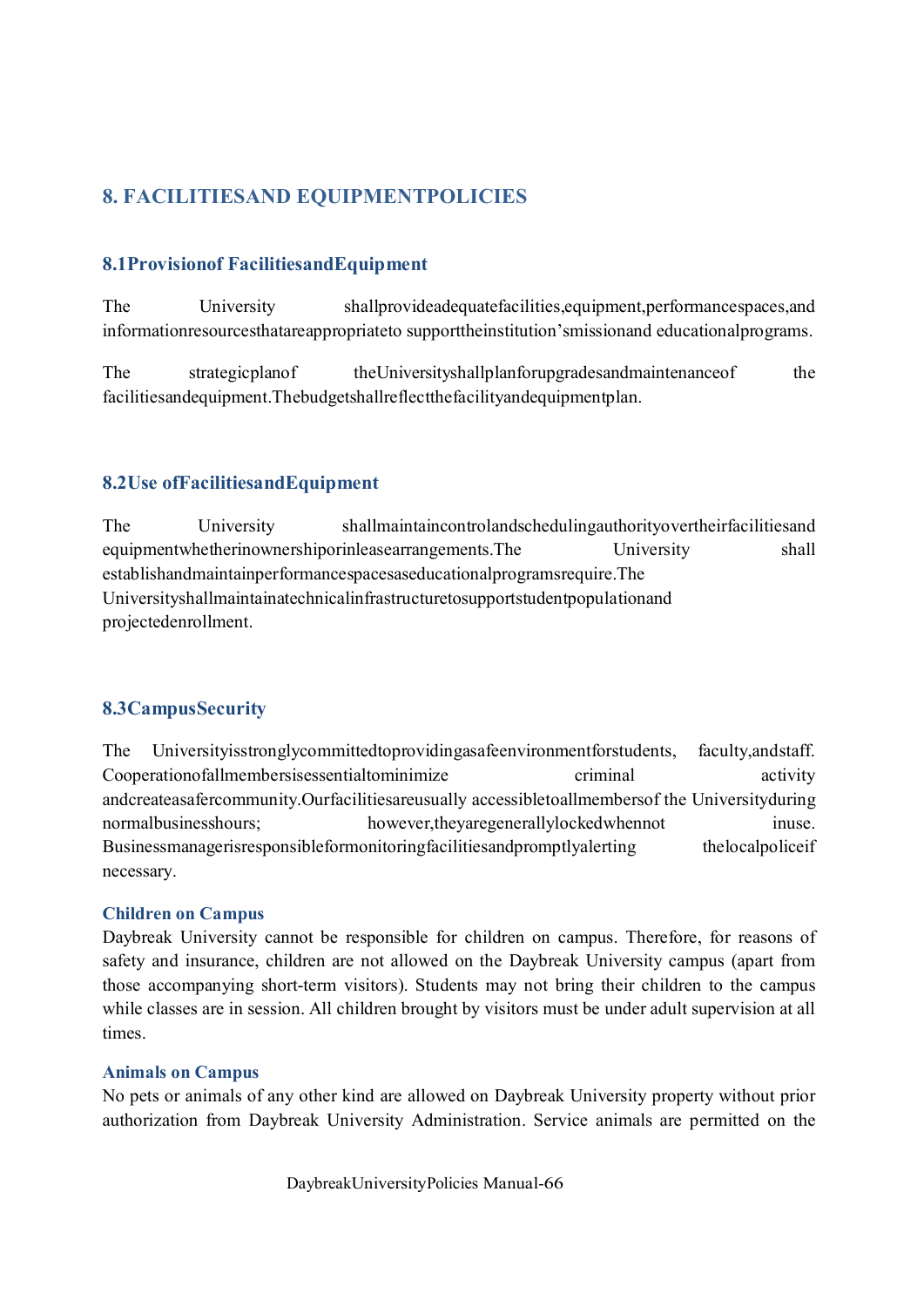Daybreak University campus with the prior authorization of Daybreak University Administration. If you have a service animal, please contact the Main Office for details on obtaining authorization.

### **Visitors to the Campus**

Visitors are welcome to Daybreak University. Visitors are responsible for any children that accompany them. All visitors (i.e. anyone who is not a student, faculty member, or staff member of Daybreak University) must sign in at the front desk. Visitors who have not signed in may be asked to leave the premises. Daybreak University is a private business, and therefore reserves the right to refuse entry to anyone for any reason.

### **Emergency Plan**

The Universityshallprovidesafetyorientationto students, facultyandstaff todevelopmembers'awarenessof theirresponsibilityfortheirown safetyand thesafetyofothers.Theorientationshouldfocusonincreasingsecurity alertnessandcrimepreventioneducation.

Every effort is made to ensure a safe and hazard-free work and study place. Unforeseen circumstances may occur, however, and every contingency cannot be anticipated. Daybreak University Campus Emergency Policy, outlined below, gives information as to what to do in the event of an emergency, crime, or natural disaster.

In an emergency, disabled persons are to be given priority in the use of elevators.

During emergencies, tune to a local radio or television station for safety instructions and other official information, or wait for school officials to give the "all clear."

Daybreak University has an emergency plan that gives procedures to follow in case of fire, weather, earthquake, or lockdown emergencies. In the event of a medical emergency, the situation should be reported immediately to the University office, and 911 must be called. Only trained personnel should provide any type of medical care. A first aid kit is kept in the business office for minor needs.

In an emergency, you should:

- · Upon discovering an emergency, or potential emergency, immediately get to a safe place if possible and CALL 911; then call the Office at (310)-739-0132.
- · Give the Office as much information as possible regarding the emergency.

The Daybreak office will:

- Identify the nature and scope of the emergency;
- Establish priorities and coordinate crisis response efforts;
- Interact with outside agencies including, but not limited to, the American Red Cross, law

DaybreakUniversityPolicies Manual-67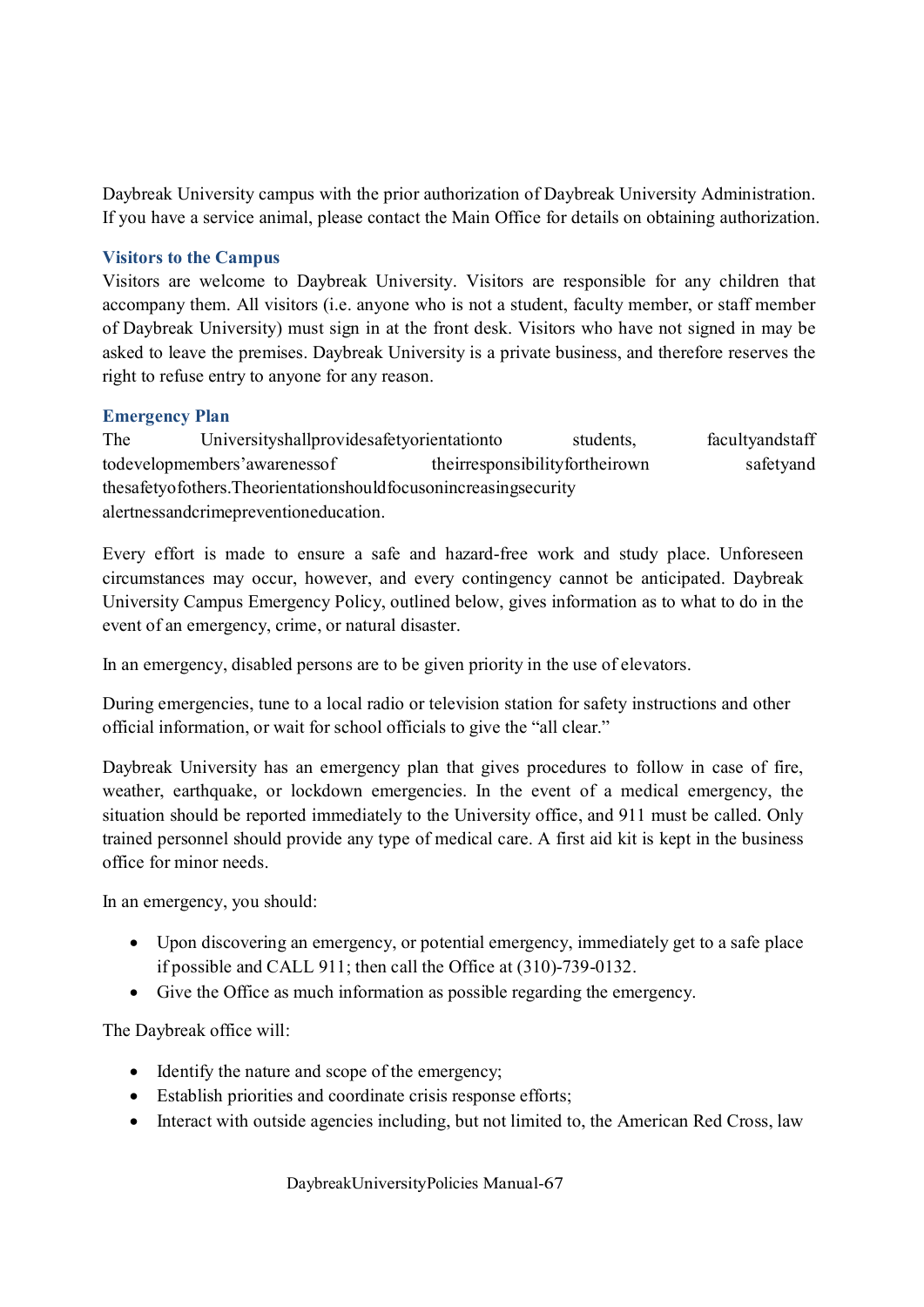enforcement, fire department, and the Federal Emergency Management Agency

· Determine the times and means to report efforts and progress to the campus community.

#### **Emergency Exit Routes**

Emergency Exit routes are posted around the campus building in various places.

### **Fire Extinguishers**

Fire extinguishers are located throughout the building. They are regularly inspected and maintained. Do not operate or handle a fire extinguisher except in an emergency.

### **Fire Drills**

Fire drills are explained during new student orientation. Expect at least one fire drill per quarter. In the event of a fire drill or fire, walk to the nearest exit and wait at the outskirts of the front parking lot. Be careful to stay out of the way of fire engines or other emergency vehicles.

### **Campus Closings**

Campus closings will be reported via email, social media, the Daybreak University website, and internet. If there is any doubt regarding a school closing. Do not come to school until you have checked and verified that Daybreak University is open and operating.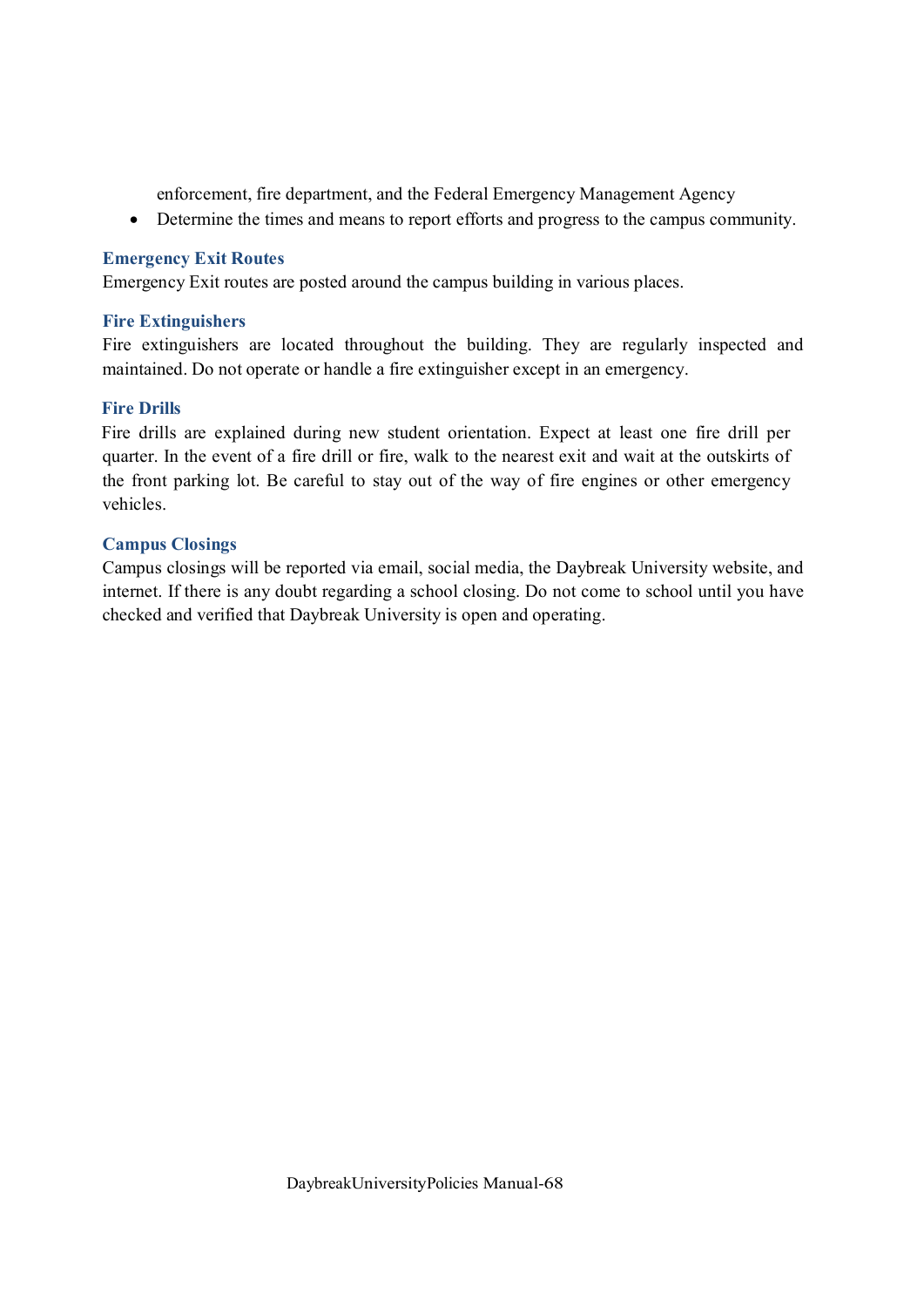# **9. RECRUITNGPOLICIES**

The Recruiting Policies and Guidelines have been established to help ensure the best possible experience while recruiting at the Daybreak University. These policy and guidelines have been produced in accordance with the guiding principles set forth by the National Association of Colleges and Employers (NACE) and their Principles for Ethical Professional Practice. All employees and agents who participate in our recruiting programs will be expected to adhere to the policies outlined below.

# **9.1Job Posting Policy**

Please note that we do not accept postings from the following:

- 1) Third party recruiters
- 2) Employers posting full-time positions that do not require at least a bachelor's degree
- 3) Employers posting internships that do not require the pursuit of a bachelor's degree
- 4) Employers offering full-time positions listed with a rate of pay lower than minimum wage (internships may be unpaid or compensated with a stipend)
- 5) Employers offering internships that do not provide a learning environment supported by supervision for their interns
- 6) Employers using personal email address (e.g., Gmail, Yahoo, etc.); employer must always use their business email addresses
- 7) Employers that charge program fees to students

### **9.2Job Offer Deadline Policies**

Employers are asked to provide candidates with a reasonable amount of time to make employment-related decisions—generally equating to at least three weeks. Employers are reminded that campus recruiting is as much about building a trusted brand identity as it is about recruiting new talent.

Placing undue pressure on students to make decisions or engaging in questionable recruiting practices not only jeopardizes an employer's ability to recruit our students, but may adversely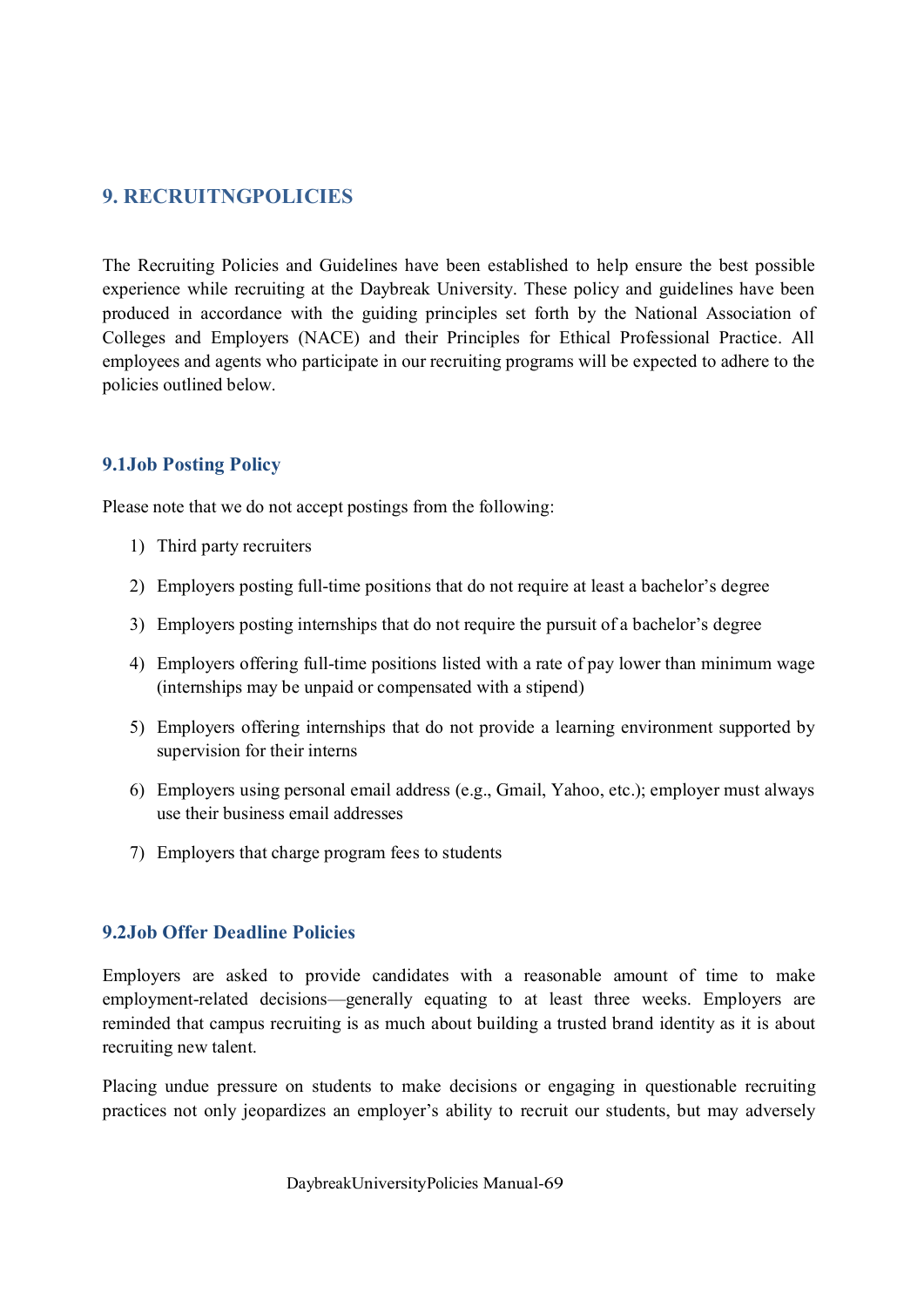affect an organization's corporate image for an extended period of time.

The Daybreak University has our own offer deadline policies. So many companies are interested in our outstanding students at the Daybreak University. But as such, our students often find themselves under a great deal of pressure to make an early decision about where to start their careers. And although we would never condone it, unfortunately we have seen a rise in students reneging on offers because they are forced to decide too quickly.

As a result, we ask that if students are offered a full time position in August or September, the year before they graduate, that they have until the end of October to make a decision so that they can participate in fall recruiting activities. If offers are made after September, we ask that employers give students 2-3 weeks to make a decision.

The same holds true for students being offered summer internships in August or September.

# **9.3Scheduling Policy**

All employers participating in our on-campus recruiting program are required to use our University's website for posting positions and scheduling on-campus interviews. In a rare occasion where employers are required to use other scheduling systems by their own organizations, they must provide a final schedule at least 72 hours in advance of their on-campus interview date. Failure to provide this information may result in the cancellation of your assigned interview date.

All on-campus interviews and information sessions must be held at the Office of Student Services or in Daybreak University campus buildings assigned by Student Services.

Student Services reserves the right to attend and assess all events and programs scheduled through the office.

# **9.4Recruiting Fee Related Policy**

- 1) Payment must be received within five business days from the invoice date. If paying by a check, send a copy of your check request to the representative within five business days from the invoice date, along with the date the check will be received. Reservation will be confirmed upon payment (or check-processing notification).
- 2) Refunds are available if a cancellation request is received in writing to the representative at least six weeks prior to the event or interviews. There will be a 25% processing fee.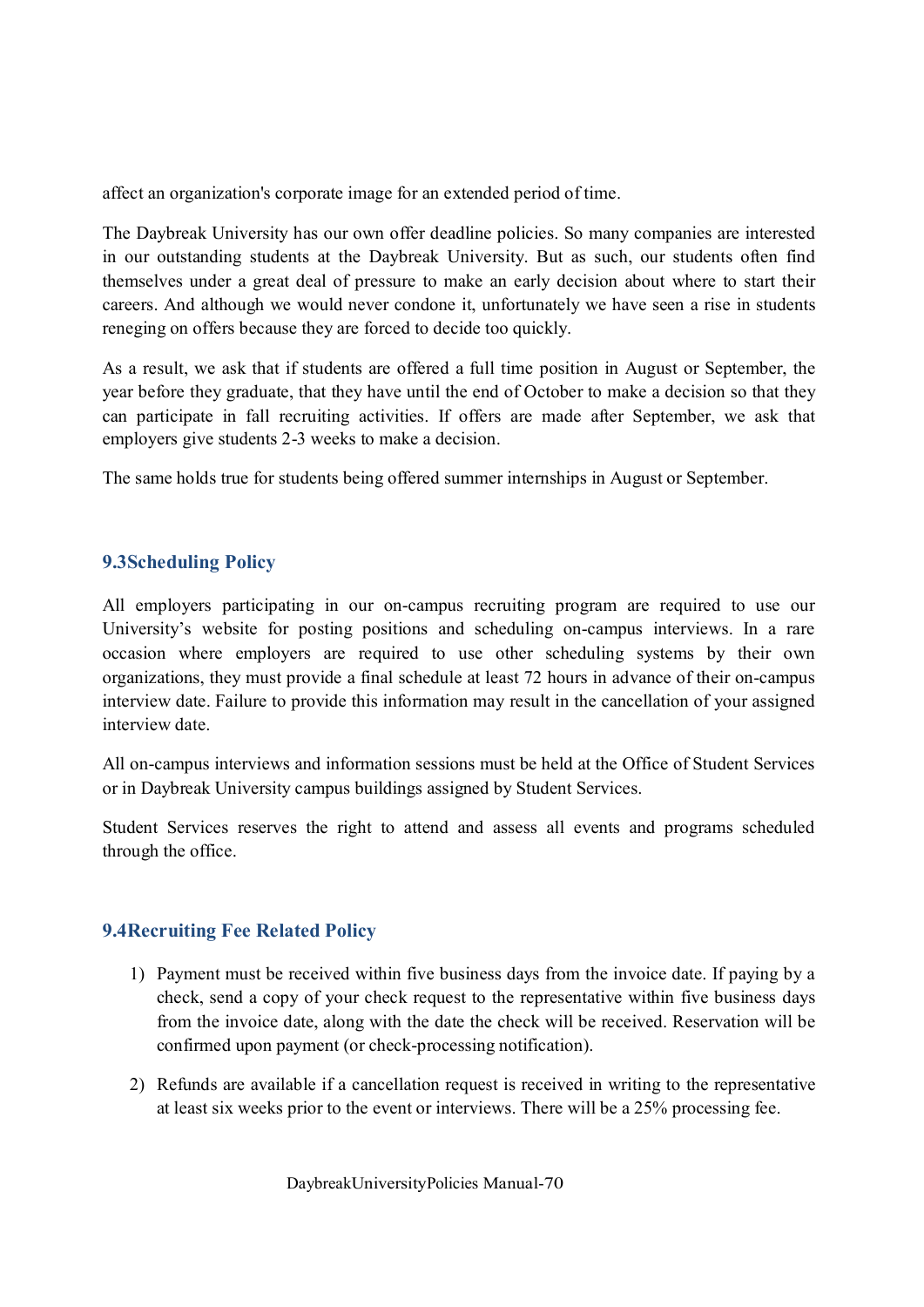- 3) No-show and late cancellation (less than six weeks of your scheduled date) will be charged 100% of reservation fees.
- 4) Organizations with an outstanding balance will be prevented from reserving any activities until full payment is received.

# **9.5Second-Round Interview Policy**

Our second round interview policy is intended to give students the opportunity to be able to attend all scheduled first-round interviews with employers of their choice. Students should not be asked to cancel a first-round interview in order to attend a second-round interview. Employers should make every effort to accommodate candidates' class and interview schedules.

Employers who violate the "Second-Round Interview Policy" will be subject to penalties, which may include being unable to schedule interviews during the first two weeks of the next recruiting season in which they participate.

To ensure that students have the opportunity to participate in all first-round interviews they have signed up for, we have policy guidelines in place for scheduling off-campus second-round interviews.

### **9.6Offer Policy**

We encourage all employers to provide a reasonable time frame for students to consider all fulltime and internship opportunities and offers. We have outlined our offer deadline policies below. Please note that Daybreak University Student Services explicitly prohibits any practice that improperly influences or pressures students to accept offers earlier than the time frames posted below. This includes exploding offers to induce early acceptance via bonuses, frequent phone calls to students, the ability to choose a particular department and assignment, etc.

All employers participating in the Campus Recruiting Program, including postings, on-campus interviews, employer information sessions, meet-ups, coffee chats and other visibility events and programs coordinated in conjunction with Student Services, will be expected to follow the Offer Policy. Employers who violate the "Offer Policy" will be subject to penalties that may include forfeiture of the use of Student Services programs, including on-campus interviewing, participation in employer information sessions and other visibility programs and events, for the following academic year.

1) All offers made through summer recruiting must abide by the deadlines as follows.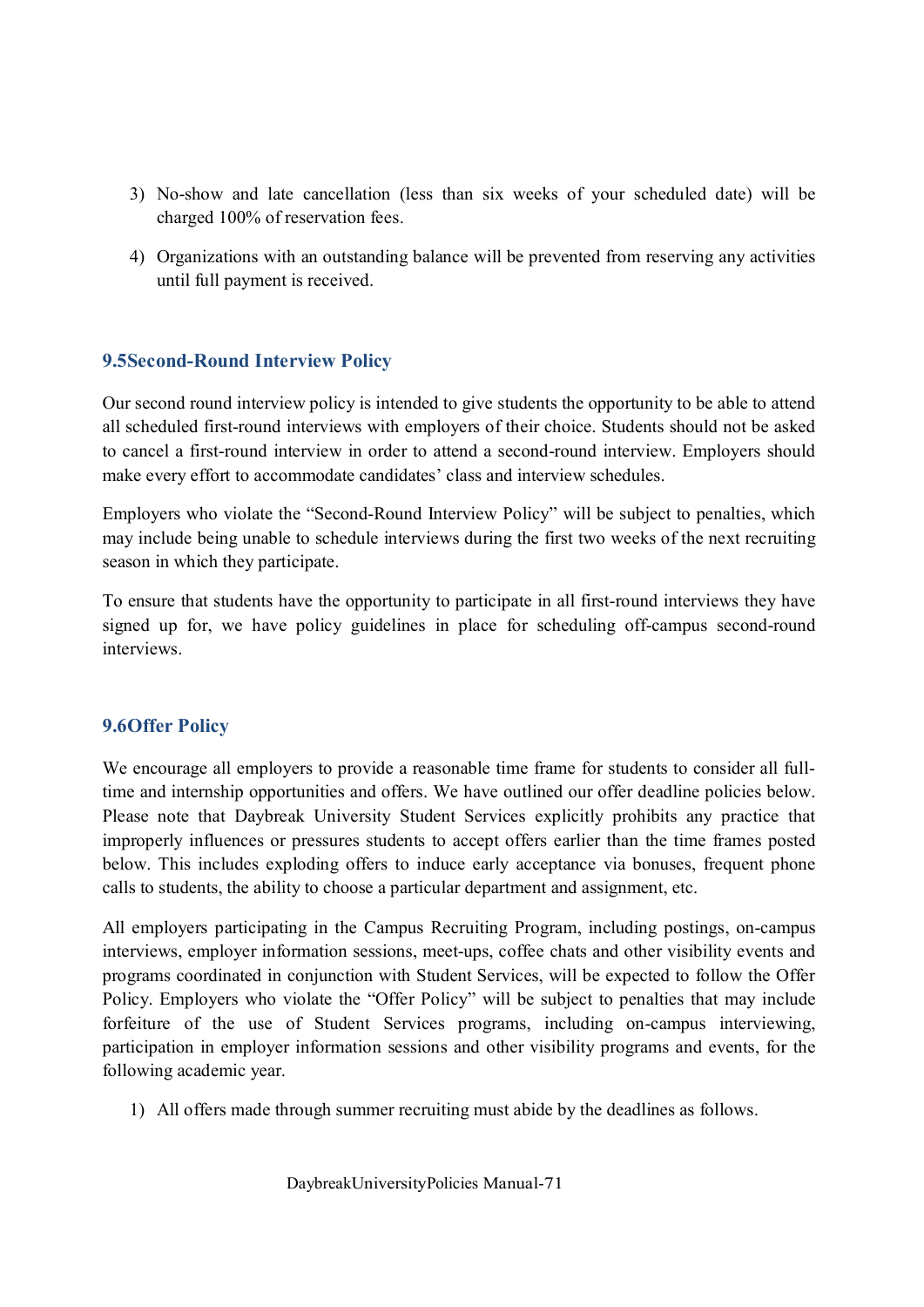- a. Full-Time: By the end of November for each year
- b. Internship: By the end of November for each year
- 2) If employers make full-time offers at the end of the summer to interns, the interns should be given until the end of November for each year to make a decision, so that these students may participate in the Fall On-Campus Recruiting Program.
- 3) If employers make internship offers to interns to return for a second internship the following summer, the interns should be given until the end of November for each year to make a decision.
- 4) If employers make full-time offers to students through fall recruiting, students should be given until the end of November for each year or two weeks to make a decision (whichever is later).
- 5) If employers make internship offers to students through spring recruiting, students should be given until the end of February for each year or two weeks to make a decision (whichever is later).
- 6) All offers made through summer recruiting must abide by the deadlines as follows.
	- a. Full-Time: the end of November 16 for each year
	- b. Internship: the end of November 16 for each year

# **9.7Event and Program Advertising Policy**

The Center for Career & Professional of Student Services is happy to broadly publicize information sessions, recruiting programs and events that are coordinated in conjunction with our office and posted within our University's website. We can work with your organization to design a broad publicity plan as well as a more targeted campaign. Please note that on- and off-campus events and programs that are not coordinated with Career Services are not eligible for promotion in the website.

# **9.8Requirements for Third-Party Recruiting Partners**

Third-party recruiters are agencies, organizations, or individuals recruiting candidates for temporary, part-time, or full-time employment opportunities other than for their own needs.

1) Job postings must be a specific position with a single company.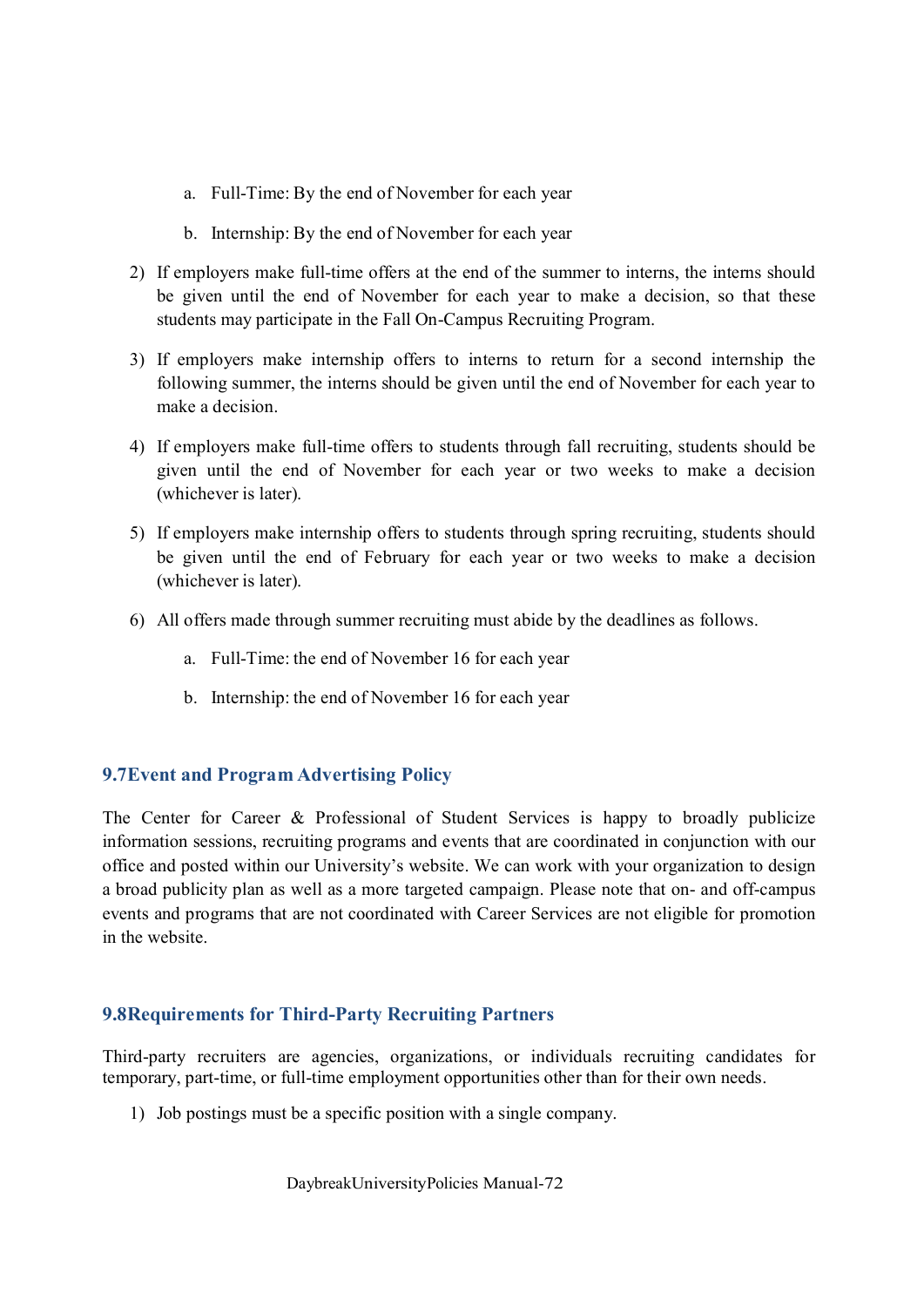- 2) The third party agency must include their third party status in the job posting and that any fees associated with the service will be paid by the employer and not the student.
- 3) While we prefer that the name of the employer be disclosed in the job description, we understand that this is not always possible. However, if deemed necessary, the third party agency must be willing to disclose this information to a staff member in the office of student services.
- 4) Third party agencies will not have access to search resume books.
- 5) Services are not available to third party employers that are seeking to recruit candidates for foreign employment.
- 6) The third party agency must not charge any fees to students. Employers cannot require a candidate to pay the organization for their own training.